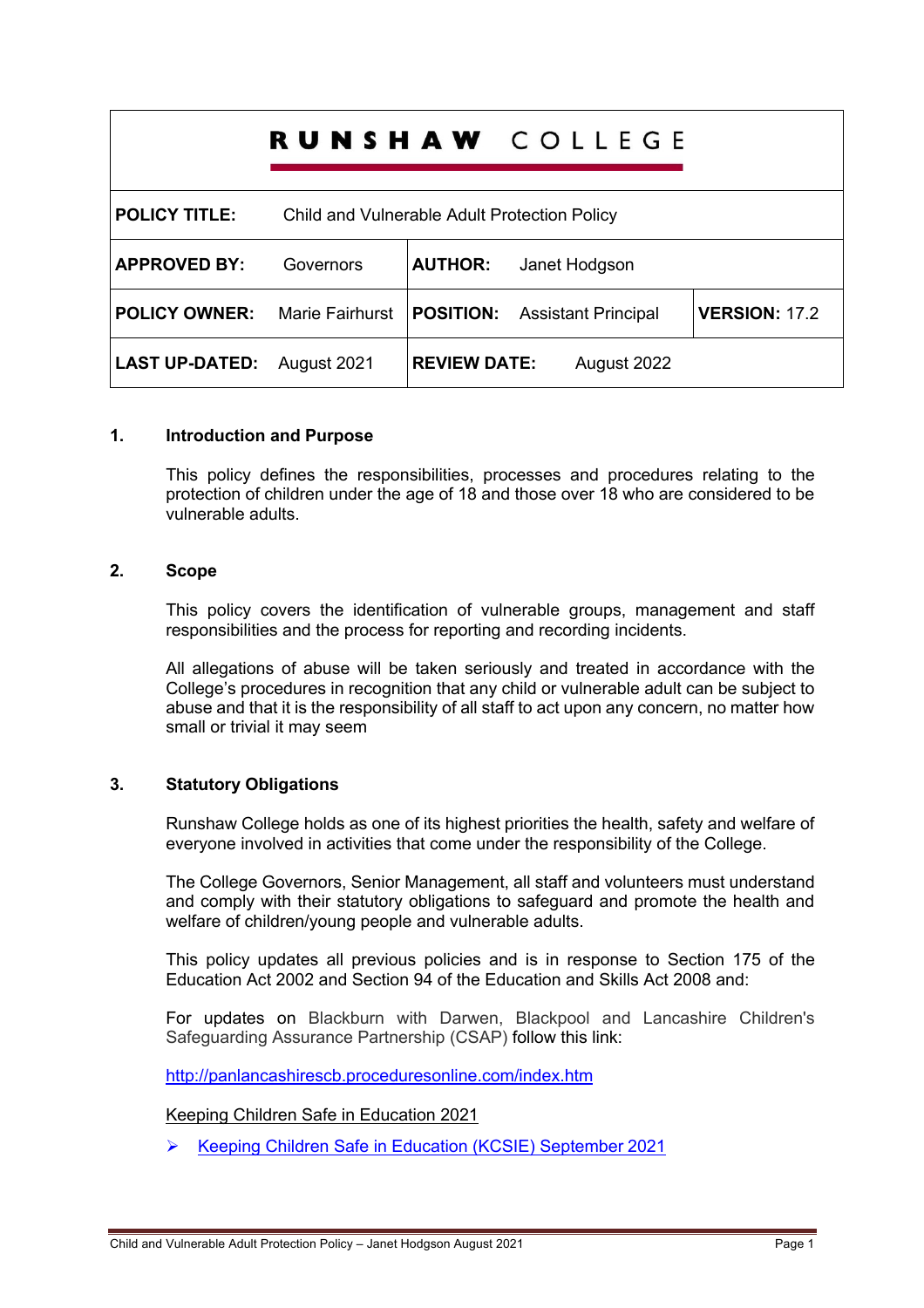# **See Appendix 1 – Part 1 – Mandatory Reading for All Staff**

Special attention is drawn in this document:

- $\triangleright$  The Education & Training (Welfare of Children Act 2021) https://www.legislation.gov.uk/ukpga/2021/16
- $\triangleright$  Domestic Abuse Act 2021 https://www.legislation.gov.uk/ukpga/2021/17/contents/enacted
- $\triangleright$  Sexual Violence & Sexual Harm between children in schools & colleges (DfE 2021) https://www.gov.uk/government/publications/sexual-violence-and-sexualharassment-between-children-in-schools-and-colleges
- Ø Working Together to Safeguard Children: A guide to inter-agency working to safeguard and promote the welfare of children DfE July 2018 https://www.gov.uk/government/publications/working-together-to-safeguardchildren--2
- Ø What to Do If You're Worried a Child Is Being Abused (DfE 2015)

https://www.gov.uk/government/publications/what-to-do-if-youre-worried-a-child-isbeing-abused--2

 $\triangleright$  Disqualification under the Childcare Act 2006

https://www.gov.uk/government/publications/disqualification-under-the-childcareact-2006

- $\triangleright$  The Children Act 1989
- $\triangleright$  The Children Act 2004

## **4 Definitions**

**Abuse** – a form of maltreatment of a child. Somebody may abuse or neglect a child by inflicting harm or by failing to act to prevent harm. Children may be abused in a family or in an institutional or community setting by those known to them or, more rarely, by others (e.g. via the internet). They may be abused by an adult or adults or another child or children". to hurt or injure by maltreatment, to force sexual activity on, to cause upset through the use of coarse or insulting words.

**Child** – any person under the age of 18.

**Disclosure and Barring Service** (DBS) – an executive agency of the Home Office, which vets applications for people who want to, work with children/young people and vulnerable adults.

**Designated Safeguarding Lead** (DSL) – a member of staff responsible for child and vulnerable adult protection.

**Local Authority Designated Officer** (LADO) – the person responsible for managing allegations against people who work with young children or vulnerable adults.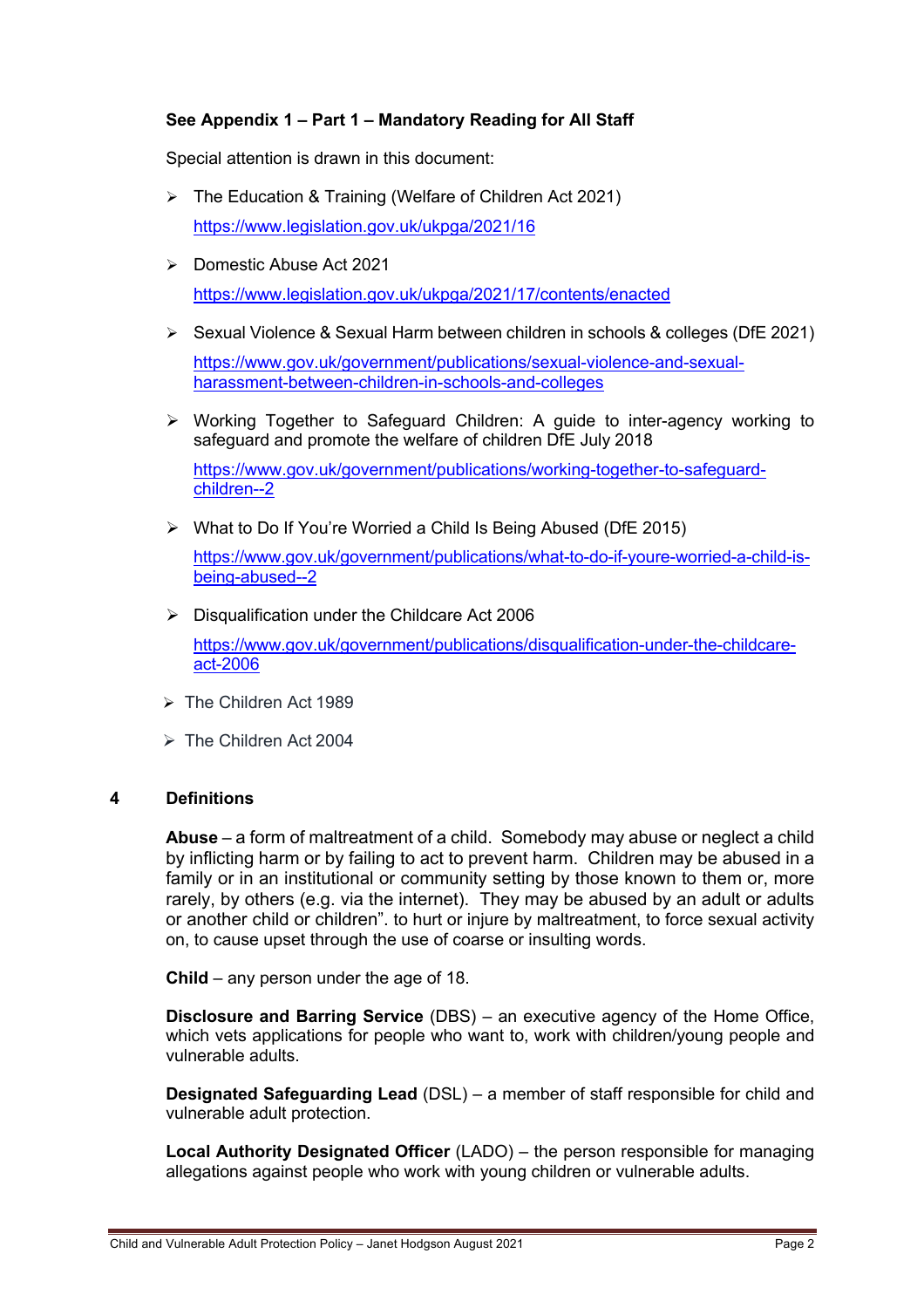**Vulnerable Adult** – any person of 18 years of age or older who is, or may be, in need of community care services by reason of mental or other disability, age or illness; and who is, or may be, unable to take care of him or herself, or be unable to protect him or herself against significant harm or exploitation.

## **5 Governing Body Responsibilities**

The Governors of Runshaw College have responsibility to ensure that the College meets with statutory and operational requirement in order to safeguard and protect children and vulnerable adults.

## **5.1 Policies and Training**

The Governors will ensure that:

- They review an annual report on policies, procedures, training and safeguarding arrangements and this is presented to the governing body.
- The Child and Vulnerable Adult Protection Policy and all supporting policies and systems policies, procedures, training in relation to are effective and comply with the law at all times and provide for appropriate action to be taken in a timely manner to safeguard and promote children's welfare.
- The Child and Vulnerable Adult Protection Policy is reviewed annually in line with current legislation and is available publicly via the college website.
- That the College provides and monitors training that is reviewed at least annually and updates are provided to staff as appropriate.
- Without delay, any deficiencies or weaknesses regarding Child Protection arrangements are remedied.
- All staff are issued with a copy and have read the latest version of Keeping Children Safe in Education – September 2021.

## **5.2 Designated Roles**

The Governors will ensure that:

- There is designation at board level to take leadership responsibility for Safeguarding arrangements in order for appropriate action to be taken in a timely manner to safeguard and promote the welfare of children and vulnerable adults.
- There is a Designated Governor, who is assigned to act upon child and vulnerable adult protection concerns if necessary i.e. allegations against senior managers. This is the Principal for Senior Managers and the Chair of Governors, for allegations made against the Principal.
- A Governor is nominated to be responsible for liaising with the Local Education Authority and/or partner agencies in the event of allegations of abuse being made against the Principal.
- A senior member of the College's Leadership Team is designated to take lead responsibility for child protection (Designated Safeguarding Lead) and this is explicit in the DSL's job description.
- The DSL has the appropriate authority and the time, funding, training, resources and support to provide advice and support to other staff on child welfare and child protection matters, to take part in strategy discussions and inter-agency meetings – and/or to support other staff to do so – and to contribute to the assessment of children.
- There is a Designated member of staff to promote the educational achievement of children who are looked after and to ensure that this person has appropriate training.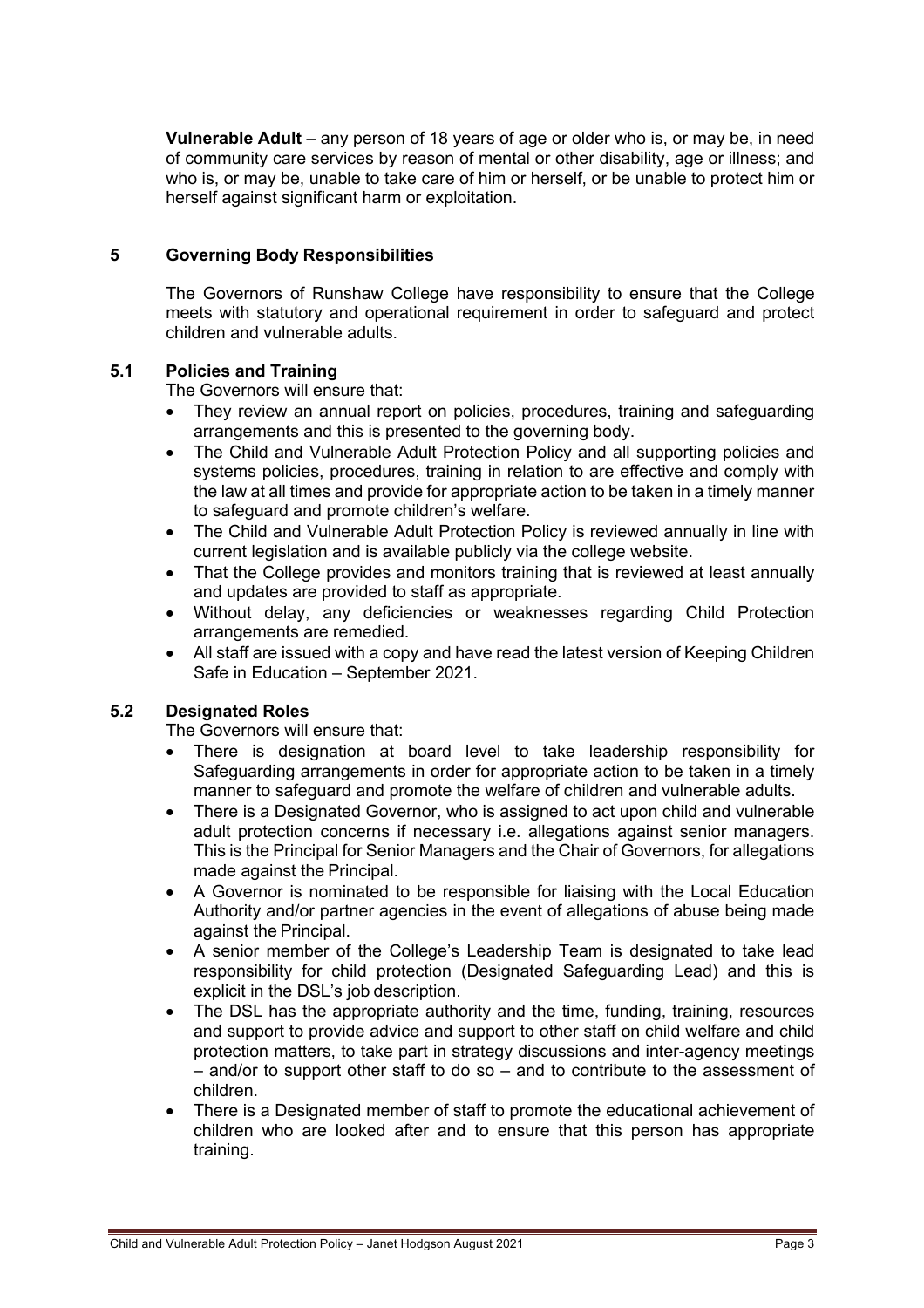# **5.3 External links**

The Governors will ensure that:

- That multi-agency working is facilitated in order that the three safeguarding partners, (Appendix 2) have a shared and equal duty to work together to safeguard and promote the welfare of children. Governing bodies and proprietors should ensure that the College contributes to multi-agency, with the three partners, working in line with statutory guidance.
- There is a clear accountability for the commissioning and/or provision of services designed to safeguard and promote the welfare of children and vulnerable adults.
- Relevant staff have due regard to the data protection principles, which allow them to share personal information, as provided for in the Data Protection Act 2018, and the GDPR – 7 Golden Rules for Sharing Information (Appendix 3).
- It considers how children may be taught about Safeguarding, including online, through teaching and learning opportunities, as part of providing a broad and balancedcurriculum.

## **6 Senior Leadership Responsibilities**

## **6.1 Recruitment**

Senior Leadership will ensure that:

- Staff and volunteers are recruited in accordance with The Safer Recruitment and Engagement Policy.
- Undertake all statutory responsibilities to check staff who work with children, taking proportionate decisions on whether to ask for any checks beyond what is required; and ensures volunteers are appropriately supervised.

# **6.2 Training and support**

Senior Leadership will ensure that:

- Induction for all staff and volunteers includes training on the roles and responsibilities of the Safeguarding Team and the Child Protection and Vulnerable Adult Policy.
- Induction training will make staff aware of complementary policies and systems which support safeguarding as part of the induction which include:
	- $\triangleright$  The Code of Professional Conduct
	- Ø Student Harassment & Bullying Policy
	- $\triangleright$  Safeguarding response to children who go missing from education.
- Annual mandatory training and updates are provided and monitored for all staff as part of their contractual arrangements.
- Updates will be communicated by the Staff News, briefings and/or meetings.
- Support, guidance and appropriate supervision is provided to staff who require it in dealing with issues which may arise from their involvement in relation to Child and Vulnerable Adult Protection.

## **6.3 Policies and procedures**

Senior Leadership will ensure that:

- A minimum annual review of the Child and Vulnerable Adult Protection Policy and Procedures takes place.
- Supporting policies and systems are reviewed with a knowledge of the requirements of "Keeping Children Safe in Education".
- Students, parents/guardians/carers of learners under 18 can access the College's Child Protection and Vulnerable Adults Policy and associated procedures via the Runshaw College website.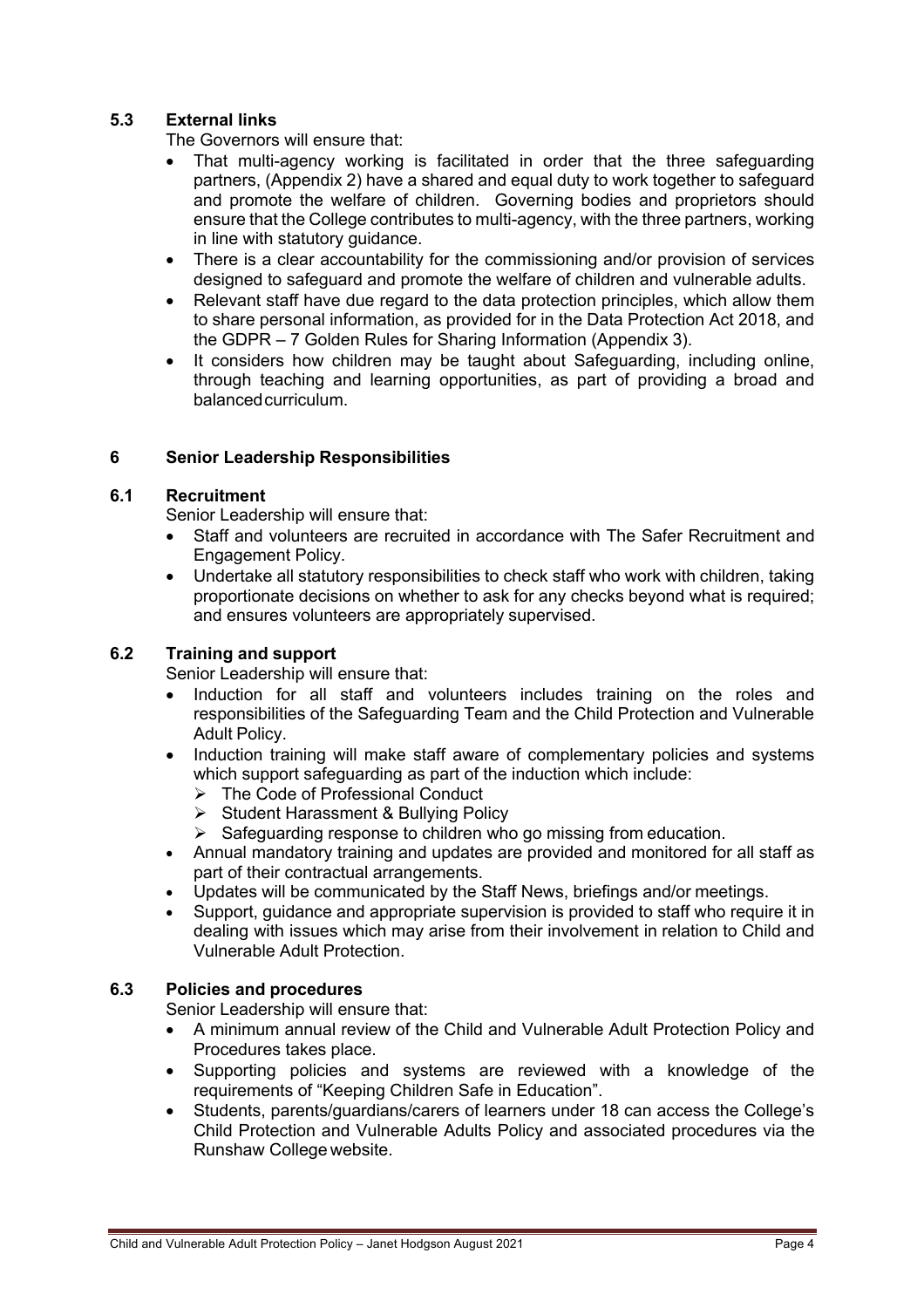# **6.4 Personnel**

Senior Leadership will ensure that:

• A Designated Senior Leader leads a Safeguarding Team of appropriately trained and experienced staff.

# **6.5 Multi-agency working and external links**

Senior Leadership will ensure that:

- The College plays a part in multi-agency safeguarding arrangements to support and enable local organisations and agencies to work together.
- The College engages with Social Care, the Police, Health Services and other services to promote the welfare of children and protect them from harm.
- The College provides a coordinated offer of early help when additional needs of children are identified and contributing to inter-agency plans to provide additional support to children subject to child protection plans.
- Children's/Adult Social Care Services and Police are notified where there is a cause for concern, so that they can investigate and take necessary action.
- Procedures are in place to make a referral to the Disclosure and Barring Service (DBS) if a person in regulated activity has been dismissed or removed due to safeguarding concerns, or would have been had they not resigned.
- There are appropriate safeguarding responses to children who go missing from education, particularly on repeat occasions, to help identify the risk of abuse and neglect, including sexual abuse or exploitation, and to help prevent the risks of their going missing in future.
- Where services or activities are provided on the College premises by another body, the body concerned has appropriate policies and procedures in place in regard to safeguarding children and child protection and liaises with the college on these matters where appropriate.

## **6.6 Sharing Information**

Information sharing is vital in identifying and tackling all forms of abuse and neglect. The Data Protection Act 2018 and GDPR do not prevent, or limit, the sharing of information for the purposes of keeping children safe.

Senior Leadership will ensure that:

• Fears about sharing information must not be allowed to stand in the way of the need to promote the welfare and protect the safety of child (Appendix 3).

## **6.7 Online Safety**

Senior Leadership will ensure that:

- The College's IT access, Usage and Online Safety Policy details how we keep young people safe when using the internet and mobile technology.
- Appropriate filters are in place to protect students when they are online on college's IT systems or recommended resources.
- Online bullying by students, via texts and emails, is managed through Student Harassment and Bullying Policy and the Student Disciplinary Policy. When dealing with such issues staff should refer to:
- Sharing images of nudes and semi-nudes: advice for education setting working with children and young people how to respond to an incident.

The UK Council for Internet Safety: Advice for education settings working with children and young people responding to incidents and safeguarding children and young people https://www.gov.uk/government/publications/sharing-nudes-and-semi-nudes-advicefor-education-settings-working-with-children-and-young-people/sharing-nudes-andsemi-nudes-advice-for-education-settings-working-with-children-and-young-people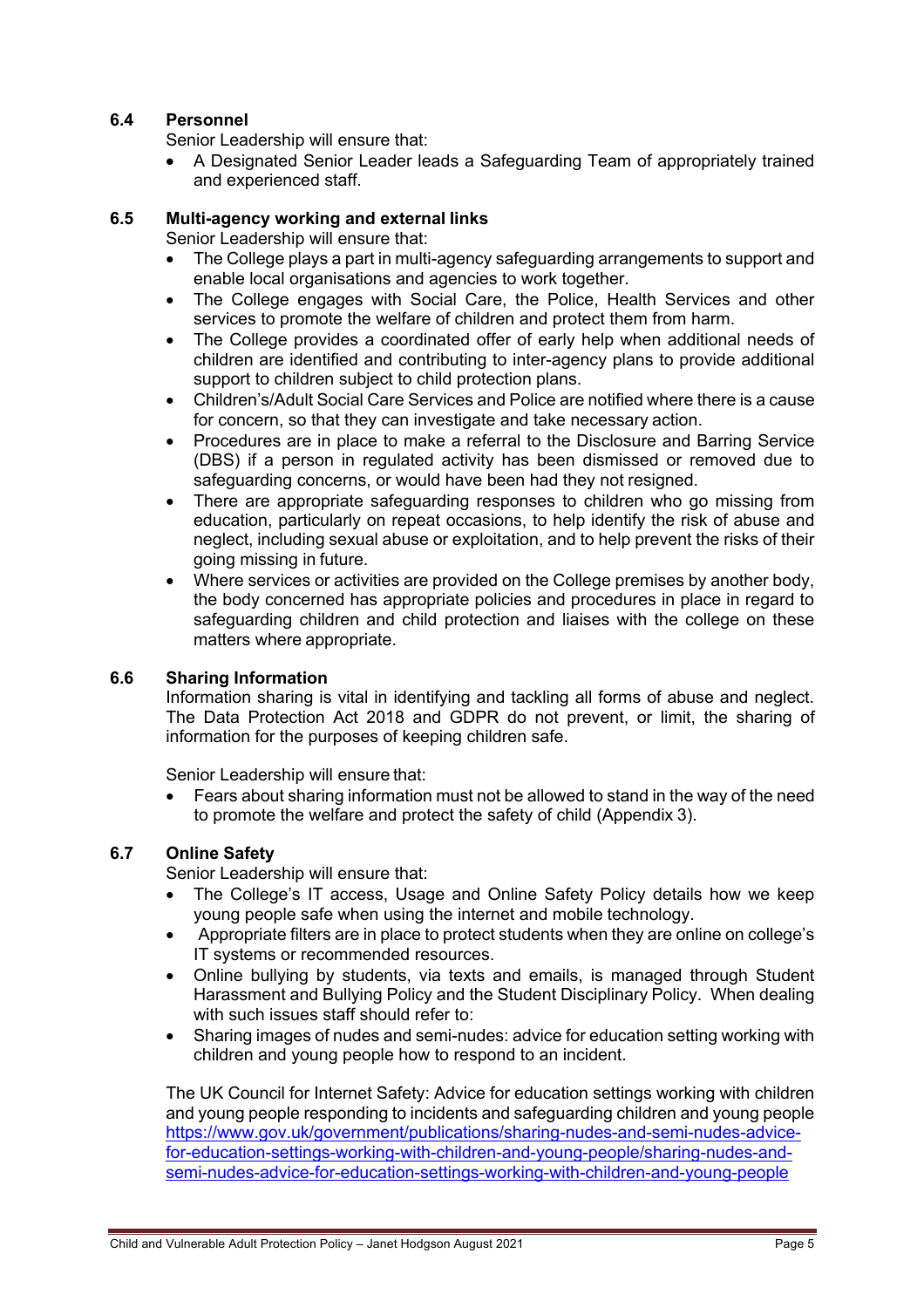This advice is non-statutory, and schools and colleges should read this alongside:

- Keeping Children Safe in Education statutory guidance (DfE).
- Sexual violence and sexual harassment between children in Schools and Colleges non-statutory advice (DfE).
- Searching, Screening and Confiscation non-statutory advice (DfE).
- When college become aware of an online safety issue that has occurred outside of college it is managed in accordance with the college's IT access, Usage and Online Safety Policy.
- All staff of aware of, and deliver any online learning and 1:1 sessions in accordance with government and college guidelines and safeguarding procedures (Professional Practice Guidelines and see also Appendix 7 Online Learning Guidelines for Students):

https://www.gov.uk/government/publications/teaching-online-safety-in-schools.

# **6.8 Peer on Peer Abuse**

Peer on Peer Abuse can take many different forms:

- Bullying (including cyberbullying, prejudice-based and discriminatory bullying).
- Abuse in intimate personal relationships between peers.
- Physical abuse such as hitting, kicking, shaking, biting, hair pulling, or otherwise causing physical harm.
- Consensual and non-consensual sharing of nudes and semi-nude images and/or videos (referred to in previous guidance as sexting or youth produced sexual imagery) the policy should include the school or college's approach to it. The UKCIS Education Group has published Sharing nudes and semi-nudes: advice for education settings working with children and young people which outlines how to respond to an incident of nudes and semi-nudes being shared.
- Causing someone to engage in sexual activity without consent, such as forcing someone to strip, touch themselves sexually, or to engage in sexual activity with a third party.
- Upskirting (now noted as a criminal offence).

College recognises the issue of Peer on Peer Abuse and offers support to all students irrespective of whether this has happened in or outside of college. College will ensure:

- Students who have experienced peer on peer abuse can report to any member of staff or directly to the safeguarding team.
- All staff receive training in relation to peer on per abuse.
- This subject is covered in the Progress Mentor Group Sessions so that students are clear about acceptable and unacceptable behaviour and the sanctions and interventions for poor behaviour.
- Student feel confident to ask for help.
- Students are supported.
- DSLs will engage with local safeguarding partners as appropriate.
- Follow the guidance in Keeping Children Safe in Education.

## **6.9 Sexual Abuse**

College recognises the issue of sexual abuse via sexual assault and/or harassment and offers support to all students irrespective of whether this has happened in or outside of college. College will ensure:

- Students who have experienced sexual abuse can report to any member of staff or directly to the safeguarding team.
- All staff receive training in relation to sexual abuse.
- This subject is covered in the Progress Mentor Group Sessions so that students are clear about acceptable and unacceptable behaviour and the sanctions and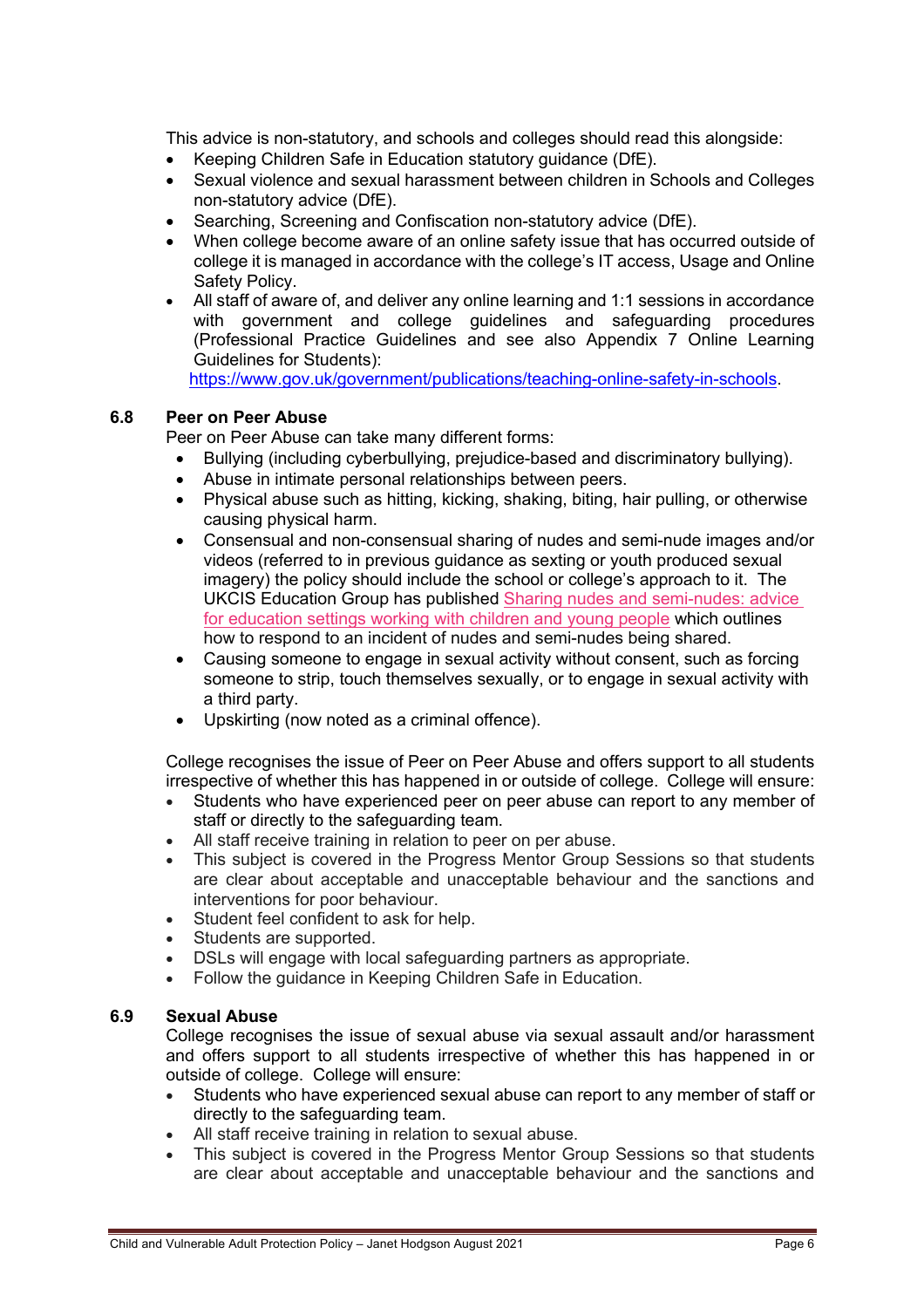interventions for poor behaviour.

- Student feel confident to ask for help.
- Students are supported.
- DSLs will engage with local safeguarding partners as appropriate.
- Follow the guidance in Keeping Children Safe in Education.

## **6.10 Domestic Abuse**

Exposure to domestic abuse and or violence can have serious and long lasting emotional and psychological impact on children and young people.

Encompass is a Police and education early information sharing partnership which enables colleges to offer immediate support for children and young people experiencing domestic abuse and other traumatic experiences.

The Safeguarding Team will review information from Encompass to ensure that appropriate support is in place dependent on the needs and wishes of the child.

#### **6.11 Report to Governors**

Senior Leadership will ensure that:

• An annual report on policies, procedures, training and safeguarding arrangements and this is presented to the Governing body.

#### **7 Safeguarding Team**

(see Appendix 4 for the Safeguarding Team)

# **7.1 Roles and responsibilities of the Safeguarding Team**

The Designated Safeguarding Lead, (DSL) will ensure that:

- During term time, the designated safeguarding lead and/or a deputy should always be available during college hours for staff college to discuss any safeguarding concerns.
- The Safeguarding Team have the required knowledge and skills to deliver the service.
- The Safeguarding Team follow the laid down procedure.

# **7.2 Multi agency working and external links**

The Designated Safeguarding Lead, (DSL) will ensure:

- The Team comply with all the requirements of record keeping and allegations reported to them.
- The Team abide by GDPR in relation to the protection and safequarding of children and vulnerable adults.
- That all referrals are clearly documented with any serious concern being reported the DSL or if they are unavailable a member of the Senior Management Team at the earliest opportunity.
- Referrals are made using the guidance from Keeping Children Safe in Education process.
- The Team comply with the Local Children's Safeguarding Partnership Child Protection Procedures and Multi-agency Adult Protection Procedures and the Child and Vulnerable Adult Protection Manager's role within them.
- The Team refer cases to the Channel where there is a radicalisation concern.
- The Team liaise with investigating agencies.
- The Team liaise with the relevant school and ensure that appropriate arrangements are in place to safeguard the children, in the case of a report involving school pupils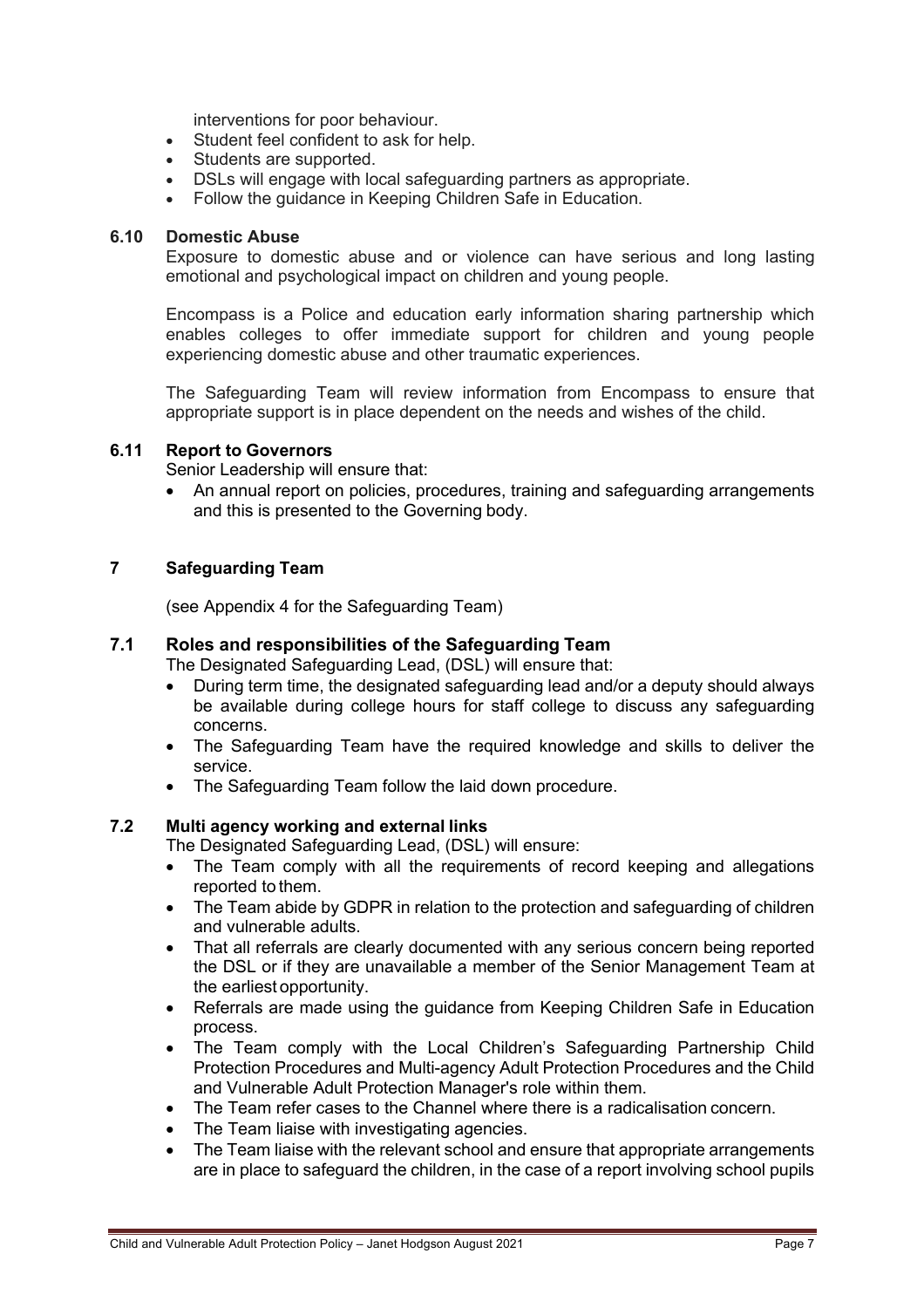under the age of 16.

- The Team act as a pivot for information and advice, relating to abuse or potential abuse for those under 18 or those over 18 who are considered to be 'vulnerable adults'.
- That where there is any doubt, the DSL may contact the Schools Safeguarding Officer, Lancashire County Council for guidance without revealing names.
- The DSL speaks to the learner and takes overall responsibility for recording essential information about each case and for collecting reports and notes as appropriate.

## **7.3 Training**

The Designated Safeguarding Lead, (DSL) will ensure:

- DSL training is updated every 2 years for appropriate staff.
- The Safeguarding Team update their knowledge, skills and understanding of relevant safeguarding issues on a regular basis.
- Selected staff undertake Prevent awareness training.
- The Safeguarding Team engage in the delivery of training as directed.

#### **7.4 Looked After Children and previously Looked After Children**

The most common reason for children becoming looked after is as a result of abuse and/or neglect. The Designated LAC Safeguarding Team member will:

- Maintain an overview and records relating to LAC and previously LAC.
- Ensure that appropriate staff have the information they need in relation to a child's looked after legal status.
- Work with appropriate external agencies in the best interests of the child.
- Support staff working with the young person sharing information as necessary.
- Facilitate prompt action if required to safeguard the child.
- Promote the educational achievement of children who are looked after.

#### **8 Individual Staff Responsibilities**

**All** staff and volunteers working for Runshaw College must be aware of and understand responsibilities in relation to the protection of children and vulnerable adults.

Each member of staff should ensure that they:

- Attend all training and take responsibility for reading updates or other materials as directed.
- Read "Keeping Children Safe in Education Part 1: Information for all School and College staff, September 2021", which will be made available to them via training and the Staff News.
- Follow the Safeguarding procedures.
- Report any concerns immediately via the Safeguarding Helpline (01772644377) or the Safeguarding e mail , Safeguarding@runshaw.ac.uk. Concerns may result from direct contact with the student or third-party information. Evidence is not required to pass on a concern.
- Are aware that young people can be harmed online via hurtful and abusive messages, enticing young people to engage in age inappropriate conversations, sharing and production of indecent images or encouraging risk taking behaviour e.g.:
	- $\triangleright$  Content: learners being exposed to illegal, inappropriate or harmful material.
	- $\triangleright$  Contact: learners being subjected to harmful online interaction with other users
	- $\triangleright$  Conduct: learner's personal online behaviour that increases the likelihood of, or causes, harm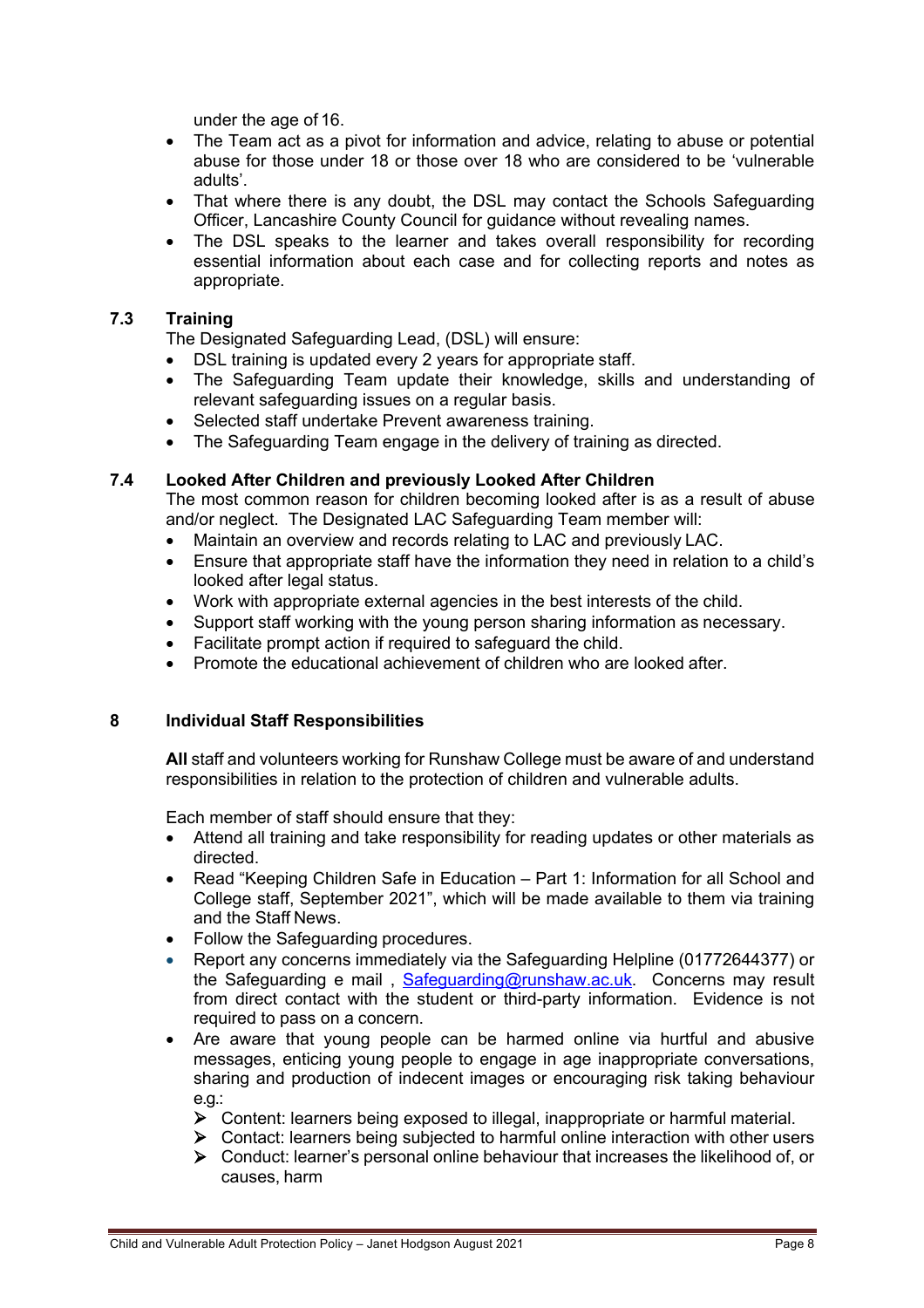# **8.1 Disclosure**

Each member of staff should ensure that they:

- Take all complaints, allegations or suspicions seriously.
- Keep questions to a minimum.
- Do not promise confidentiality*. (The College complies with the requirements of the GDPR and Data Protection Act 2018 and the Human Rights Act 1998, which allows for disclosure of personal data where this is necessary to protect the vital interests of a child/young person/vulnerable adult).*
- Record as soon as possible what has been said using the Safeguarding Referral Form (Appendix 5), also found on the Staff Portal.
- Without stopping a learner telling about the abuse, staff must, as soon as reasonably possible, contact the DSL who will take over the responsibility for managing the disclosure.
- Do not keep any notes or discuss other with other staff.

If contact cannot be made with any of the DSLs or any Senior Manager within 2 hours' staff must refer to the Blackburn with Darwen, Blackpool and Lancashire Children's Safeguarding Assurance Partnership (CSAP) for details of how to report concerns about the safety or welfare of a child/young person or vulnerable adult or Children's Social Care – (Appendix 6).

#### **8.2 COVID Pandemic**

Whilst the COVID pandemic continues there maybe occasions when college delivers a mixture of on-site and remote learning or completely switches to remote learning. Should this happen it is essential that staff continue to refer any safeguarding concerns they have regarding a student as per this policy.

The Safeguarding Team will continue to support students when working remotely and are contactable by email or Teams calls.

**Vulnerable students** – During such times ensuring that vulnerable students remain protected is a top priority for the government. Vulnerable students include those who have a social worker and those children and young people up to the age of 25 with EHC plans.

Local authorities have the key day-to-day responsibility for delivery of children's social care. Social workers and Virtual School Heads continue to work with vulnerable children.

College staff should continue to work with and support children' social workers to help protect vulnerable children. If college staff receive direct contact from a social worker or another external agency they should contact the Safeguarding Team.

**Mental Health** – Negative experiences and distressing life events, such as the current circumstances, can affect the mental health of everyone. Teachers should be aware of this in setting expectations of students' work where they are at home. Mental Health issues can bring about changes in a young person's behaviour or emotional state which can be displayed in a range of different ways, and that can be an indication of an underlying problem. If we are in a lockdown situation and are unable to offer direct face to face guidance for students due to COVID 19 circumstances we will signpost students.

**Online safety –** It is more important than ever that college provides a safe environment online. College will continue to ensure that appropriate filters are in place to protect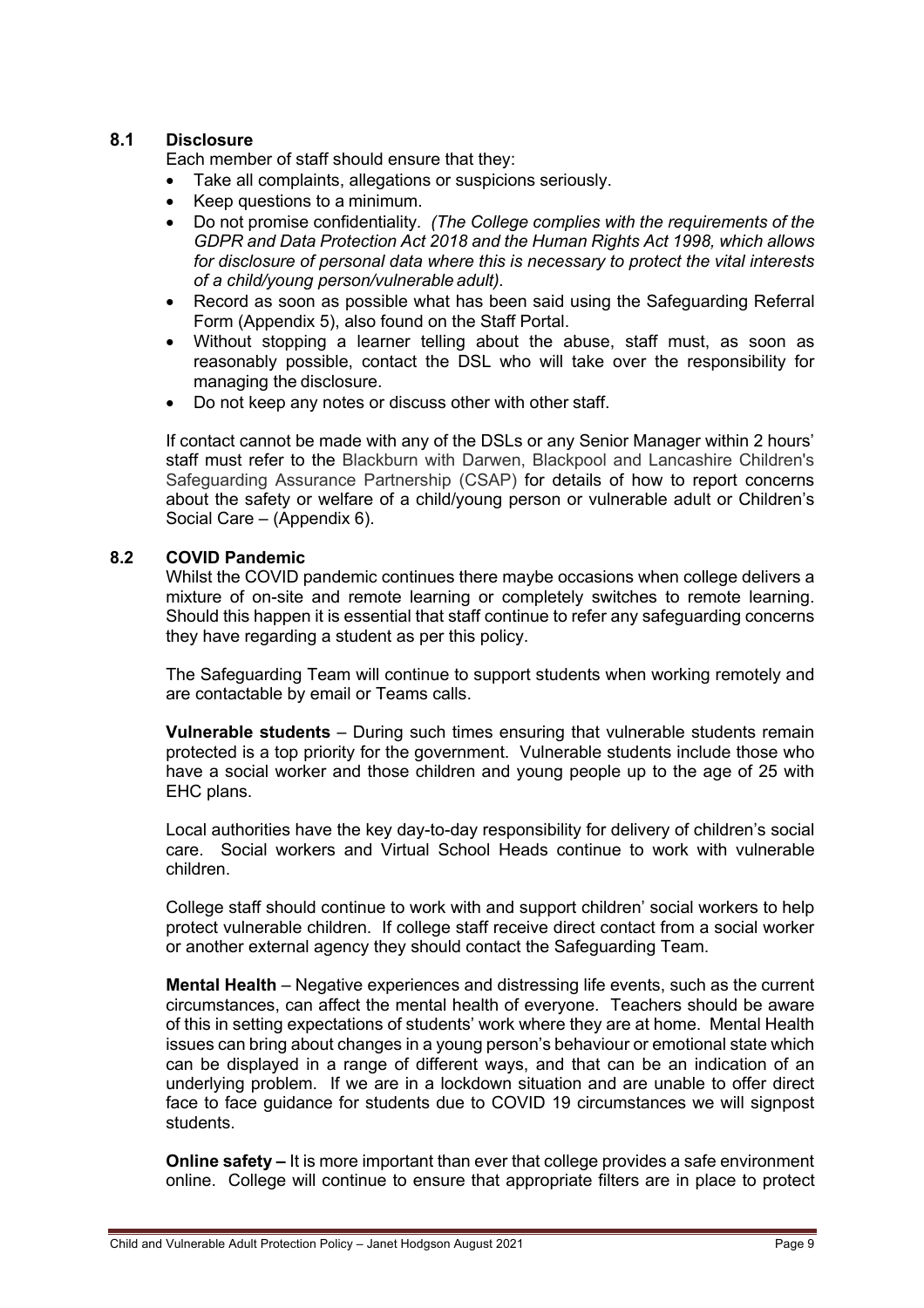students when they are online on the College's IT systems or recommended resources. If you are piloting new technology or have any concerns, please contact the IT Service Desk for advice and guidance.

It is especially important that all staff who interact with students, online, continue to look out for signs a student may be at risk. Any such concerns should be dealt with as per the Child Protection Policy and where appropriate, referrals should still be made to Children's social care and as required the Police.

The Department of Education is providing separate guidance on providing education remotely. It will set out 4 key areas that leaders should consider as part of any remote learning strategy. This includes the use of technology. Recently published guidance from the UK Safer Internet Centre on safe remote learning and from the London Grid for Learning on the use of videos and livestreaming could help plan online lessons and/or activities and plan them safely.

Staff need to consider the safety of their students when they are asked to work online and refer to Professional Practice Guidelines and the College must ensure any use of online learning tools and systems is in line with Privacy and Data Protection/GDPR requirements.

#### **9 Review**

The Governors will review the policy annually. Other Related Policies and Codes of Conduct:

- Attendance Policy
- Student Disciplinary Policy
- Care and Control of Students and the Use of Reasonable Force Policy
- Data Protection Policy
- Disclosure of Information Policy
- Dealing with Allegations of Abuse made against Staff, Volunteers and Governors **Policy**
- Events, Trips & Residential Policy
- Experience of Work Policy
- Freedom of Expression
- Fitness to Study and Special Admissions Policy
- Professional Practice Guidelines
- Health, Safety and Wellbeing Policy
- IT Access, Usage & Online-Safety Policy
- Prevent Policy
- Recruitment and Selection Policy
- Recruitment of Ex-Offenders Policy
- Safer Recruitment and Engagement Policy
- Staff Code of Professional Conduct
- Learner Harassment and Bullying Policy
- Volunteering Policy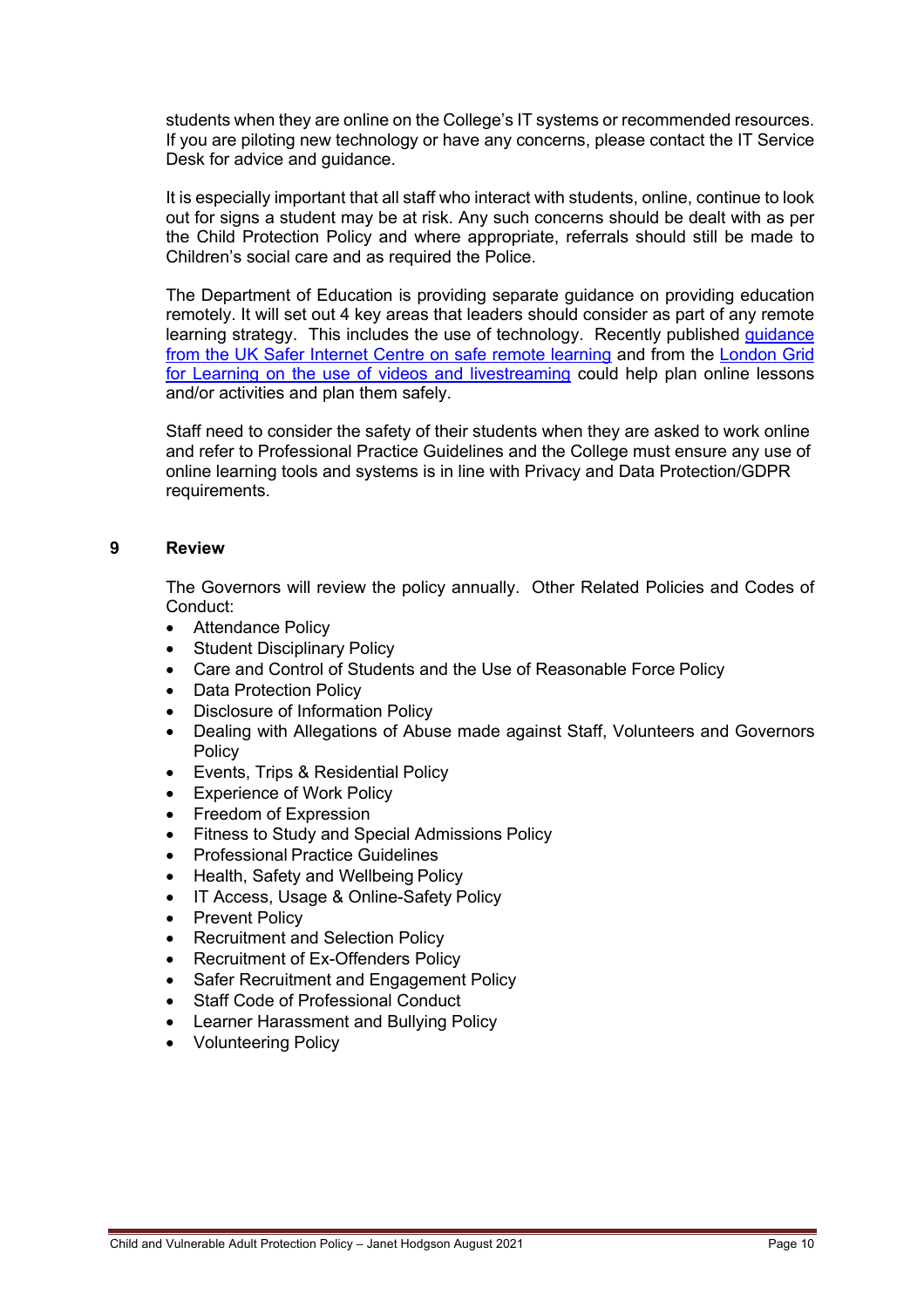## **List of Appendices**

- Keeping Children Safe in Education. Statutory guidance for schools and colleges Part 1 September 2021
- Safeguarding Partners
- GDPR 7 Golden Rules for Sharing Information
- Safeguarding Team
- Referral form to be used in house
- Contact numbers for external referrals
- Student Guidelines for Online Learning
- Out of hours Safeguarding Information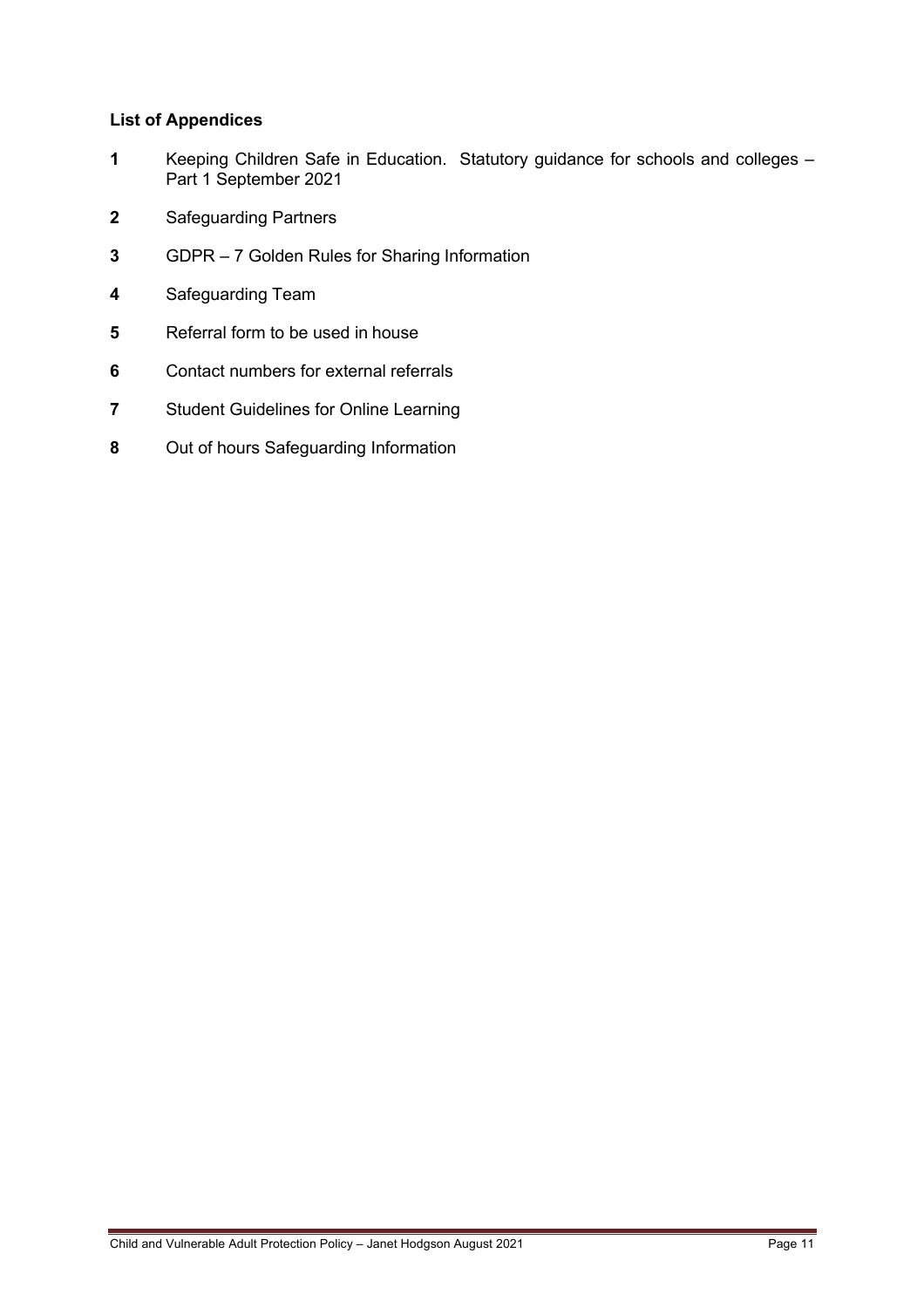**APPENDIX 1**



# **Keeping children safe in education 2021**

**Statutory guidance for schools and colleges**

**September 2021**

Child and Vulnerable Adult Protection Policy – Janet Hodgson August 2021 Page 12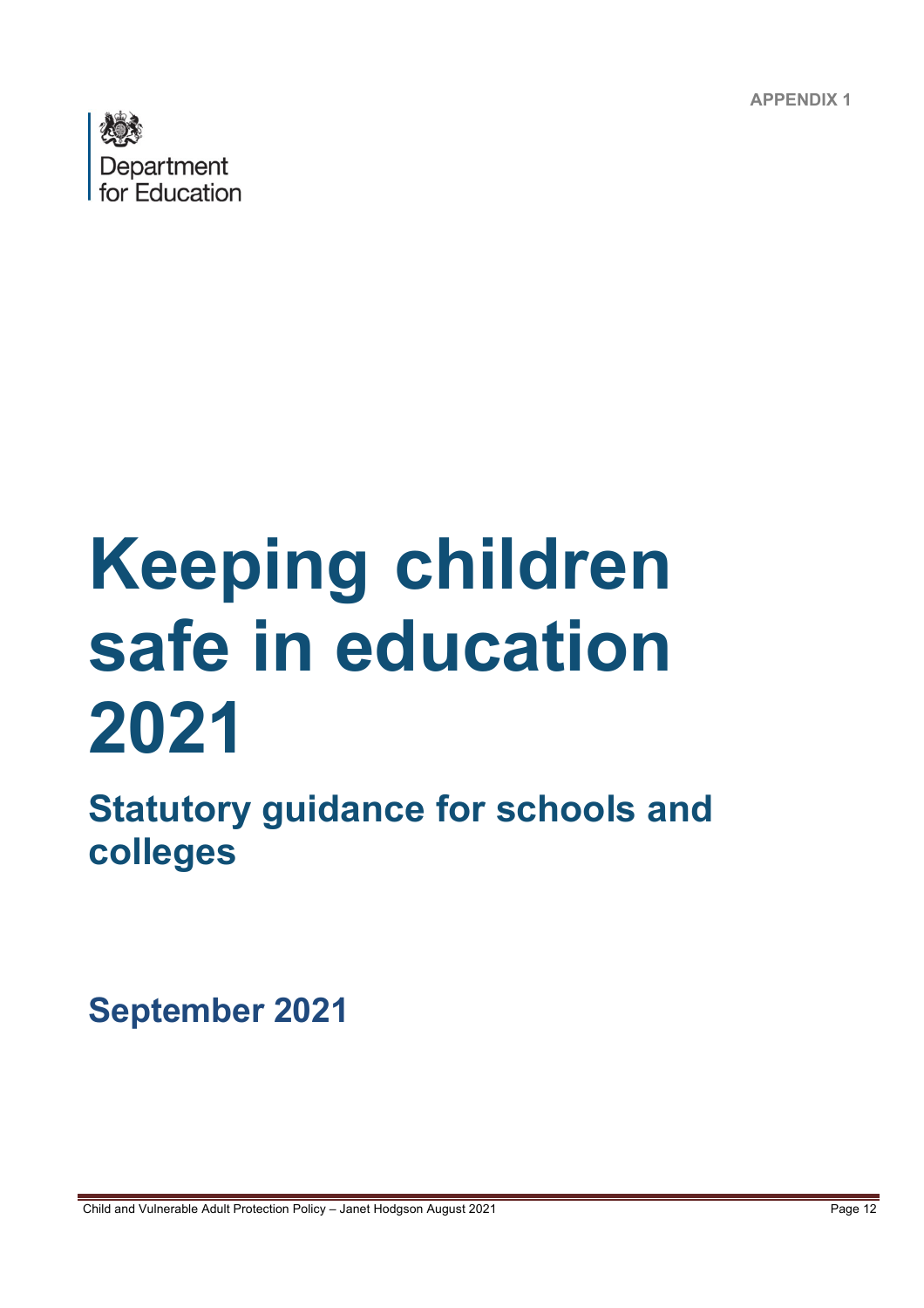# **Contents**

| Summary                                                                                                                                                            | 4              |
|--------------------------------------------------------------------------------------------------------------------------------------------------------------------|----------------|
| What is the status of this guidance                                                                                                                                | $\overline{4}$ |
| About this guidance                                                                                                                                                | $\overline{4}$ |
| Who is this guidance for?                                                                                                                                          | 5              |
| What does this guidance replace?                                                                                                                                   | 6              |
| Part one: Safeguarding information for all staff                                                                                                                   | $\overline{7}$ |
| What school and college staff should know and do                                                                                                                   | $\overline{7}$ |
| What school and college staff should do if they have concerns about a child                                                                                        | 17             |
| What school or college staff should do if they have concerns about safeguarding<br>practices within the school or college                                          | 21             |
| Part two: The management of safeguarding                                                                                                                           | 24             |
| The responsibility of governing bodies, proprietors and management committees                                                                                      | 24             |
| Part three: Safer recruitment                                                                                                                                      | 47             |
| <i>i.</i> Recruitment and selection process                                                                                                                        | 47             |
| ii. Pre-appointment vetting checks, regulated activity and recording information                                                                                   | 52             |
| Prohibitions, directions, sanctions and restrictions                                                                                                               | 62             |
| iii. Other checks that may be necessary for staff, volunteers and others, including the<br>responsibilities on schools and colleges for children in other settings | 67             |
| iv. How to ensure the ongoing safeguarding of children and the legal reporting duties<br>on employers                                                              | 78             |
| Part four: Allegations made against/Concerns raised in relation to teachers, including<br>supply teachers, other staff, volunteers and contractors                 | 81             |
| Section one: Allegations that may meet the harms threshold                                                                                                         | 81             |
| Section Two: Concerns that do not meet the harm threshold                                                                                                          | 94             |
| Part five: Child on child sexual violence and sexual harassment                                                                                                    | 99             |
| Responding to reports of sexual violence and sexual harassment                                                                                                     | 100            |
| The immediate response to a report                                                                                                                                 | 101            |
| Ongoing response                                                                                                                                                   | 111            |
| Annex A: Safeguarding information for school and college staff                                                                                                     | 118            |
| Annex B: Further information                                                                                                                                       | 123            |

Child and Vulnerable Adult Protection Policy – Janet Hodgson August 2021 Page 13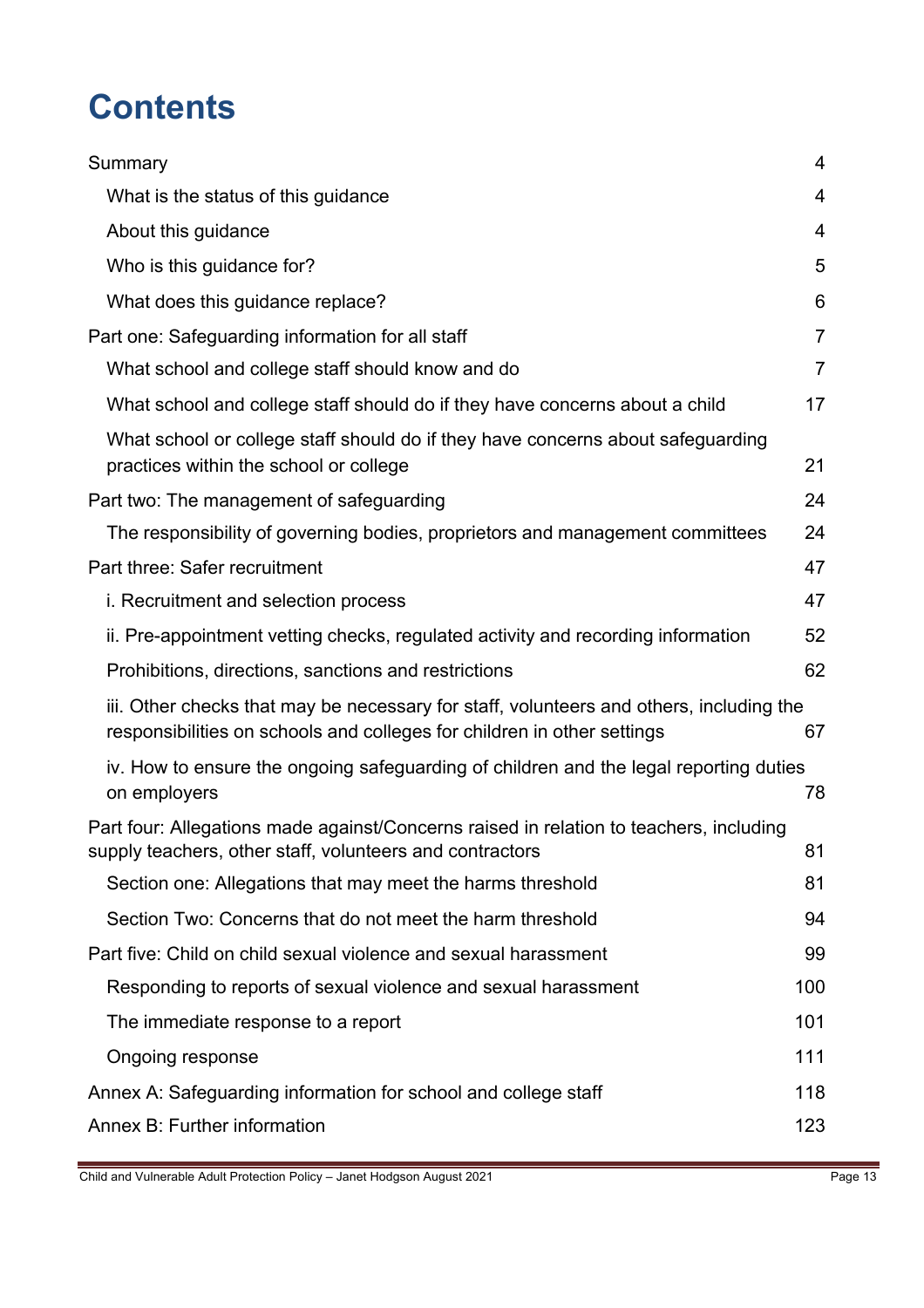| <b>Table of Contents</b>                                                                   | 123 |
|--------------------------------------------------------------------------------------------|-----|
| Annex C: Role of the designated safeguarding lead                                          | 143 |
| Deputy designated safeguarding leads                                                       | 143 |
| Annex D: Online Safety                                                                     | 150 |
| Information and support                                                                    | 150 |
| Annex E: Host families - homestay during exchange visits                                   | 153 |
| School/college arranged homestay – suitability of adults in UK host families               | 153 |
| Homestay – suitability of adults in host families abroad                                   | 154 |
| Annex F: Statutory guidance - Regulated activity (children) - Supervision of activity with |     |
| children which is regulated activity when unsupervised                                     | 156 |
| <b>Examples</b>                                                                            | 157 |
| Annex G: Table of substantive changes from September 2021                                  | 159 |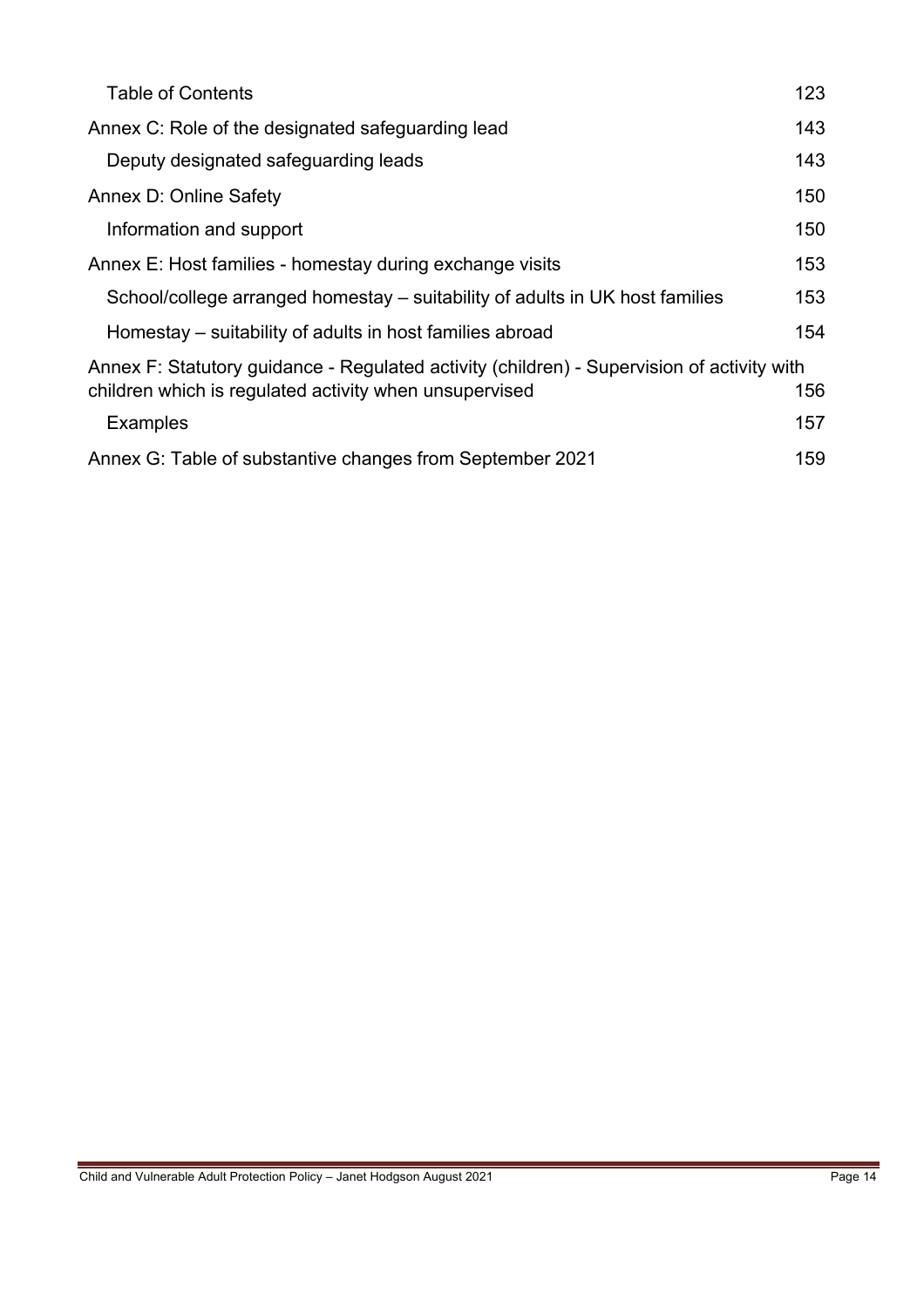# **Summary**

# **What is the status of this guidance**

This is statutory guidance from the Department for Education ('the Department') issued under Section 175 of the Education Act 2002, the Education (Independent School Standards) Regulations 2014, the Non-Maintained Special Schools (England) Regulations 2015, and the Education and Training (Welfare of Children) Act 2021. Schools and colleges in England **must** have regard to it when carrying out their duties to safeguard and promote the welfare of children. For the purposes of this guidance children includes everyone under the age of 18.

# **About this guidance**

We use the terms **"must"** and **"should**" throughout the guidance. We use the term "**must**" when the person in question is legally required to do something and "**should**" when the advice set out should be followed unless there is good reason not to. The guidance **should** be read alongside:

- statutory guidance Working Together to Safeguard Children;
- departmental advice What to do if you are Worried a Child is Being Abused Advice for Practitioners; and
- departmental advice Sexual Violence and Sexual Harassment Between Children in Schools and Colleges

Unless otherwise specified:

- 'school' means: all schools whether maintained, non-maintained or independent schools (including academies, free schools and alternative provision academies), maintained nursery schools<sup>1</sup> and pupil referral units.
- 'college' means further education colleges and sixth-form colleges as established under the Further and Higher Education Act 1992, institutions designated as being within the further education sector<sup>2</sup> and providers of post 16 Education as set out

Child and Vulnerable Adult Protection Policy – Janet Hodgson August 2021 **Page 15** Page 15

<sup>1</sup> The Early Years Foundation Stage Framework (EYFS) is mandatory for all early years' providers. It applies to all schools, including maintained nursery schools that have early years provision. Maintained nursery schools, like the other schools listed under 'About this guidance', must have regard to Keeping children safe in education when carrying out duties to safeguard and promote the welfare of children (by virtue of section 175(2) of the Education Act 2002 – see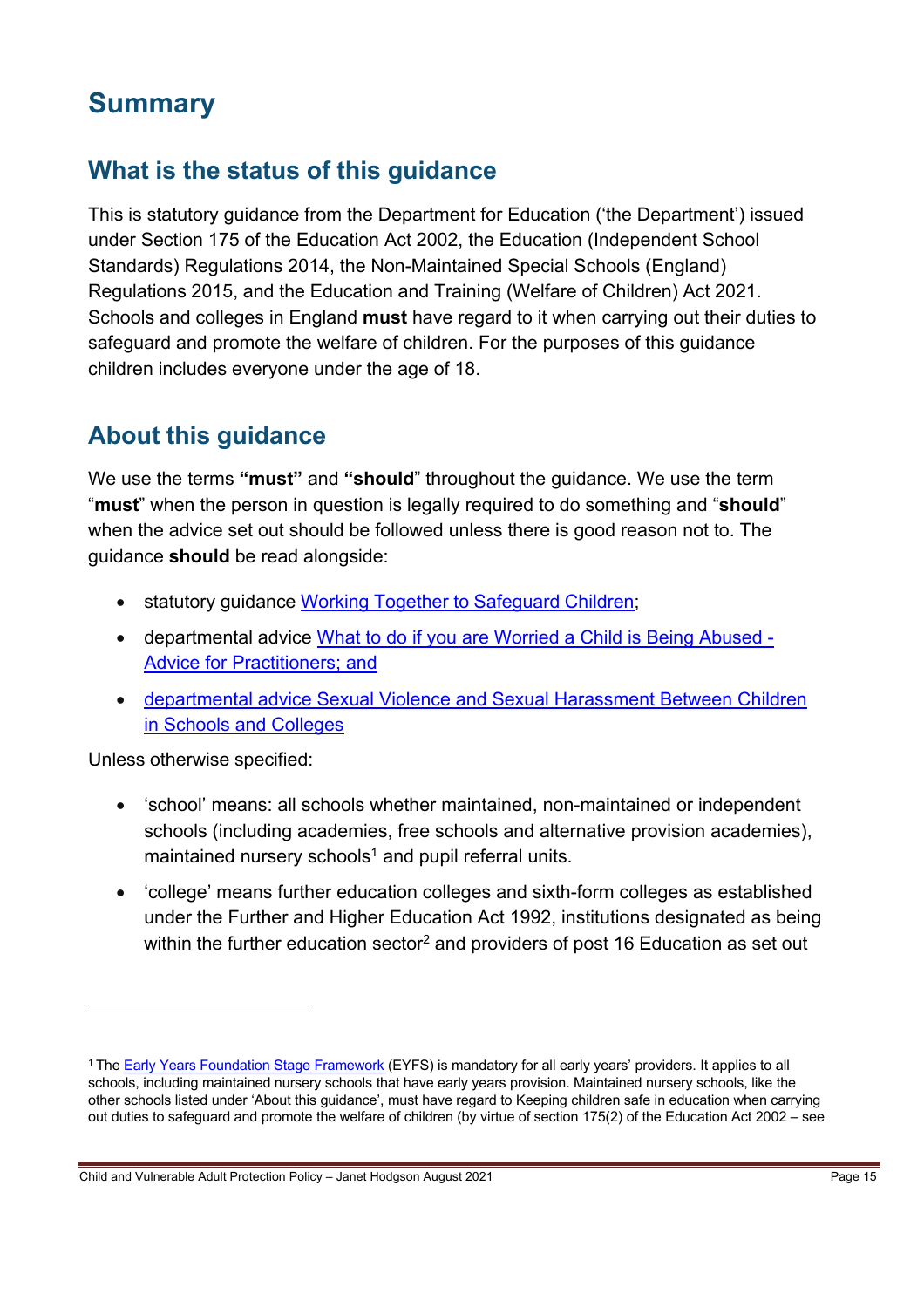footnote 21 for further detail on this requirement).

<sup>2</sup> Under section 28 of the Further and Higher Education Act 1992 ('designated institutions').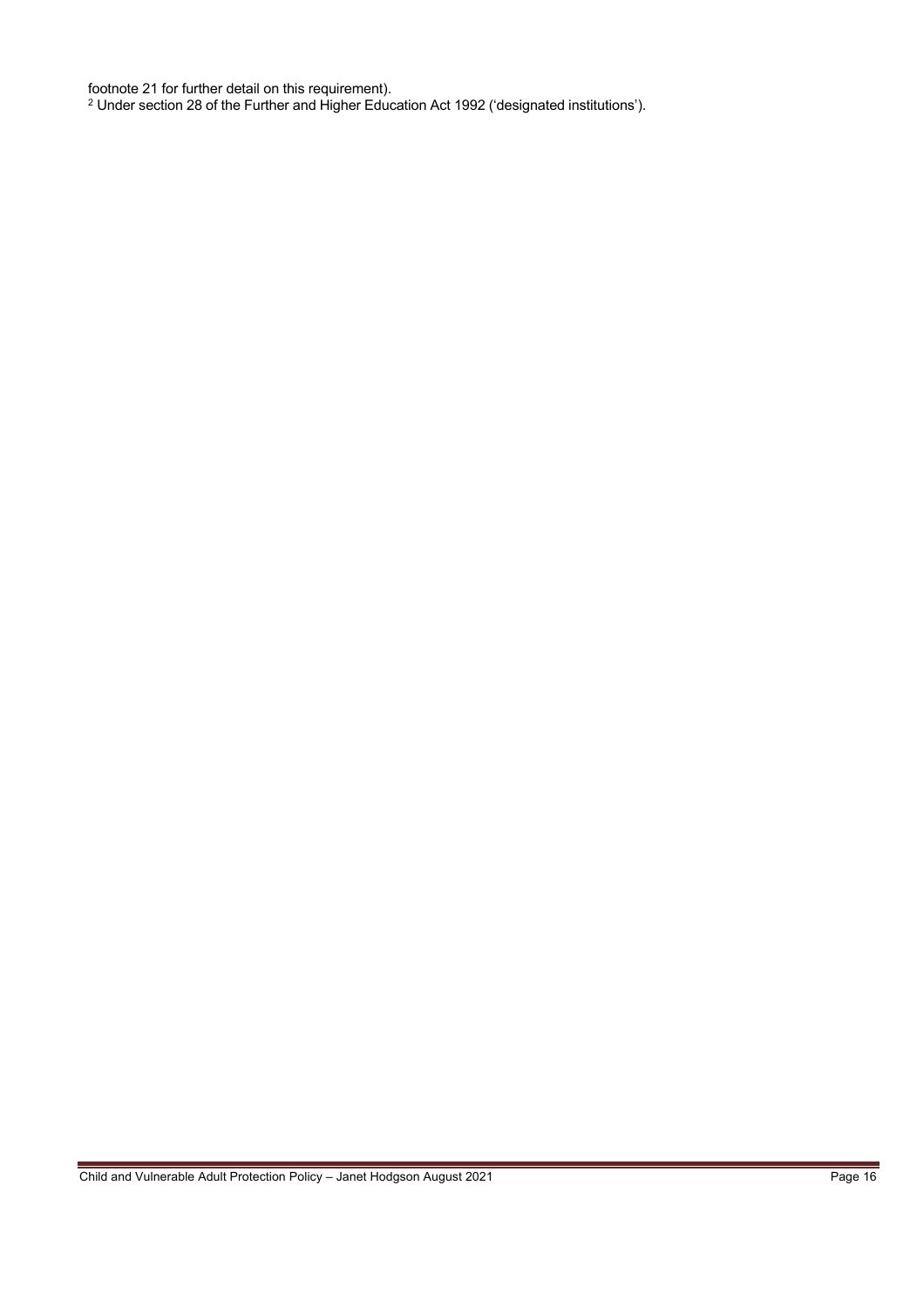in the Education and Training (Welfare of Children) Act 2021<sup>3</sup>: 16-19 Academies, Special Post-16 institutions and Independent Training Providers. For colleges, the guidance relates to their responsibilities towards children who are receiving education or training at these institutions.

# **Who is this guidance for?**

This statutory guidance should be read and followed by:

- governing bodies of maintained schools (including maintained nursery schools) and colleges;
- proprietors of independent schools (including academies, free schools and alternative provision academies) and non-maintained special schools. In the case of academies, free schools and alternative provision academies, the proprietor will be the academy trust;
- management committees of pupil referral units (PRUs); and
- senior leadership teams.

Throughout the guidance, reference to "governing bodies and proprietors" includes management committees unless otherwise stated.

# **School and college staff**

It is essential that **everybody** working in a school or college understands their safeguarding responsibilities. Governing bodies and proprietors should ensure that those staff who work directly with children read at least Part one of this guidance. Governing bodies and proprietors, working with their senior leadership teams and especially their designated safeguarding lead, should ensure that those staff who do not work directly with children read either Part one or Annex A (a condensed version of Part one) of this guidance. This is entirely a matter for the school or college and will be based on their assessment of which guidance will be most effective for their staff to safeguard and promote the welfare of children.

Governing bodies and proprietors should ensure that mechanisms are in place to assist staff to understand and discharge their role and responsibilities as set out in Part one (or Annex A if appropriate) of this guidance.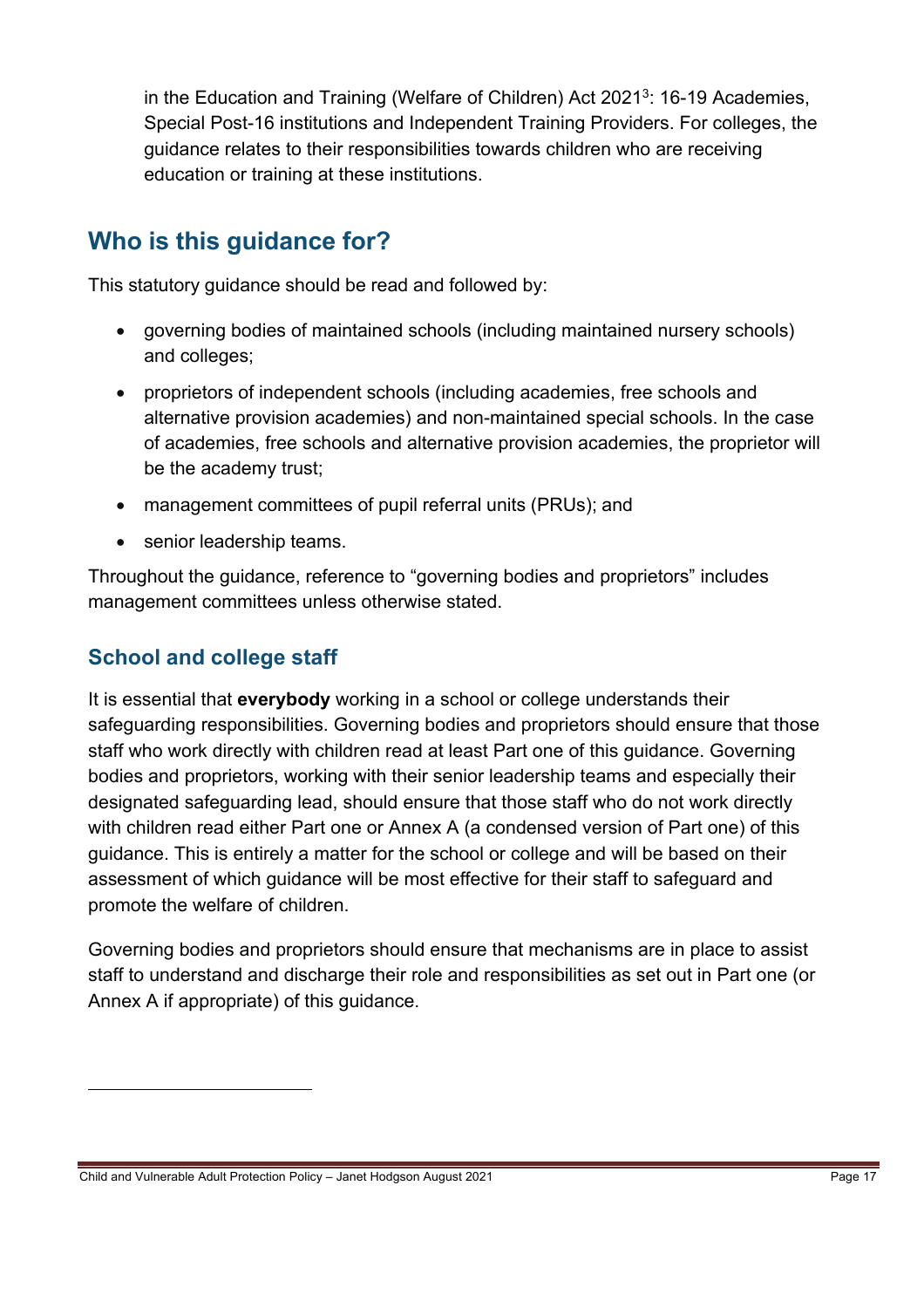<sup>3</sup> Education and Training (Welfare of Children) Act 2021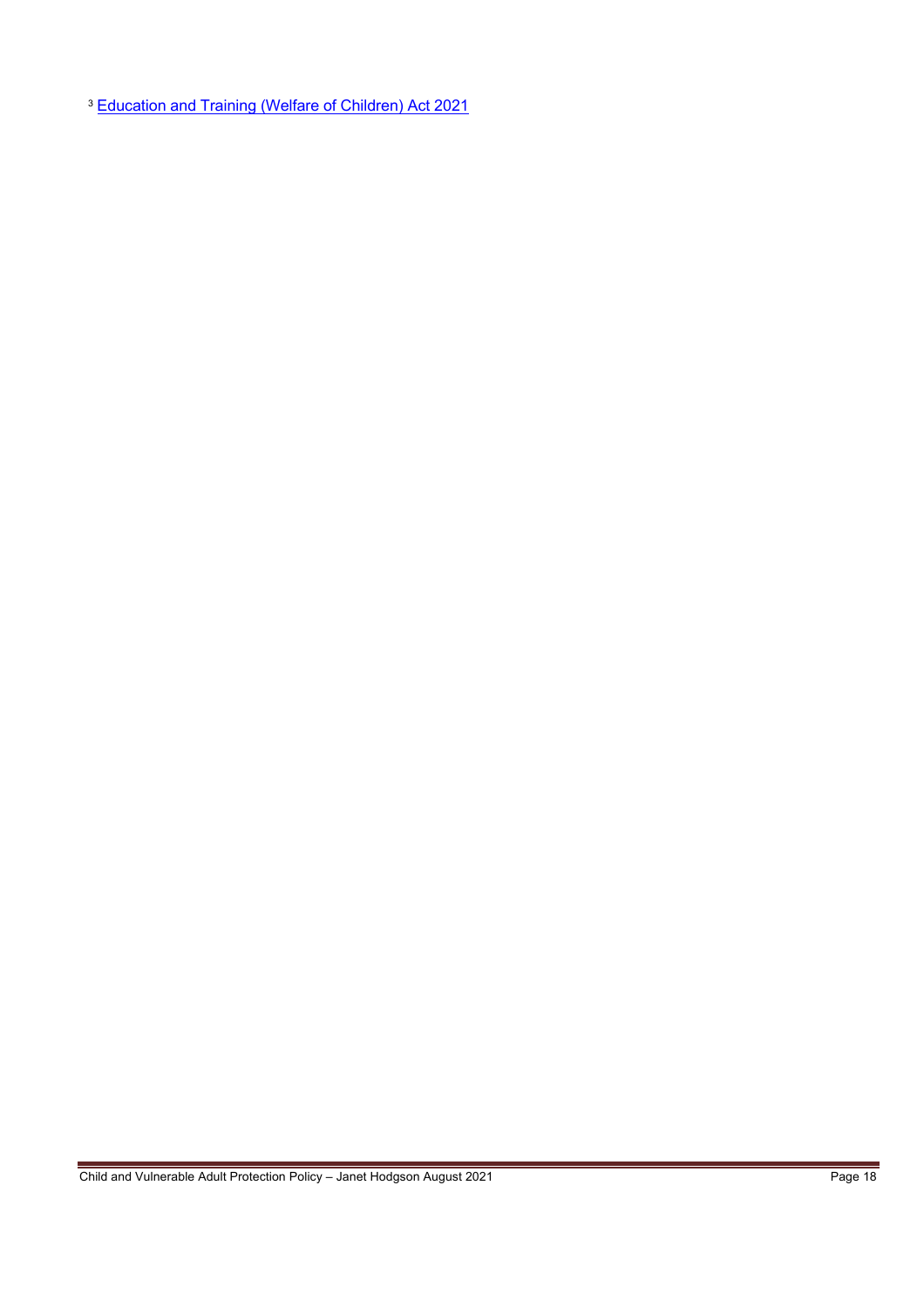# **What does this guidance replace?**

This guidance replaces Keeping children safe in education 2020 updated January 2021. A table of substantive changes is included at Annex G.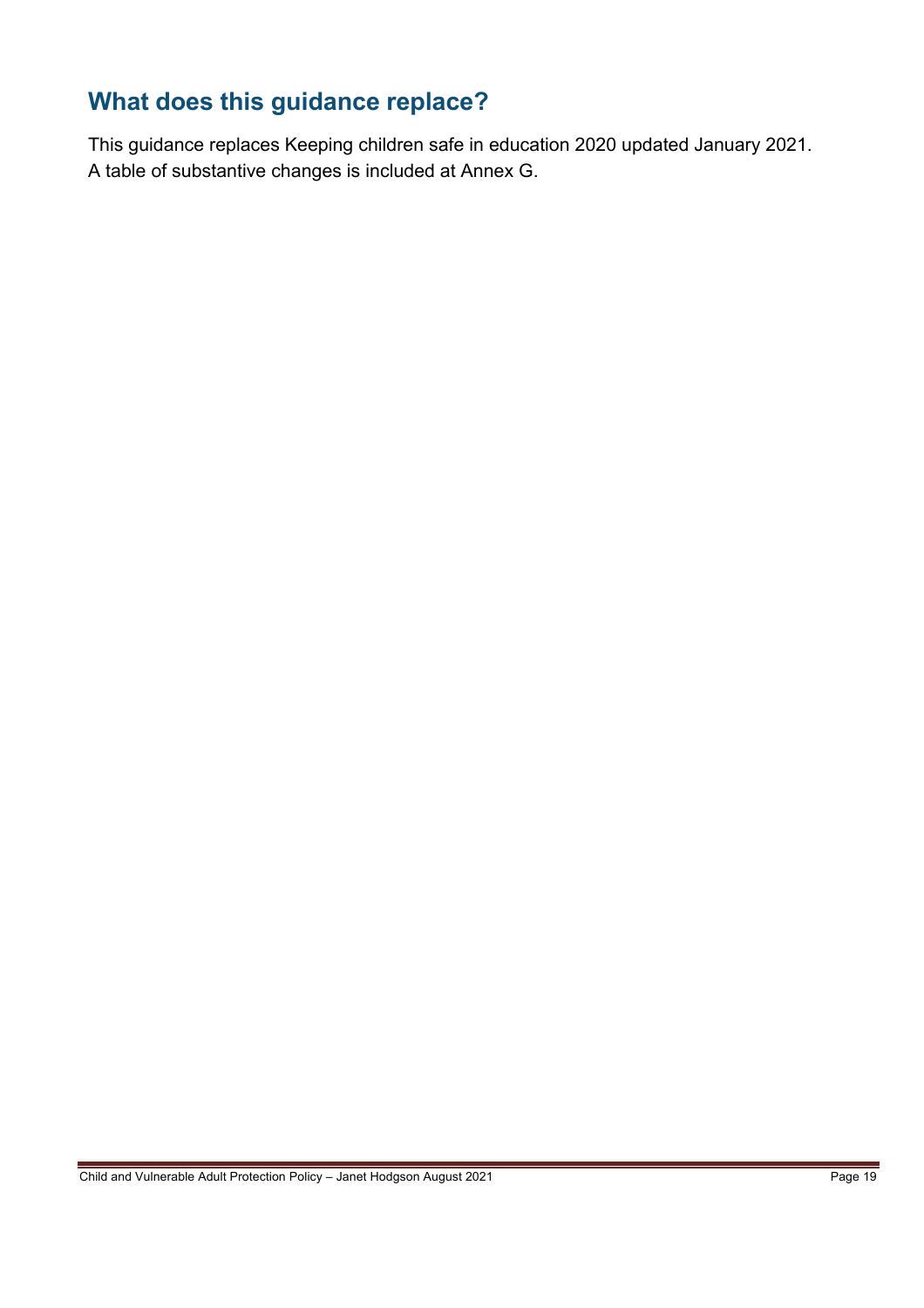# **Part one: Safeguarding information for all staff**

# **What school and college staff should know and do**

# **A child centred and coordinated approach to safeguarding**

1. Schools and colleges and their staff are an important part of the wider safeguarding system for children. This system is described in the statutory guidance Working Together to Safeguard Children.

2. Safeguarding and promoting the welfare of children is everyone's responsibility. Everyone who comes into contact with children and their families has a role to play. In order to fulfil this responsibility effectively, all practitioners should make sure their approach is child-centred. This means that they should consider, at all times, what is in the best interests of the child.

3. No single practitioner can have a full picture of a child's needs and circumstances. If children and families are to receive the right help at the right time, everyone who comes into contact with them has a role to play in identifying concerns, sharing information and taking prompt action.

4. Safeguarding and promoting the welfare of children is defined for the purposes of this guidance as:

- protecting children from maltreatment;
- preventing the impairment of children's mental and physical health or development;
- ensuring that children grow up in circumstances consistent with the provision of safe and effective care; and
- taking action to enable all children to have the best outcomes.
- 5. Children includes everyone under the age of 18.

# **The role of school and college staff**

6. School and college staff are particularly important, as they are in a position to identify concerns early, provide help for children, promote children's welfare and prevent concerns from escalating.

7. All staff have a responsibility to provide a safe environment in which children can learn.

Child and Vulnerable Adult Protection Policy – Janet Hodgson August 2021 Page 20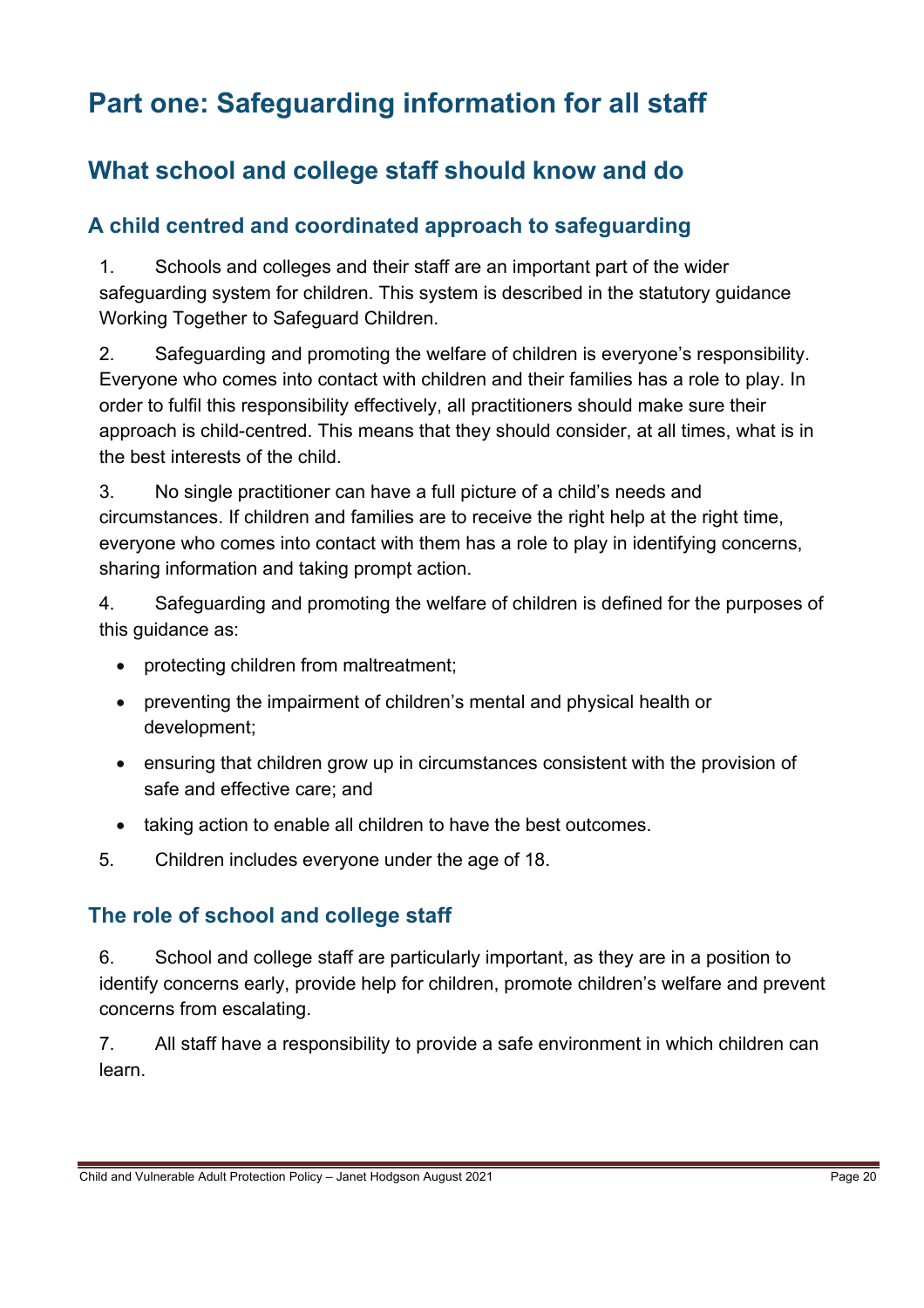8. **All staff should be prepared to identify children who may benefit from early help.<sup>4</sup>** Early help means providing support as soon as a problem emerges at any point in a child's life, from the foundation years through to the teenage years.

9. **Any staff member** who has **any** concerns about a child's welfare should follow the processes set out in paragraphs 55-70. Staff should expect to support social workers and other agencies following any referral.

10. Every school and college should have a designated safeguarding lead who will provide support to staff to carry out their safeguarding duties and who will liaise closely with other services such as children's social care.

11. The designated safeguarding lead (and any deputies) are most likely to have a complete safeguarding picture and be the most appropriate person to advise on the response to safeguarding concerns.

12. The Teachers' Standards 2012 state that teachers (which includes headteachers) should safeguard children's wellbeing and maintain public trust in the teaching profession as part of their professional duties.<sup>5</sup>

# **What school and college staff need to know**

13. **All** staff should be aware of systems within their school or college which support safeguarding and these should be explained to them as part of staff induction. This should include the:

- child protection policy, which should amongst other things also include the policy and procedures to deal with peer on peer abuse;
- behaviour policy (which should include measures to prevent bullying, including cyberbullying, prejudice-based and discriminatory bullying);6
- staff behaviour policy (sometimes called a code of conduct);
- safeguarding response to children who go missing from education; and
- role of the designated safeguarding lead (including the identity of the designated safeguarding lead and any deputies).

<sup>4</sup> Detailed information on early help can be found in Chapter 1 of Working Together to Safeguard Children.

<sup>&</sup>lt;sup>5</sup> The Teachers' Standards apply to: trainees working towards QTS; all teachers completing their statutory induction period (newly qualified teachers [NQTs]); and teachers in maintained schools, including maintained special schools, who are subject to the Education (School Teachers' Appraisal) (England) Regulations 2012.

<sup>&</sup>lt;sup>6</sup> All schools are required to have a behaviour policy (full details are here). If a college or chooses to have a behaviour policy it should be provided to staff as described above.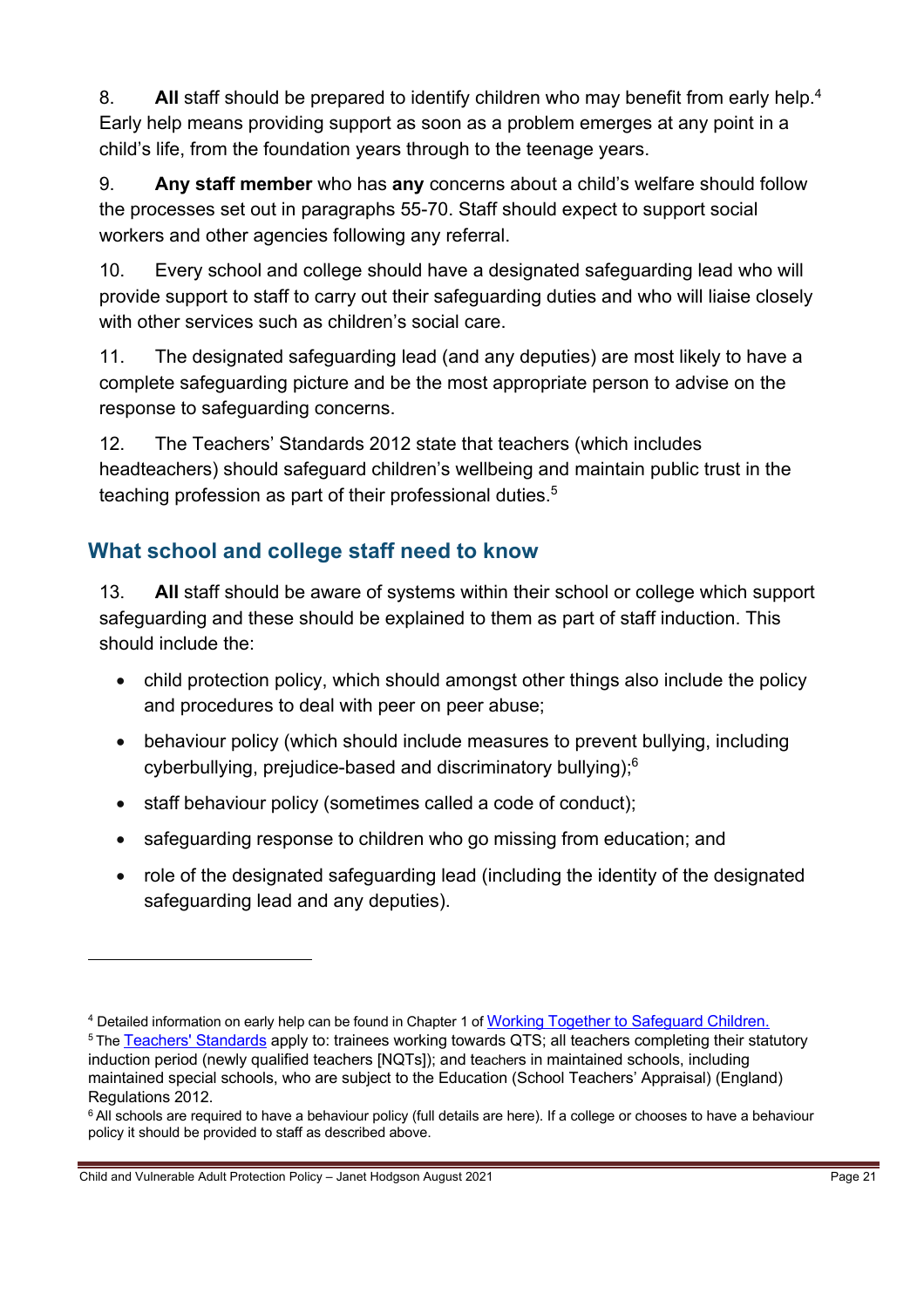Copies of policies and a copy of Part one (or Annex A, if appropriate) of this document should be provided to **all** staff at induction.

14. **All** staff should receive appropriate safeguarding and child protection training (including online safety) at induction. The training should be regularly updated. In addition, all staff should receive safeguarding and child protection (including online safety) updates (for example, via email, e-bulletins and staff meetings), as required, and at least annually, to provide them with relevant skills and knowledge to safeguard children effectively.

15. **All** staff should be aware of their local early help<sup>7</sup> process and understand their role in it.

16. **All** staff should be aware of the process for making referrals to children's social care and for statutory assessments under the Children Act 1989, especially section 17 (children in need) and section 47 (a child suffering, or likely to suffer, significant harm) that may follow a referral, along with the role they might be expected to play in such assessments. $^8$ 

17. **All** staff should know what to do if a child tells them he/she is being abused, exploited or neglected. Staff should know how to manage the requirement to maintain an appropriate level of confidentiality. This means only involving those who need to be involved, such as the designated safeguarding lead (or a deputy) and children's social care. Staff should never promise a child that they will not tell anyone about a report of any form of abuse, as this may ultimately not be in the best interests of the child.

18. All staff should be able to reassure victims that they are being taken seriously and that they will be supported and kept safe. A victim should never be given the impression that they are creating a problem by reporting abuse, sexual violence or sexual harassment. Nor should a victim ever be made to feel ashamed for making a report.

# **What school and college staff should look out for**

# **Early help**

19. **Any** child may benefit from early help, but all school and college staff should be particularly alert to the potential need for early help for a child who:

• is disabled or has certain health conditions and has specific additional needs;

<sup>&</sup>lt;sup>7</sup> Detailed information on early help can be found in Chapter 1 of Working Together to Safeguard Children<sup>8</sup>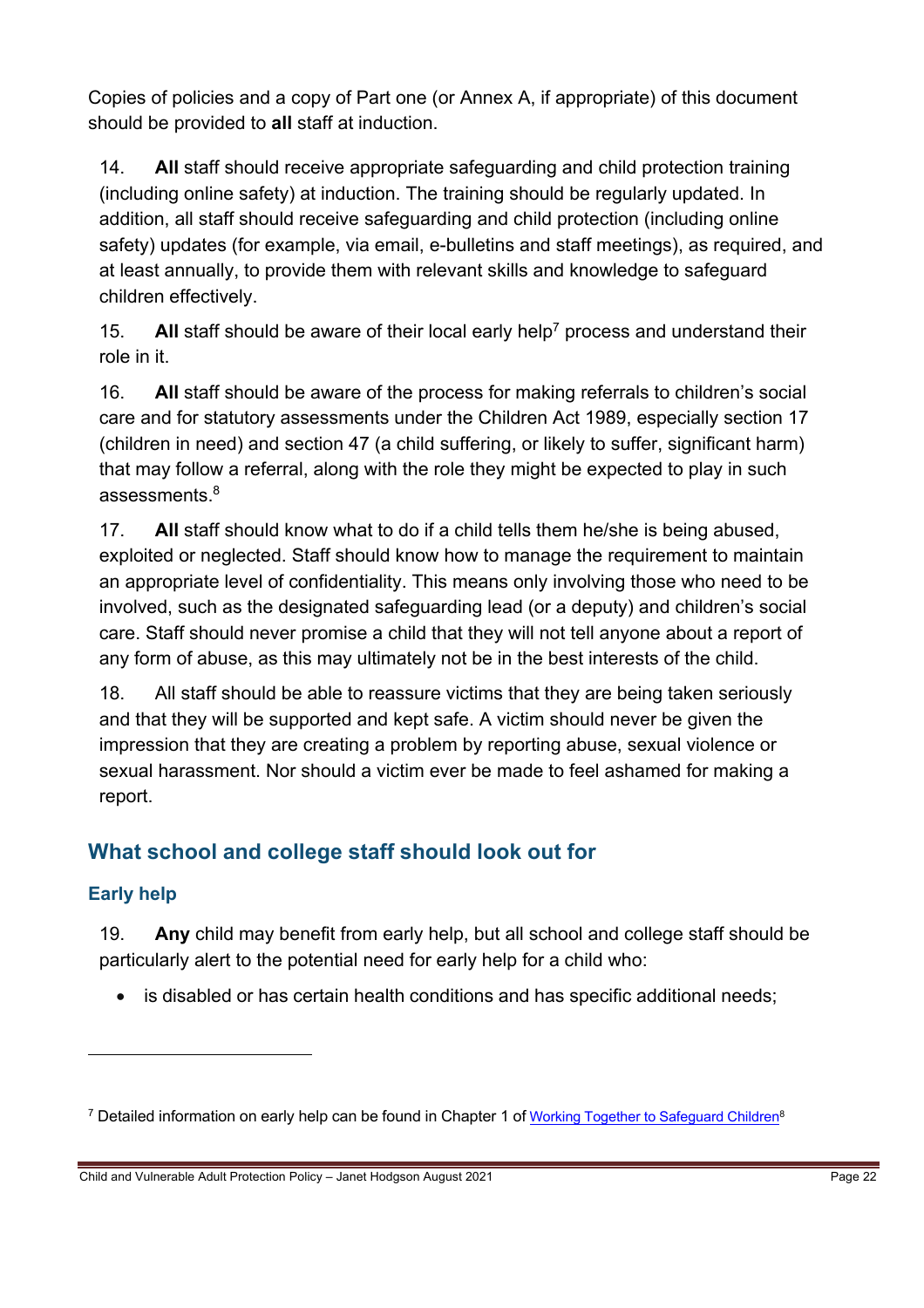More detailed information on statutory assessments can be found in Chapter 1 of Working Together to Safeguard Children.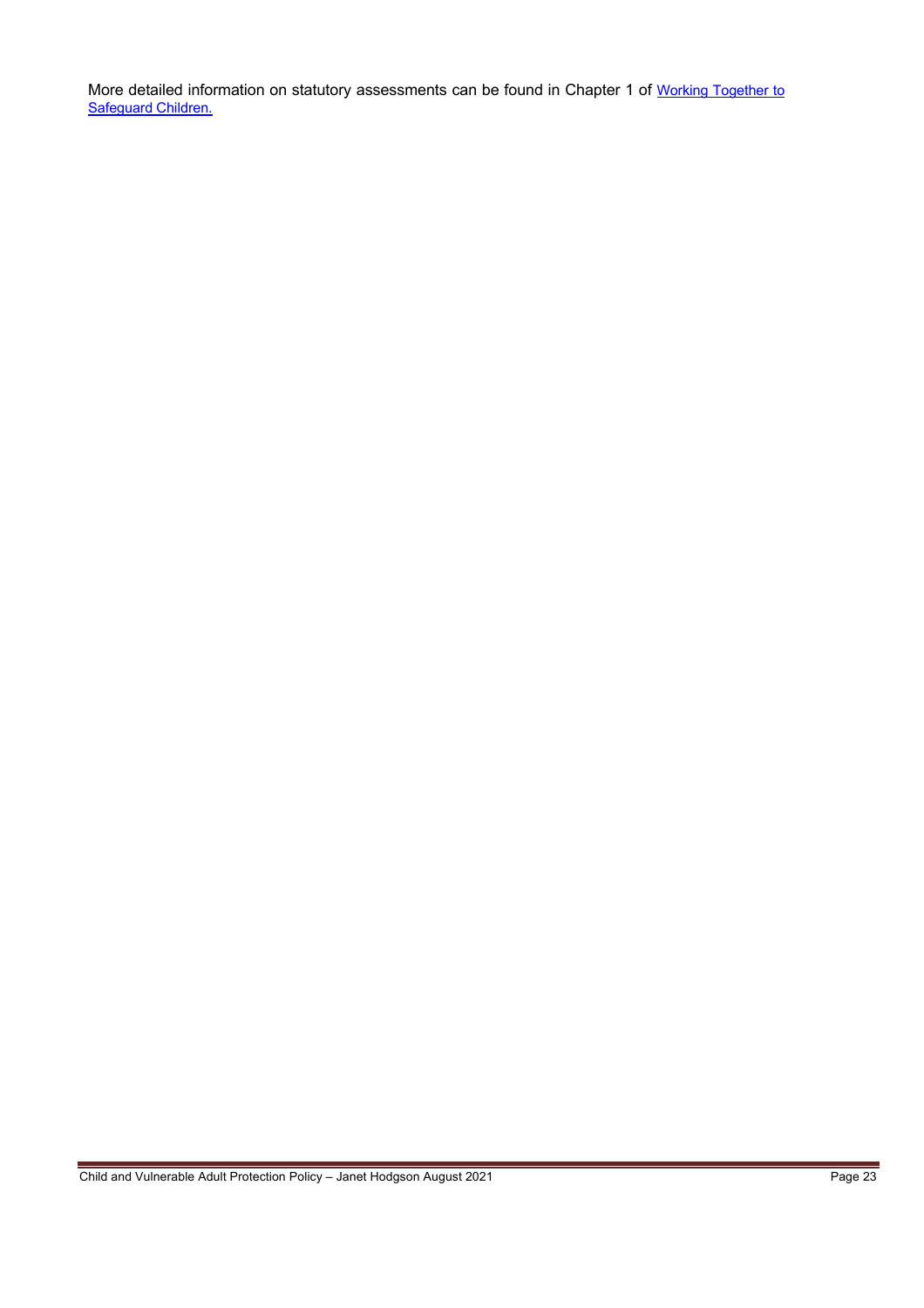- has special educational needs (whether or not they have a statutory Education, Health and Care Plan);
- has a mental health need;
- is a young carer;
- is showing signs of being drawn in to anti-social or criminal behaviour, including gang involvement and association with organised crime groups or county lines;
- is frequently missing/goes missing from care or from home;
- is at risk of modern slavery, trafficking, sexual or criminal exploitation;
- is at risk of being radicalised or exploited;
- has a family member in prison, or is affected by parental offending;
- is in a family circumstance presenting challenges for the child, such as drug and alcohol misuse, adult mental health issues and domestic abuse;
- is misusing drugs or alcohol themselves;
- has returned home to their family from care;
- is at risk of 'honour'-based abuse such as Female Genital Mutilation or Forced Marriage;
- is a privately fostered child; and
- is persistently absent from education, including persistent absences for part of the school day.

# **Abuse and neglect**

20. **All** staff should be aware of indicators of abuse and neglect. Knowing what to look for is vital for the early identification of abuse and neglect (see paragraphs 26-30), and specific safeguarding issues such as child criminal exploitation and child sexual exploitation (see paragraphs 32-39) so that staff are able to identify cases of children who may be in need of help or protection.

21. If staff are unsure, they should **always** speak to the designated safeguarding lead, or deputy.

22. **All** school and college staff should be aware that abuse, neglect and safeguarding issues are rarely standalone events and cannot be covered by one definition or one label alone. In most cases, multiple issues will overlap with one another, therefore staff should always be vigilant and always raise any concerns with their designated safeguarding lead (or deputy).

23. **All** staff should be aware that safeguarding incidents and/or behaviours can be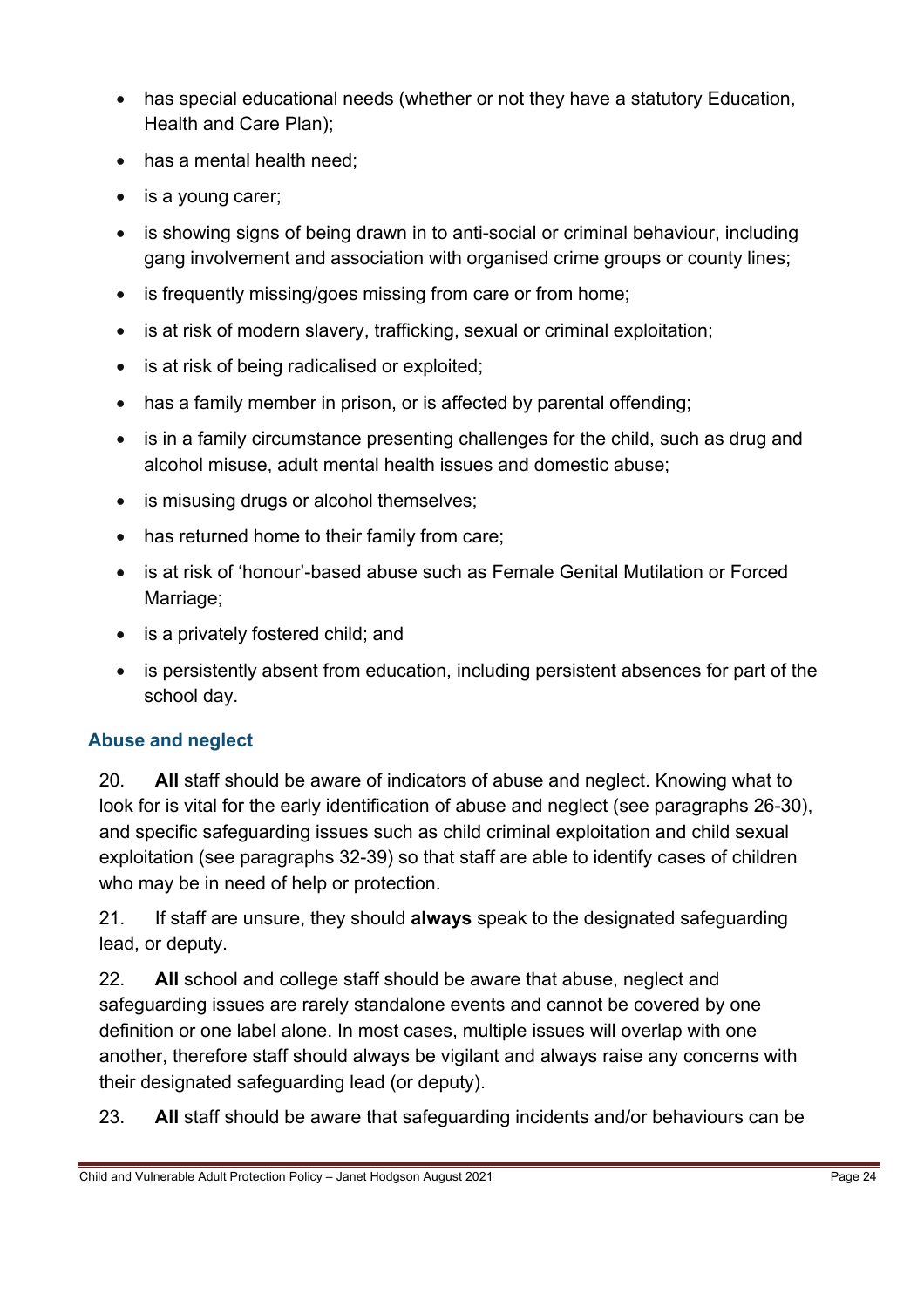associated with factors outside the school or college and/or can occur between children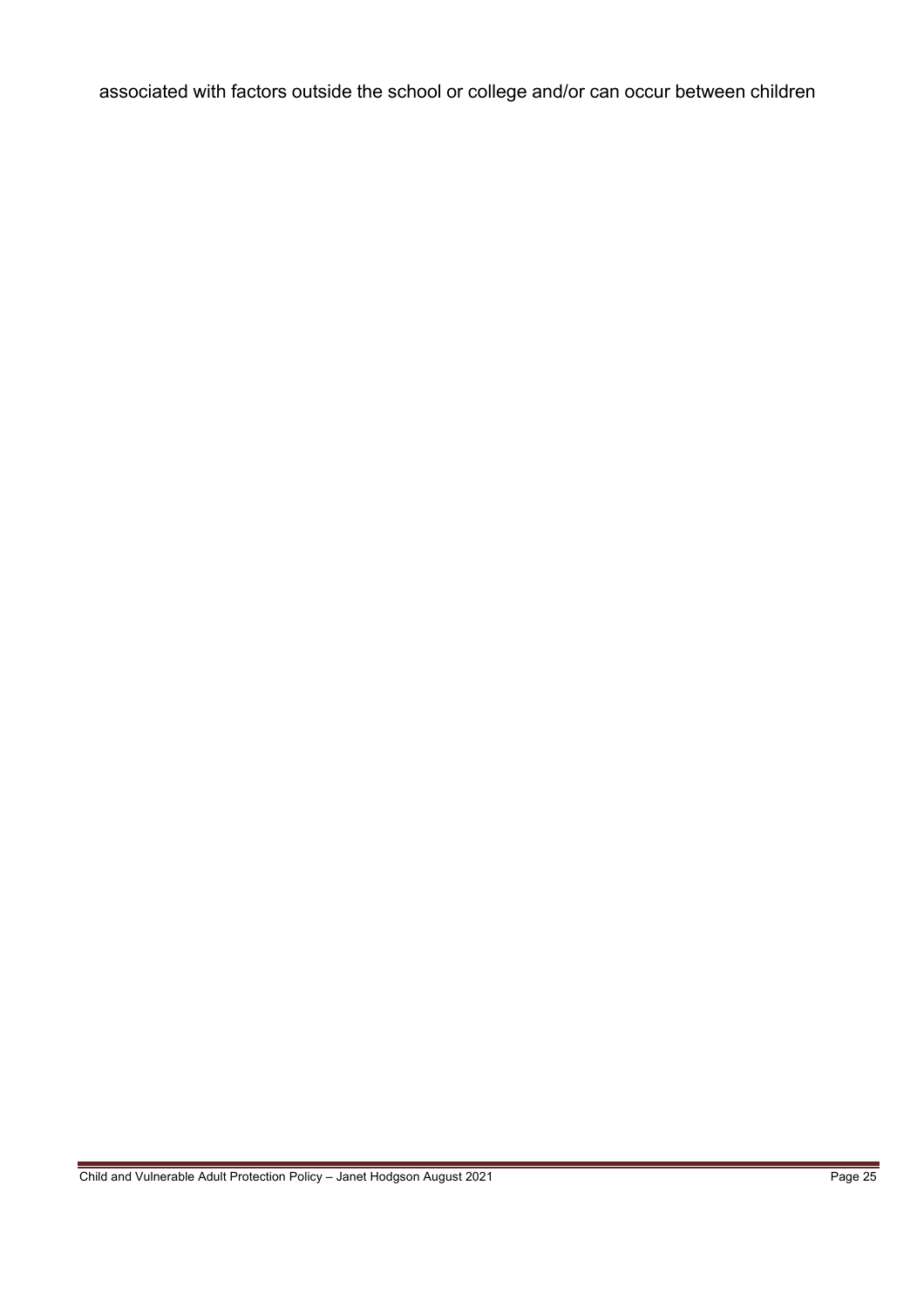outside of these environments. **All** staff, but especially the designated safeguarding lead (and deputies) should consider whether children are at risk of abuse or exploitation in situations outside their families. Extra-familial harms take a variety of different forms and children can be vulnerable to multiple harms including (but not limited to) sexual exploitation, criminal exploitation, sexual abuse, serious youth violence and county lines.

24. **All** staff should be aware that technology is a significant component in many safeguarding and wellbeing issues. Children are at risk of abuse online as well as face to face. In many cases abuse will take place concurrently via online channels and in daily life. Children can also abuse their peers online, this can take the form of abusive, harassing, and misogynistic messages, the non-consensual sharing of indecent images, especially around chat groups, and the sharing of abusive images and pornography, to those who do not want to receive such content.

25. In all cases, if staff are unsure, they should always speak to the designated safeguarding lead (or deputy).

# **Indicators of abuse and neglect**

26. **Abuse:** a form of maltreatment of a child. Somebody may abuse or neglect a child by inflicting harm or by failing to act to prevent harm. Children may be abused in a family or in an institutional or community setting by those known to them or, more rarely, by others. Abuse can take place wholly online, or technology may be used to facilitate offline abuse. Children may be abused by an adult or adults or by another child or children.

27. **Physical abuse:** a form of abuse which may involve hitting, shaking, throwing, poisoning, burning or scalding, drowning, suffocating or otherwise causing physical harm to a child. Physical harm may also be caused when a parent or carer fabricates the symptoms of, or deliberately induces, illness in a child.

28. **Emotional abuse:** the persistent emotional maltreatment of a child such as to cause severe and adverse effects on the child's emotional development. It may involve conveying to a child that they are worthless or unloved, inadequate, or valued only insofar as they meet the needs of another person. It may include not giving the child opportunities to express their views, deliberately silencing them or 'making fun' of what they say or how they communicate. It may feature age or developmentally inappropriate expectations being imposed on children. These may include interactions that are beyond a child's developmental capability as well as overprotection and limitation of exploration and learning or preventing the child from participating in normal social interaction. It may involve seeing or hearing the ill-treatment of another. It may involve serious bullying (including cyberbullying), causing children frequently to feel frightened or in danger, or the exploitation or corruption of children. Some level of emotional abuse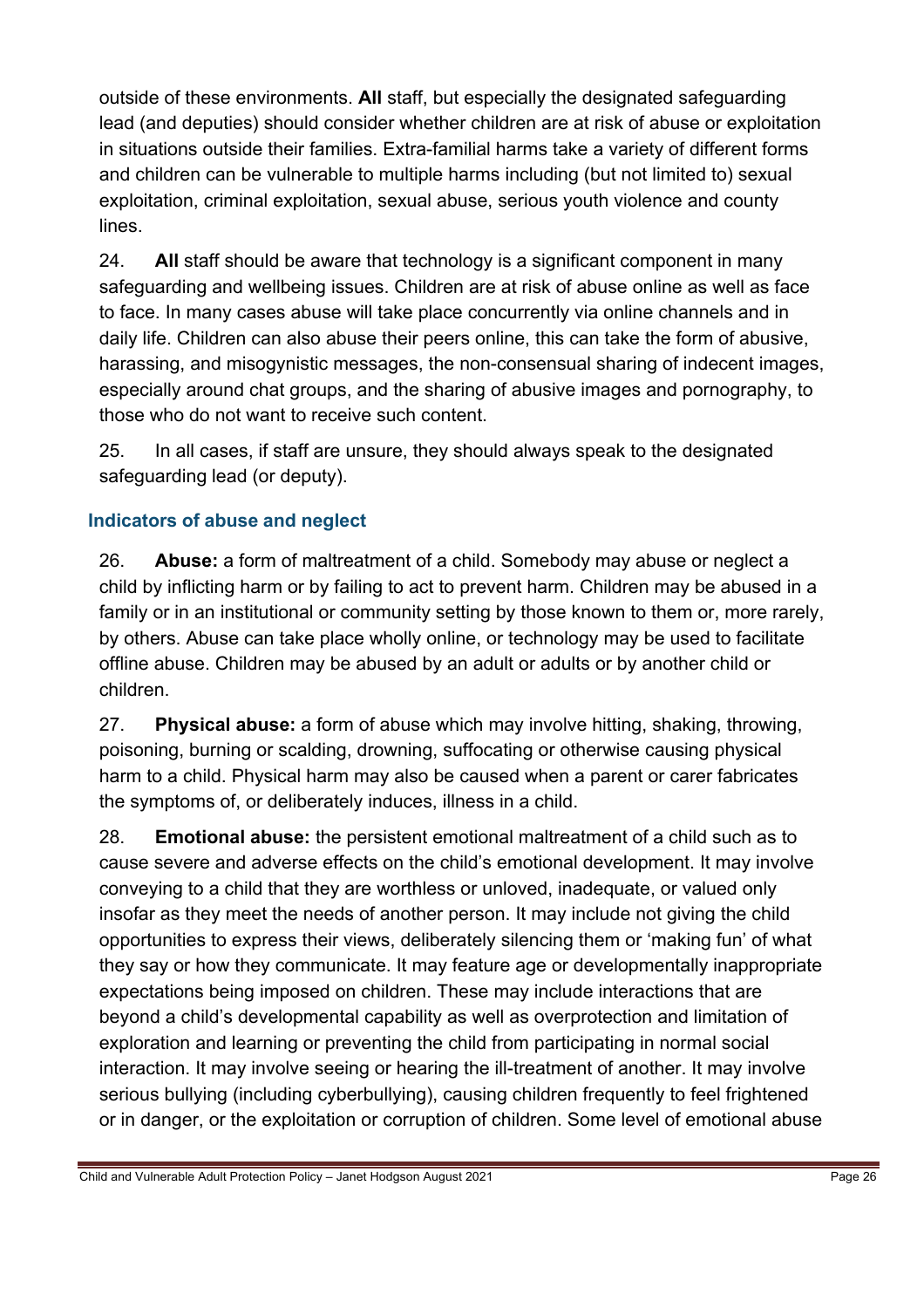is involved in all types of maltreatment of a child, although it may occur alone.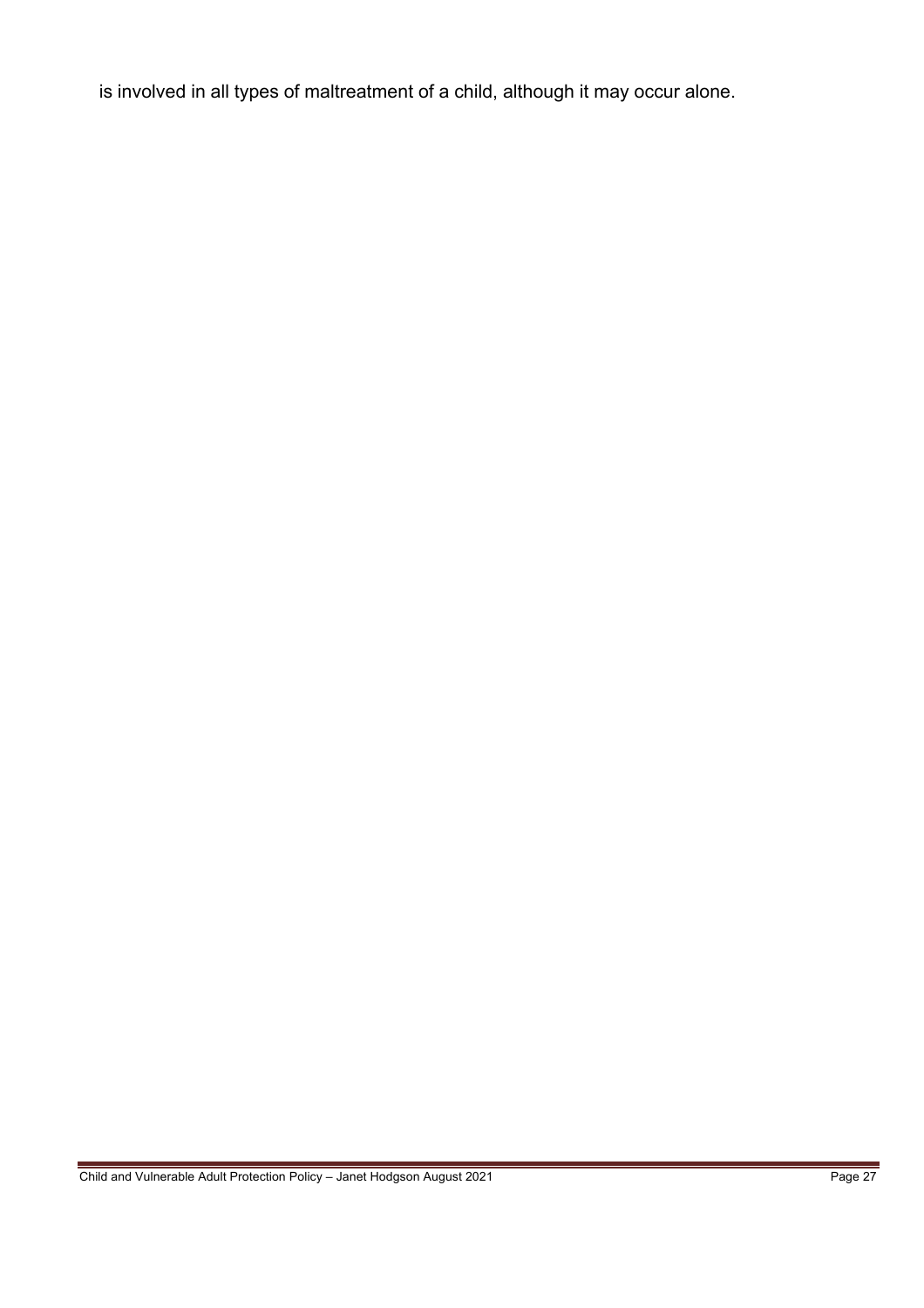29. **Sexual abuse:** involves forcing or enticing a child or young person to take part in sexual activities, not necessarily involving violence, whether or not the child is aware of what is happening. The activities may involve physical contact, including assault by penetration (for example rape or oral sex) or non-penetrative acts such as masturbation, kissing, rubbing, and touching outside of clothing. They may also include non-contact activities, such as involving children in looking at, or in the production of, sexual images, watching sexual activities, encouraging children to behave in sexually inappropriate ways, or grooming a child in preparation for abuse. Sexual abuse can take place online, and technology can be used to facilitate offline abuse. Sexual abuse is not solely perpetrated by adult males. Women can also commit acts of sexual abuse, as can other children. The sexual abuse of children by other children is a specific safeguarding issue (also known as peer on peer abuse) in education and **all** staff should be aware of it and of their school or colleges policy and procedures for dealing with it, (see paragraph 49).

30. **Neglect:** the persistent failure to meet a child's basic physical and/or psychological needs, likely to result in the serious impairment of the child's health or development. Neglect may occur during pregnancy, for example, as a result of maternal substance abuse. Once a child is born, neglect may involve a parent or carer failing to: provide adequate food, clothing and shelter (including exclusion from home or abandonment); protect a child from physical and emotional harm or danger; ensure adequate supervision (including the use of inadequate care-givers); or ensure access to appropriate medical care or treatment. It may also include neglect of, or unresponsiveness to, a child's basic emotional needs.

# **Safeguarding issues**

31. **All** staff should have an awareness of safeguarding issues that can put children at risk of harm. Behaviours linked to issues such as drug taking and or alcohol misuse, deliberately missing education and consensual and non-consensual sharing of nudes and semi-nudes images and/or videos $9$  can be signs that children are at risk. Other safeguarding issues all staff should be aware of include:

# **Child Sexual Exploitation (CSE) and Child Criminal Exploitation (CCE)**

32. Both CSE and CCE are forms of abuse that occur where an individual or group takes advantage of an imbalance in power to coerce, manipulate or deceive a child into

Child and Vulnerable Adult Protection Policy – Janet Hodgson August 2021 Child and Vulnerable Adult Protection Policy – Janet Hodgson August 2021

<sup>9</sup> Consensual image sharing, especially between older children of the same age, may require a different response. It might not be abusive – but children still need to know it is illegal- whilst non-consensual is illegal and abusive. UKCIS provides detailed advice about sharing of nudes and semi-nude images and videos.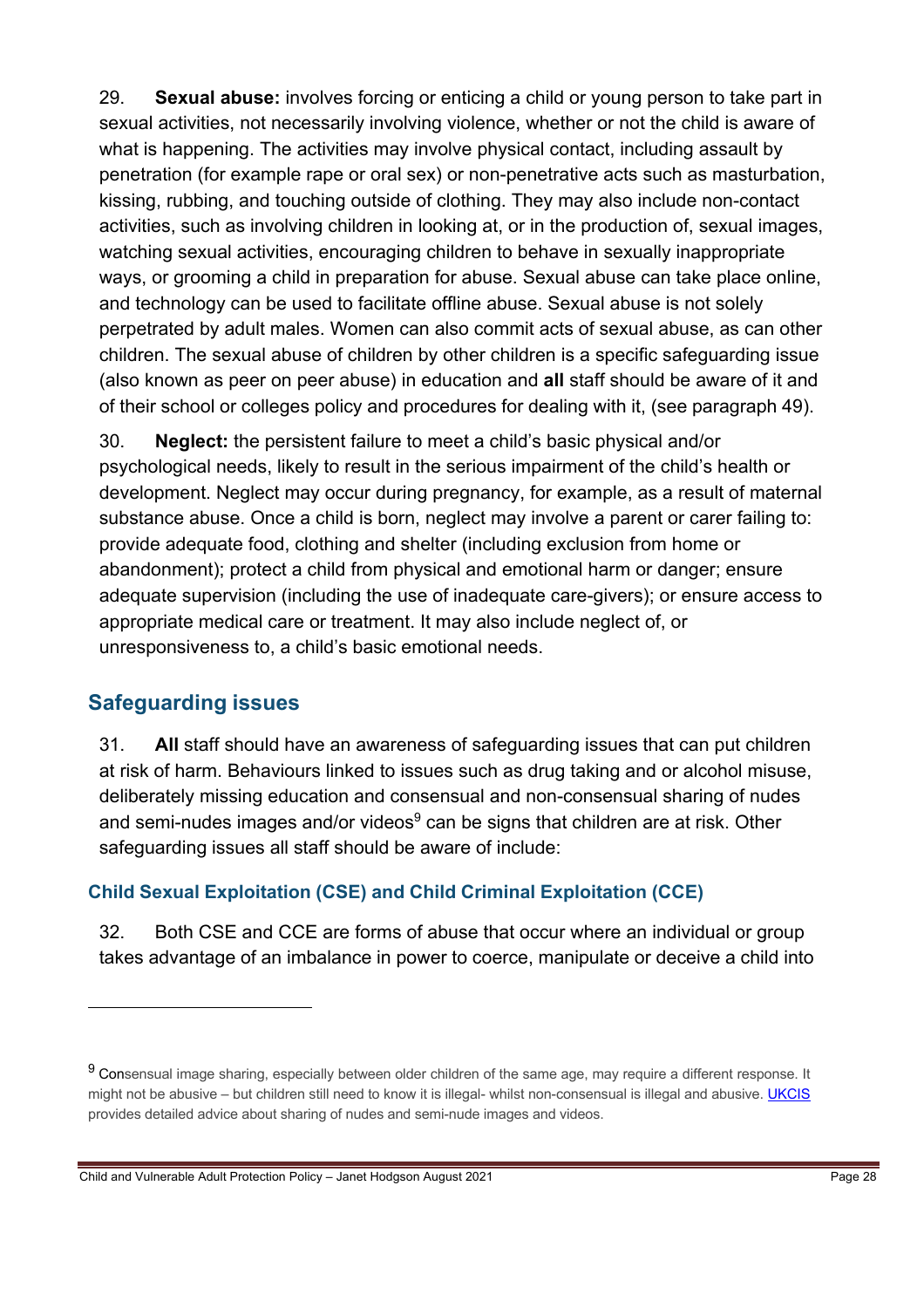taking part in sexual or criminal activity, in exchange for something the victim needs or wants, and/or for the financial advantage or increased status of the perpetrator or facilitator and/or through violence or the threat of violence. CSE and CCE can affect children, both male and female and can include children who have been moved (commonly referred to as trafficking) for the purpose of exploitation.

# **Child Criminal Exploitation (CCE)**

33. Some specific forms of CCE can include children being forced or manipulated into transporting drugs or money through county lines, working in cannabis factories, shoplifting or pickpocketing. They can also be forced or manipulated into committing vehicle crime or threatening/committing serious violence to others.

34. Children can become trapped by this type of exploitation as perpetrators can threaten victims (and their families) with violence, or entrap and coerce them into debt. They may be coerced into carrying weapons such as knives or begin to carry a knife for a sense of protection from harm from others. As children involved in criminal exploitation often commit crimes themselves, their vulnerability as victims is not always recognised by adults and professionals, (particularly older children), and they are not treated as victims despite the harm they have experienced. They may still have been criminally exploited even if the activity appears to be something they have agreed or consented to.

35. It is important to note that the experience of girls who are criminally exploited can be very different to that of boys. The indicators may not be the same, however professionals should be aware that girls are at risk of criminal exploitation too. It is also important to note that both boys and girls being criminally exploited may be at higher risk of sexual exploitation.

Further information about CCE including definitions and indicators is included in Annex B.

# **Child Sexual Exploitation (CSE)**

36. CSE is a form of child sexual abuse. Sexual abuse may involve physical contact, including assault by penetration (for example, rape or oral sex) or nonpenetrative acts such as masturbation, kissing, rubbing, and touching outside clothing. It may include non-contact activities, such as involving children in the production of sexual images, forcing children to look at sexual images or watch sexual activities, encouraging children to behave in sexually inappropriate ways or grooming a child in preparation for abuse including via the internet.

37. CSE can occur over time or be a one-off occurrence, and may happen without the child's immediate knowledge e.g. through others sharing videos or images of them on social media.

Child and Vulnerable Adult Protection Policy – Janet Hodgson August 2021 Page 29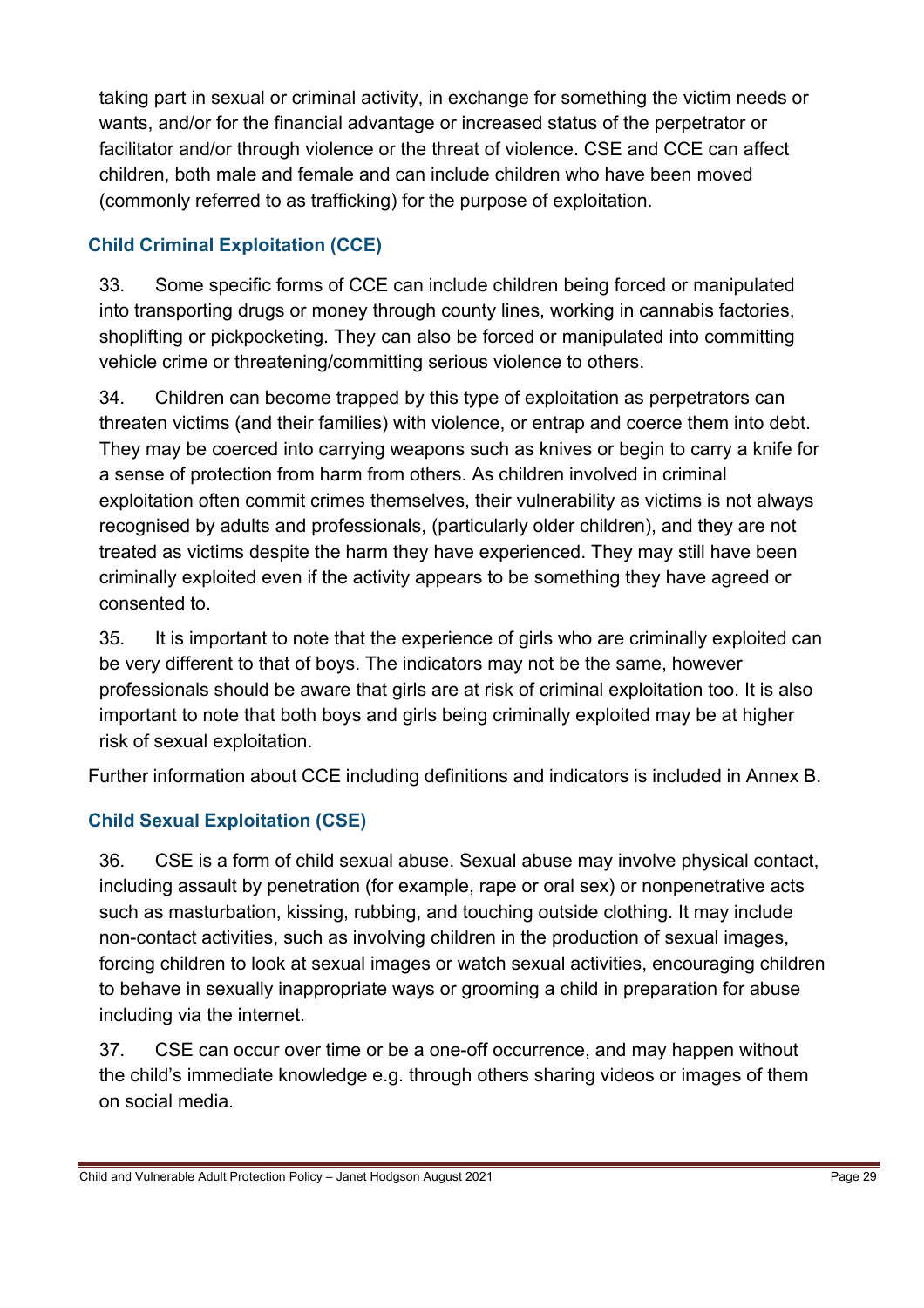38. CSE can affect any child, who has been coerced into engaging in sexual activities. This includes 16 and 17 year olds who can legally consent to have sex. Some children may not realise they are being exploited e.g. they believe they are in a genuine romantic relationship.

39. Further information about CSE including definitions and indicators is included in Annex B.

# **Female Genital Mutilation (FGM)**

40. Whilst **all** staff should speak to the designated safeguarding lead (or deputy) with regard to any concerns about female genital mutilation (FGM), there is a specific **legal** duty on teachers.<sup>10</sup> If a teacher, in the course of their work in the profession, discovers that an act of FGM appears to have been carried out on a girl under the age of 18, the teacher **must** report this to the police. See Annex B for further details.

# **Mental Health**

41. **All** staff should be aware that mental health problems can, in some cases, be an indicator that a child has suffered or is at risk of suffering abuse, neglect or exploitation.

42. Only appropriately trained professionals should attempt to make a diagnosis of a mental health problem. Education staff, however, are well placed to observe children day-to-day and identify those whose behaviour suggests that they may be experiencing a mental health problem or be at risk of developing one.

43. Where children have suffered abuse and neglect, or other potentially traumatic adverse childhood experiences, this can have a lasting impact throughout childhood, adolescence and into adulthood. It is key that staff are aware of how these children's experiences, can impact on their mental health, behaviour, and education.

44. Schools and colleges can access a range of advice to help them identify children in need of extra mental health support, this includes working with external agencies. More information can be found in the mental health and behaviour in schools guidance, colleges may also wish to follow this guidance as best practice. Public Health England has produced a range of resources to support secondary school teachers to promote positive health, wellbeing and resilience among children. See Rise Above for links to all materials and lesson plans.

<sup>10</sup> Under section 5B(11) (a) of the Female Genital Mutilation Act 2003, "teacher" means, in relation to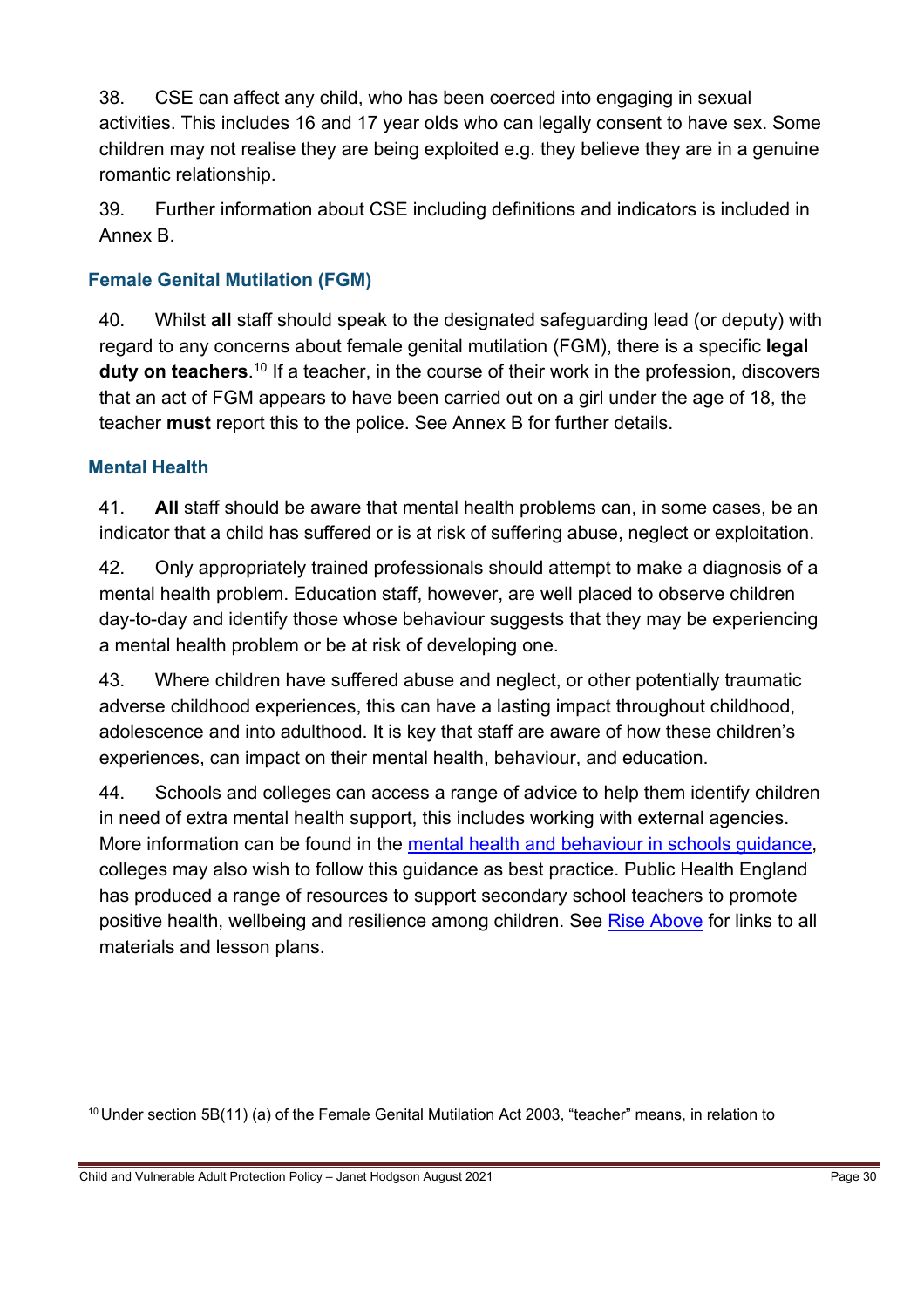England, a person within section 141A(1) of the Education Act 2002 (persons employed or engaged to carry out teaching work at schools and other institutions in England).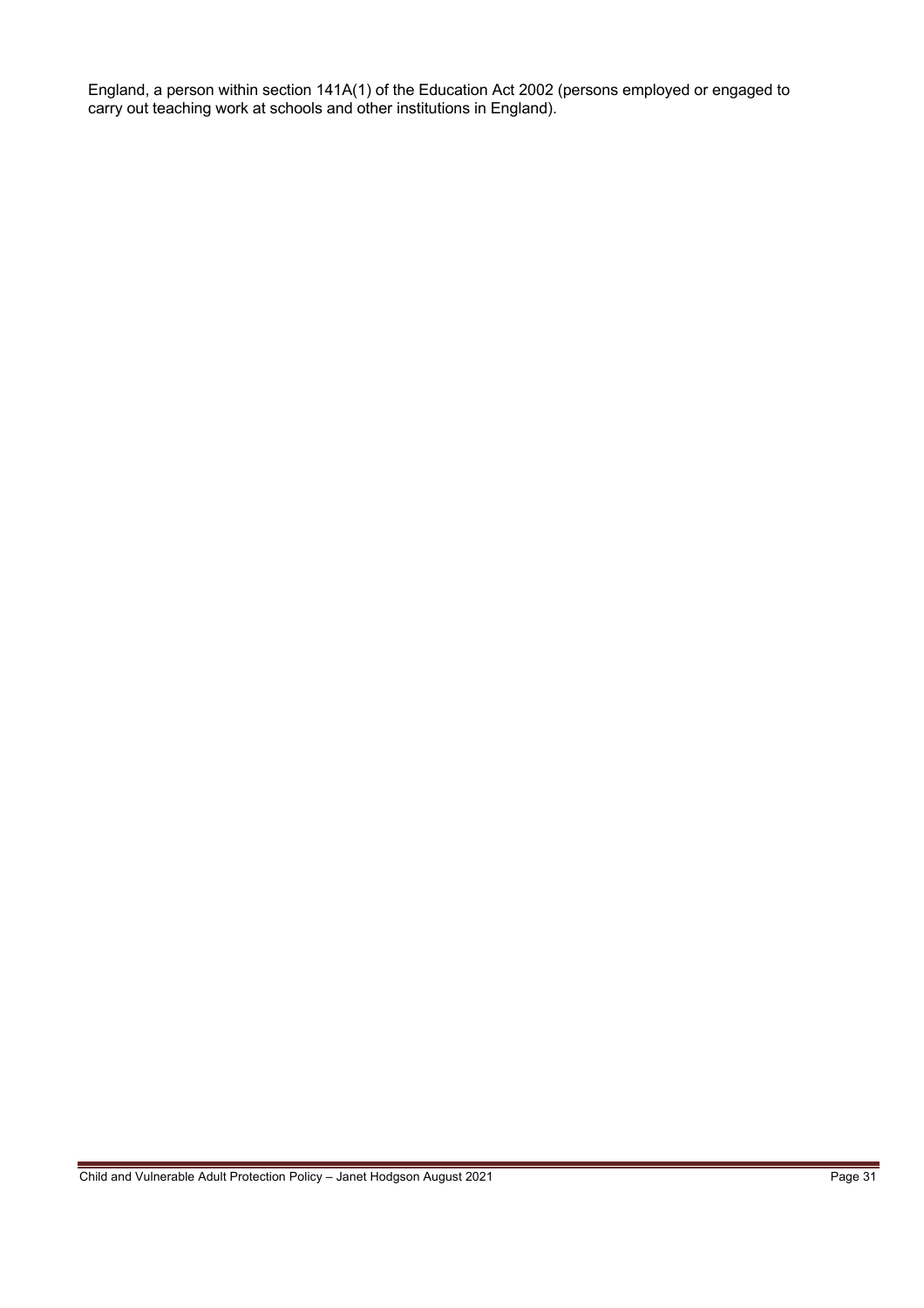45. If staff have a mental health concern about a child that is also a safeguarding concern, immediate action should be taken, following their child protection policy, and speaking to the designated safeguarding lead or a deputy.

# **Peer on peer abuse (child on child)**

46. **All** staff should be aware that children can abuse other children (often referred to as peer on peer abuse). And that it can happen both inside and outside of school or college and online. It is important that all staff recognise the indicators and signs of peer on peer abuse and know how to identify it and respond to reports.

47. All staff should understand, that even if there are no reports in their schools or colleges it does not mean it is not happening, it may be the case that it is just not being reported. As such it is important if staff have **any** concerns regarding peer on peer abuse they should speak to their designated safeguarding lead (or deputy).

48. It is essential that **all** staff understand the importance of challenging inappropriate behaviours between peers, many of which are listed below, that are actually abusive in nature. Downplaying certain behaviours, for example dismissing sexual harassment as "just banter", "just having a laugh", "part of growing up" or "boys being boys" can lead to a culture of unacceptable behaviours, an unsafe environment for children and in worst case scenarios a culture that normalises abuse leading to children accepting it as normal and not coming forward to report it.

49. Peer on peer abuse is most likely to include, but may not be limited to:

- bullying (including cyberbullying, prejudice-based and discriminatory bullying);
- abuse in intimate personal relationships between peers;
- physical abuse such as hitting, kicking, shaking, biting, hair pulling, or otherwise causing physical harm (this may include an online element which facilitates, threatens and/or encourages physical abuse);
- sexual violence,  $11$  such as rape, assault by penetration and sexual assault; (this may include an online element which facilitates, threatens and/or encourages sexual violence);
- sexual harassment,<sup>12</sup> such as sexual comments, remarks, jokes and online sexual harassment, which may be standalone or part of a broader pattern of abuse;

<sup>&</sup>lt;sup>11</sup> For further information about sexual violence see Annex B.

Child and Vulnerable Adult Protection Policy – Janet Hodgson August 2021 Page 32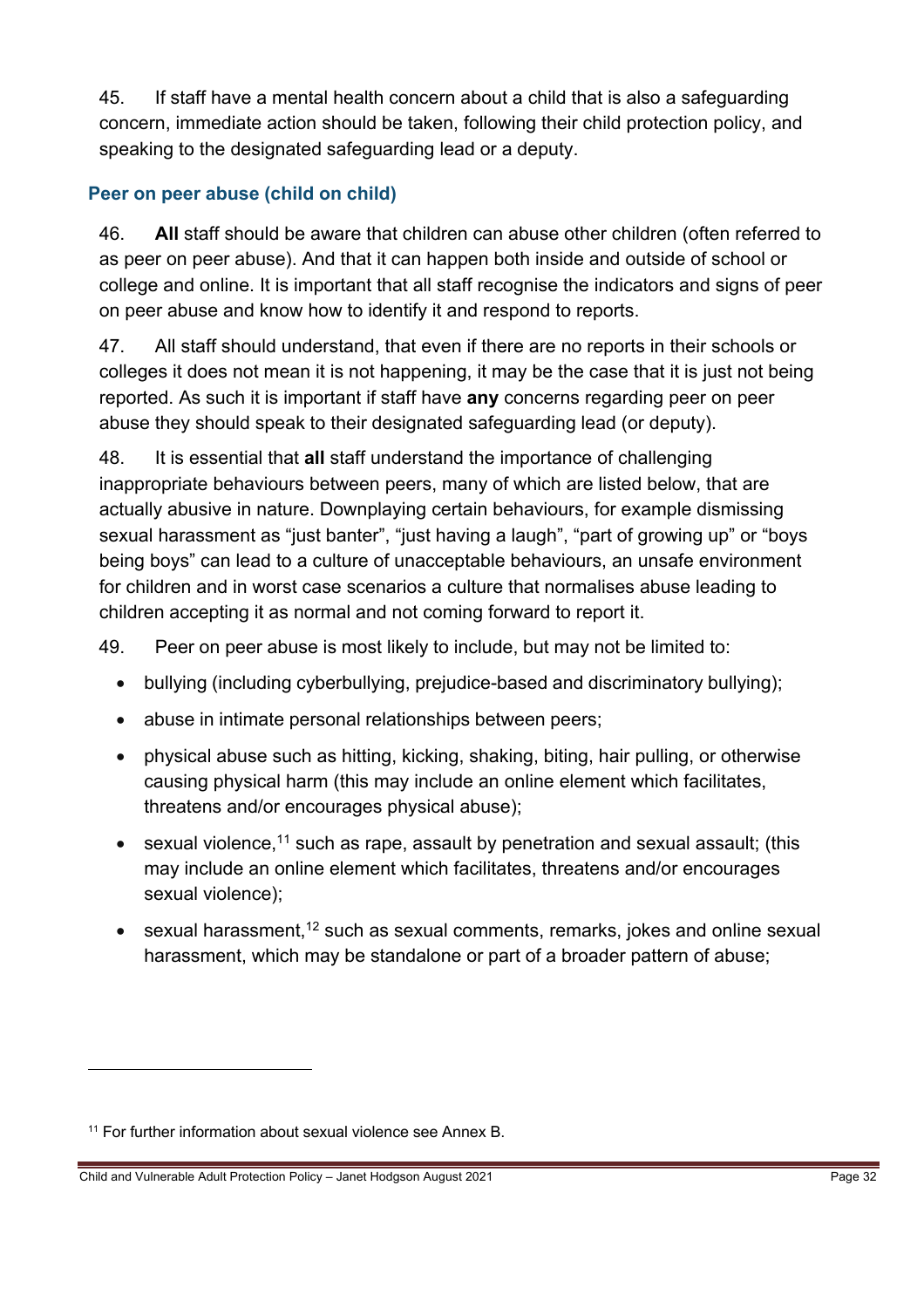<sup>12</sup> For further information about sexual harassment see Annex B.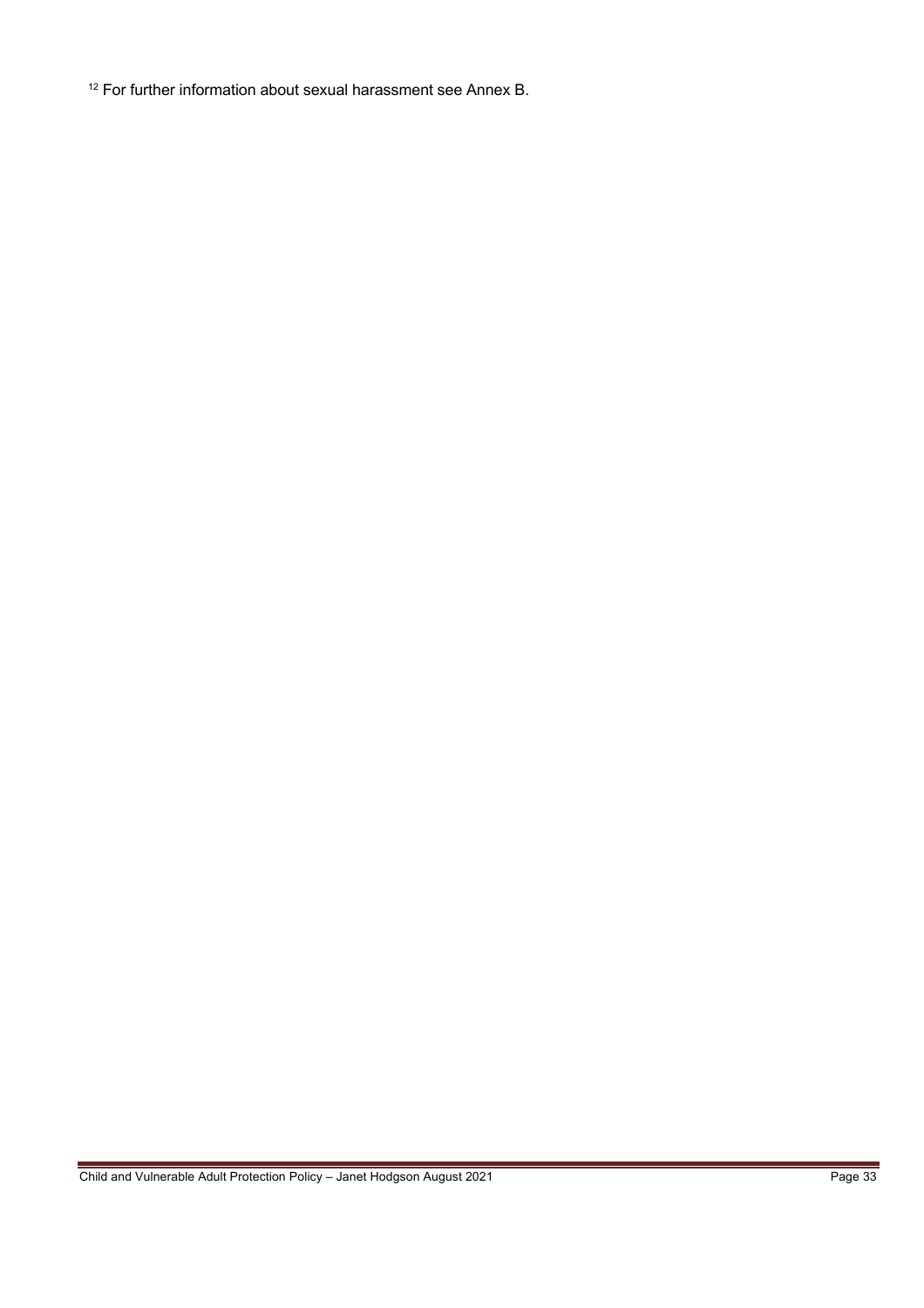- causing someone to engage in sexual activity without consent, such as forcing someone to strip, touch themselves sexually, or to engage in sexual activity with a third party;
- consensual and non-consensual sharing of nudes and semi nudes images and or videos<sup>13</sup> (also known as sexting or youth produced sexual imagery);
- upskirting.<sup>14</sup> which typically involves taking a picture under a person's clothing without their permission, with the intention of viewing their genitals or buttocks to obtain sexual gratification, or cause the victim humiliation, distress or alarm; and
- initiation/hazing type violence and rituals (this could include activities involving harassment, abuse or humiliation used as a way of initiating a person into a group and may also include an online element).

50. **All** staff should be clear as to the school's or college's policy and procedures with regards to peer on peer abuse and the important role they have to play in preventing it and responding where they believe a child may be at risk from it.

# **Serious violence**

51. **All** staff should be aware of the indicators, which may signal children are at risk from, or are involved with serious violent crime. These may include increased absence from school, a change in friendships or relationships with older individuals or groups, a significant decline in performance, signs of self-harm or a significant change in wellbeing, or signs of assault or unexplained injuries. Unexplained gifts or new possessions could also indicate that children have been approached by, or are involved with, individuals associated with criminal networks or gangs and may be at risk of criminal exploitation (see paragraphs 33-35).

52. **All** staff should be aware of the range of risk factors which increase the likelihood of involvement in serious violence, such as being male, having been frequently absent or permanently excluded from school, having experienced child maltreatment and having been involved in offending, such as theft or robbery. Advice for schools and colleges is provided in the Home Office's Preventing youth violence and gang involvement and its Criminal exploitation of children and vulnerable adults: county lines guidance.15

<sup>&</sup>lt;sup>13</sup> UKCIS guidance: Sharing nudes and semi-nudes advice for education settings

<sup>14</sup> For further information about 'upskirting' see Annex B.

Child and Vulnerable Adult Protection Policy – Janet Hodgson August 2021 **Page 34** Page 34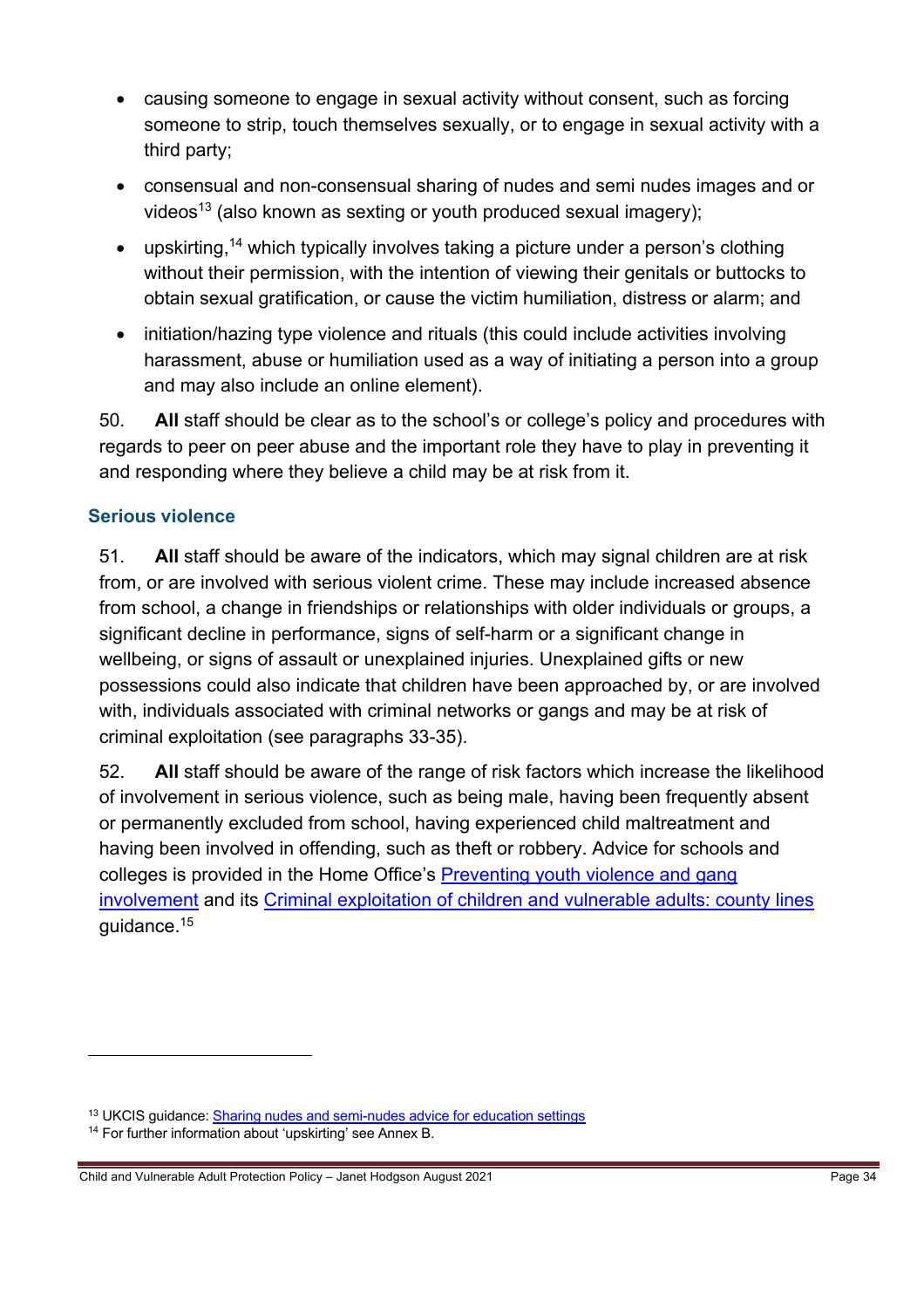<sup>15</sup> For further information about county lines see Annex B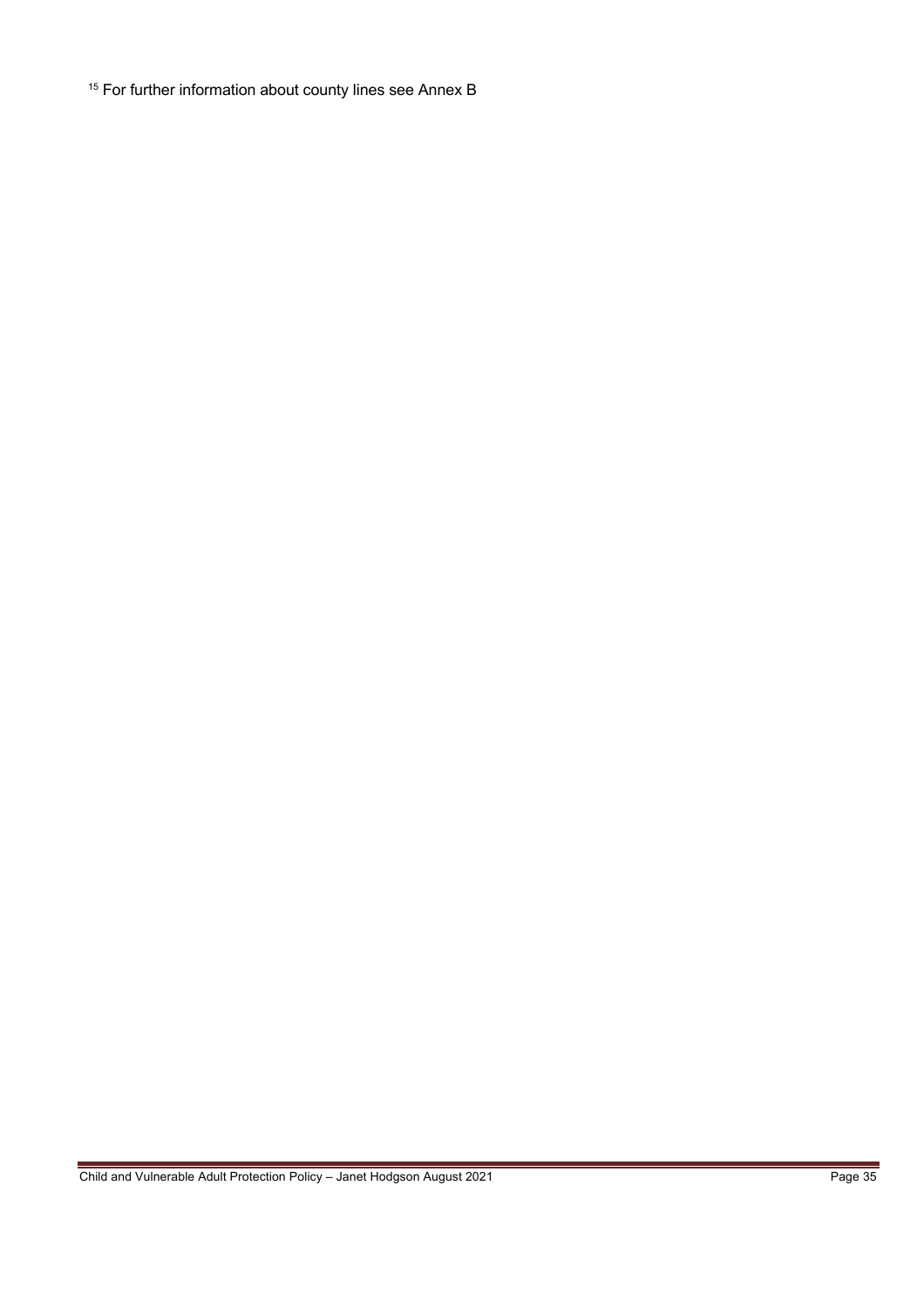# **Additional information and support**

53. Departmental advice What to Do if You Are Worried a Child is Being Abused - Advice for Practitioners provides more information on understanding and identifying abuse and neglect. Examples of potential indicators of abuse and neglect are highlighted throughout the advice and will be particularly helpful for school and college staff. The NSPCC website also provides useful additional information on abuse and neglect and what to look out for.

54. **Annex B** contains important additional information about specific forms of abuse and safeguarding issues. School and college leaders and those staff who work directly with children should read the annex.

# **What school and college staff should do if they have concerns about a child**

55. Staff working with children are advised to maintain an attitude of **'it could happen here'** where safeguarding is concerned. When concerned about the welfare of a child, staff should always act in the **best** interests of the child.

56. If staff have **any concerns** about a child's welfare, they should act on them **immediately.** See page 23 for a flow chart setting out the process for staff when they have concerns about a child.

57. If staff have a concern, they should follow their own organisation's child protection policy and speak to the designated safeguarding lead (or deputy).

58. Options will then include:

- managing any support for the child internally via the school's or college's own pastoral support processes;
- undertaking an early help assessment;<sup>16</sup> or
- making a referral to statutory services.<sup>17</sup> for example as the child might be in need. is in need or suffering, or is likely to suffer harm.

Child and Vulnerable Adult Protection Policy – Janet Hodgson August 2021 Page 36

<sup>&</sup>lt;sup>16</sup> Further information on early help assessments, provision of early help services and accessing services is in Chapter 1 of Working Together to Safeguard Children.

<sup>&</sup>lt;sup>17</sup> Chapter 1 of Working Together to Safeguard Children sets out that the safeguarding partners should publish a threshold document that should include the criteria, including the level of need, for when a case should be referred to local authority children's social care for assessment and for statutory services under section 17 and 47. Local authorities, with their partners, should develop and publish local protocols for assessment. A local protocol should set out clear arrangements for how cases will be managed once a child is referred into local authority children's social care.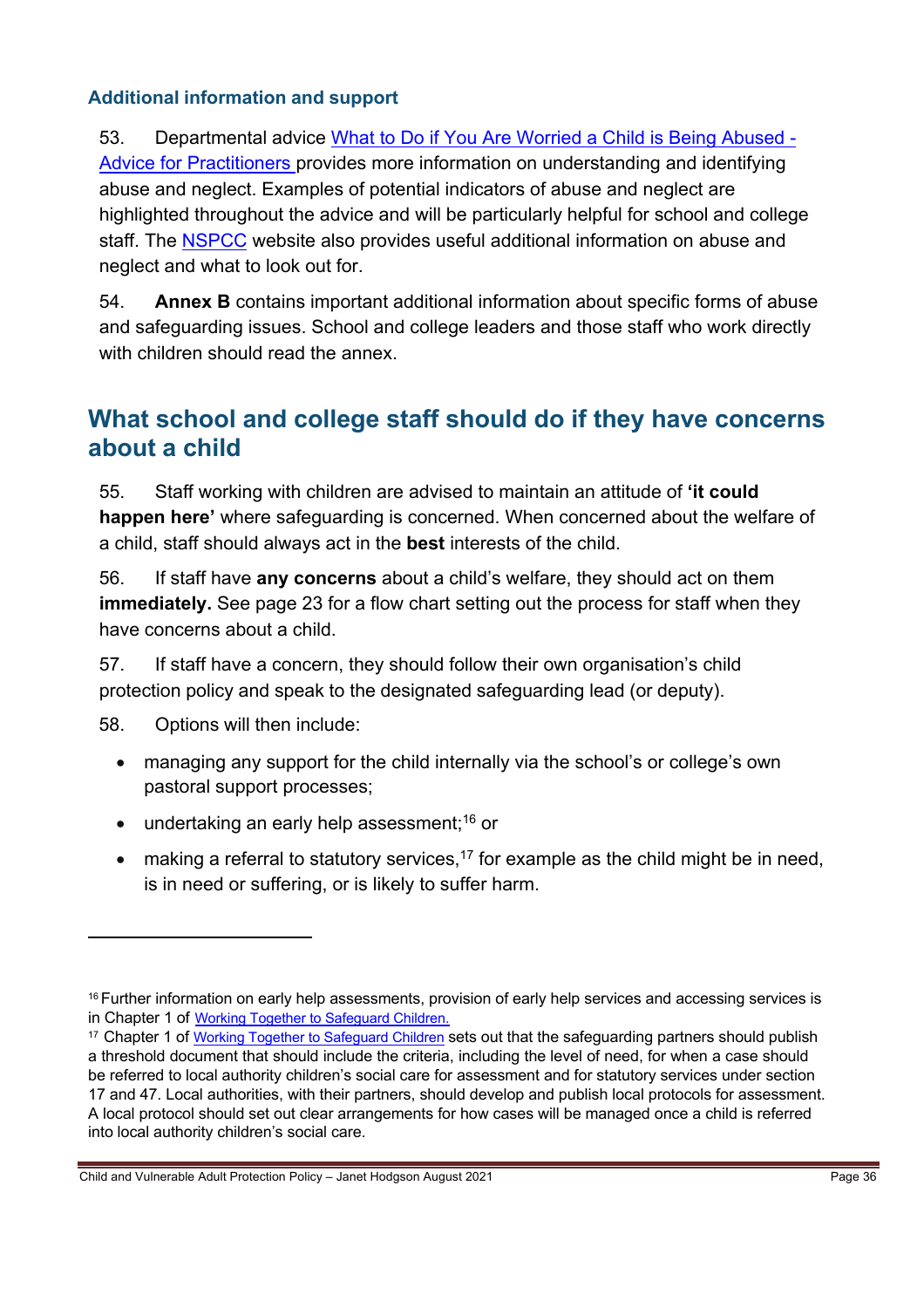59. The designated safeguarding lead or a deputy should always be available to discuss safeguarding concerns. If in exceptional circumstances, the designated safeguarding lead (or deputy) is not available, this should not delay appropriate action being taken. Staff should consider speaking to a member of the senior leadership team and/or take advice from local children's social care. In these circumstances, any action taken should be shared with the designated safeguarding lead (or deputy) as soon as is practically possible.

60. Staff should not assume a colleague, or another professional will take action and share information that might be critical in keeping children safe. They should be mindful that early information sharing is vital for the effective identification, assessment, and allocation of appropriate service provision, whether this is when problems first emerge, or where a child is already known to local authority children's social care (such as a child in need or a child with a protection plan). Information Sharing: Advice for Practitioners Providing Safeguarding Services to Children, Young People, Parents and Carers supports staff who have to make decisions about sharing information. This advice includes the seven golden rules for sharing information and considerations with regard to the Data Protection Act 2018 (DPA) and UK General Data Protection Regulation (UK GDPR). DPA and UK GDPR do not prevent the sharing of information for the purposes of keeping children safe and promoting their welfare. If in any doubt about sharing information, staff should speak to the designated safeguarding lead or a deputy. Fears about sharing information **must not** be allowed to stand in the way of the need to safeguard and promote the welfare of children.

# **Early help**

61. If early help is appropriate, the designated safeguarding lead (or deputy) will generally lead on liaising with other agencies and setting up an inter-agency assessment as appropriate. Staff may be required to support other agencies and professionals in an early help assessment, in some cases acting as the lead practitioner. Any such cases should be kept under constant review and consideration given to a referral to children's social care for assessment for statutory services if the child's situation does not appear to be improving or is getting worse.

# **Statutory children's social care assessments and services**

62. Concerns about a child's welfare should be referred to local authority children's social care. Where a child is suffering, or is likely to suffer from harm, it is important that a referral to children's social care (and if appropriate the police) is made immediately. Referrals should follow the local referral process.

63. Children's social care assessments should consider where children are being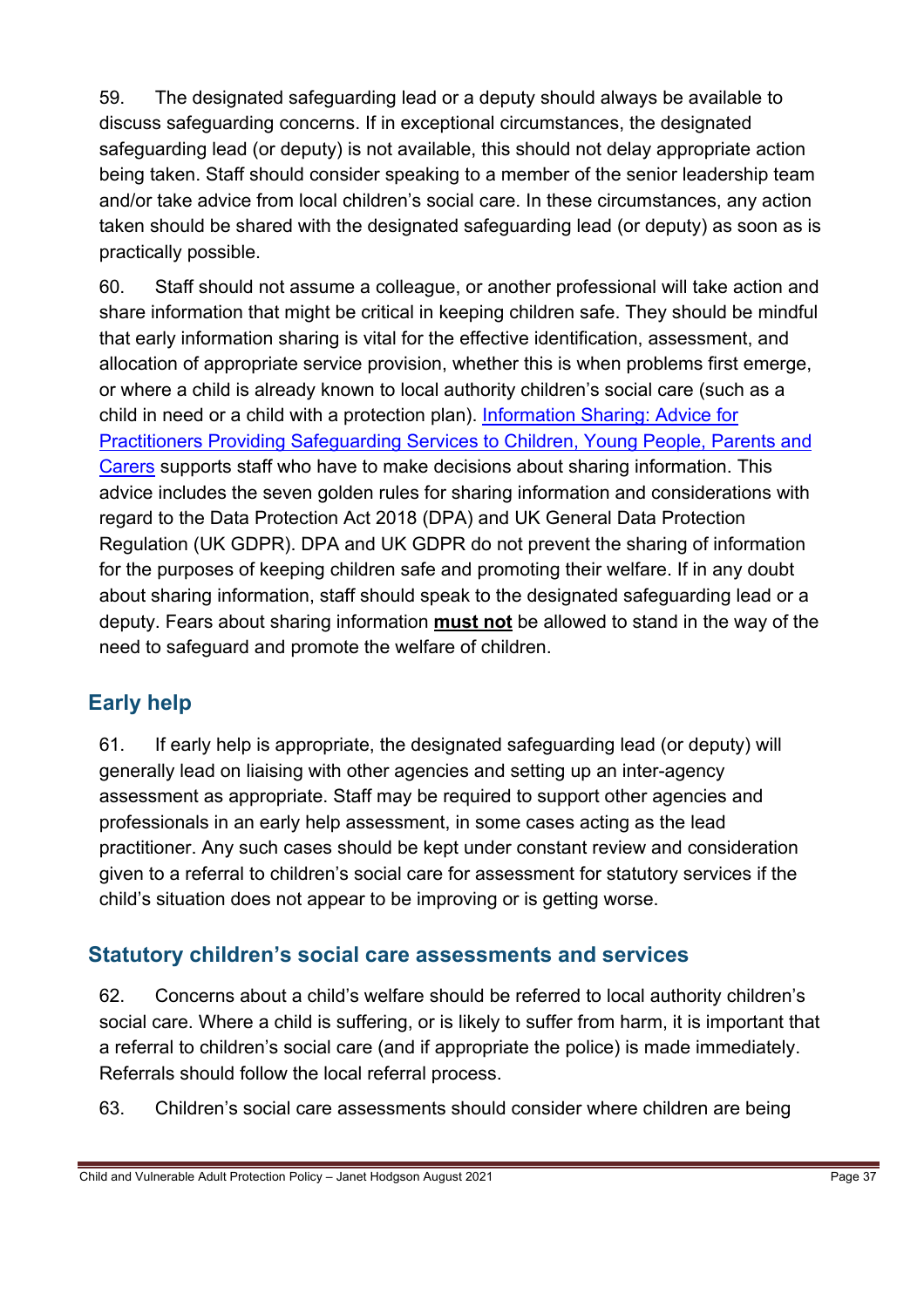harmed in contexts outside the home, so it is important that schools and colleges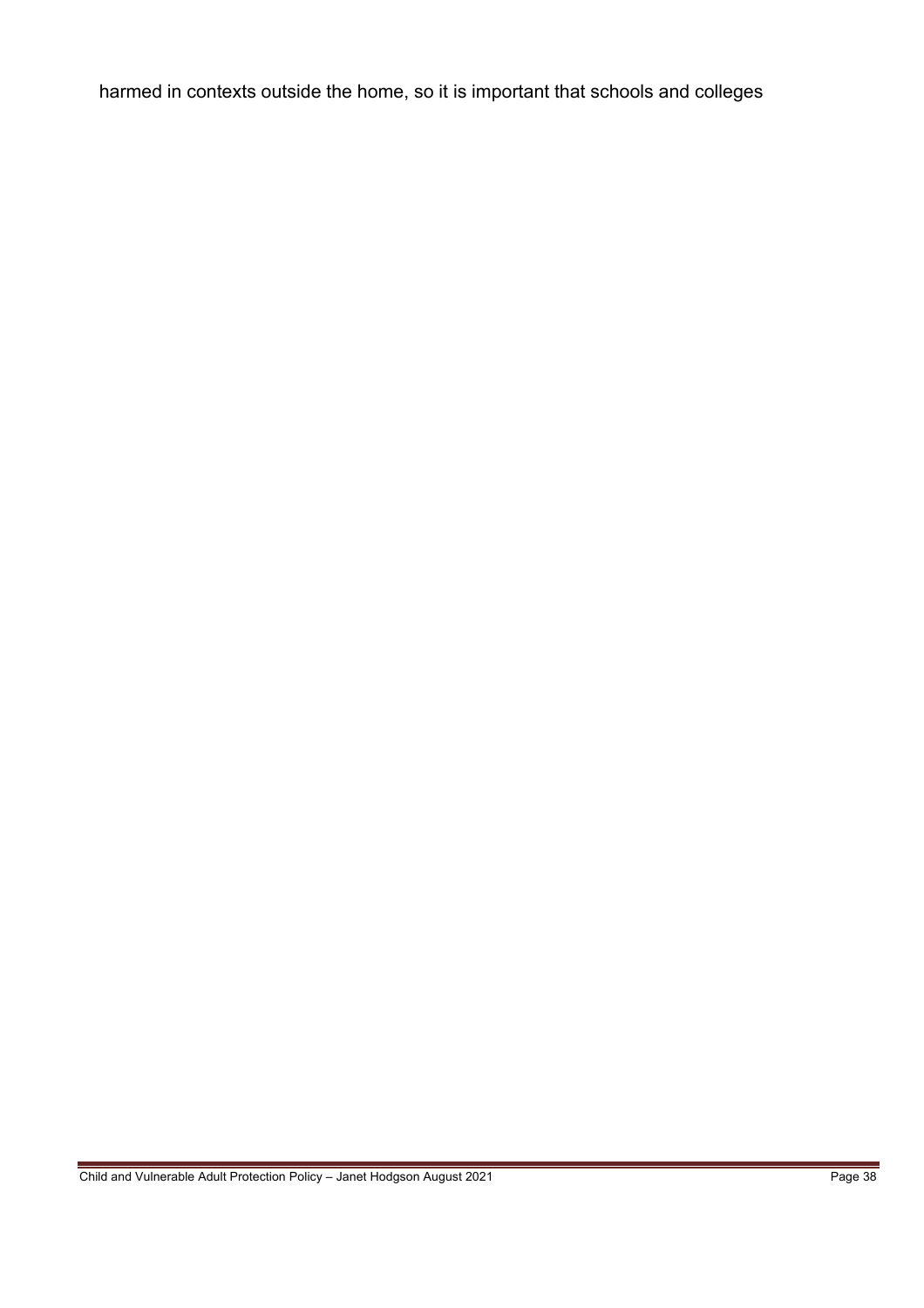provide as much information as possible as part of the referral process. This will allow any assessment to consider all the available evidence and enable a contextual approach to address such harm. Additional information is available here: Contextual Safeguarding.

64. The online tool Report Child Abuse to Your Local Council directs to the relevant local children's social care contact number.

# **Children in need**

65. A child in need is defined under the Children Act 1989 as a child who is unlikely to achieve or maintain a reasonable level of health or development, or whose health and development is likely to be significantly or further impaired, without the provision of services; or a child who is disabled. Local authorities are required to provide services for children in need for the purposes of safeguarding and promoting their welfare. Children in need may be assessed under section 17 of the Children Act 1989.

# **Children suffering or likely to suffer significant harm:**

66. Local authorities, with the help of other organisations as appropriate, have a duty to make enquiries under section 47 of the Children Act 1989 if they have reasonable cause to suspect that a child is suffering, or is likely to suffer, significant harm. Such enquiries enable them to decide whether they should take any action to safeguard and promote the child's welfare and must be initiated where there are concerns about maltreatment. This includes all forms of abuse and neglect, female genital mutilation, or other so-called 'honour'-based abuse, forced marriage and extra-familial harms like radicalisation and sexual exploitation.

# **What will the local authority do?**

67. Within one working day of a referral being made, a local authority social worker should acknowledge its receipt to the referrer and make a decision about the next steps and the type of response that is required. This will include determining whether:

- the child requires immediate protection and urgent action is required;
- any services are required by the child and family and what type of services;
- the child is in need and should be assessed under section 17 of the Children Act 1989. Chapter one of Working Together to Safeguard Children provides details of the assessment process;
- there is reasonable cause to suspect the child is suffering or likely to suffer significant harm, and whether enquiries must be made, and the child assessed under section 47 of the Children Act 1989. Chapter one of Working Together to Safeguard Children provides details of the assessment process; and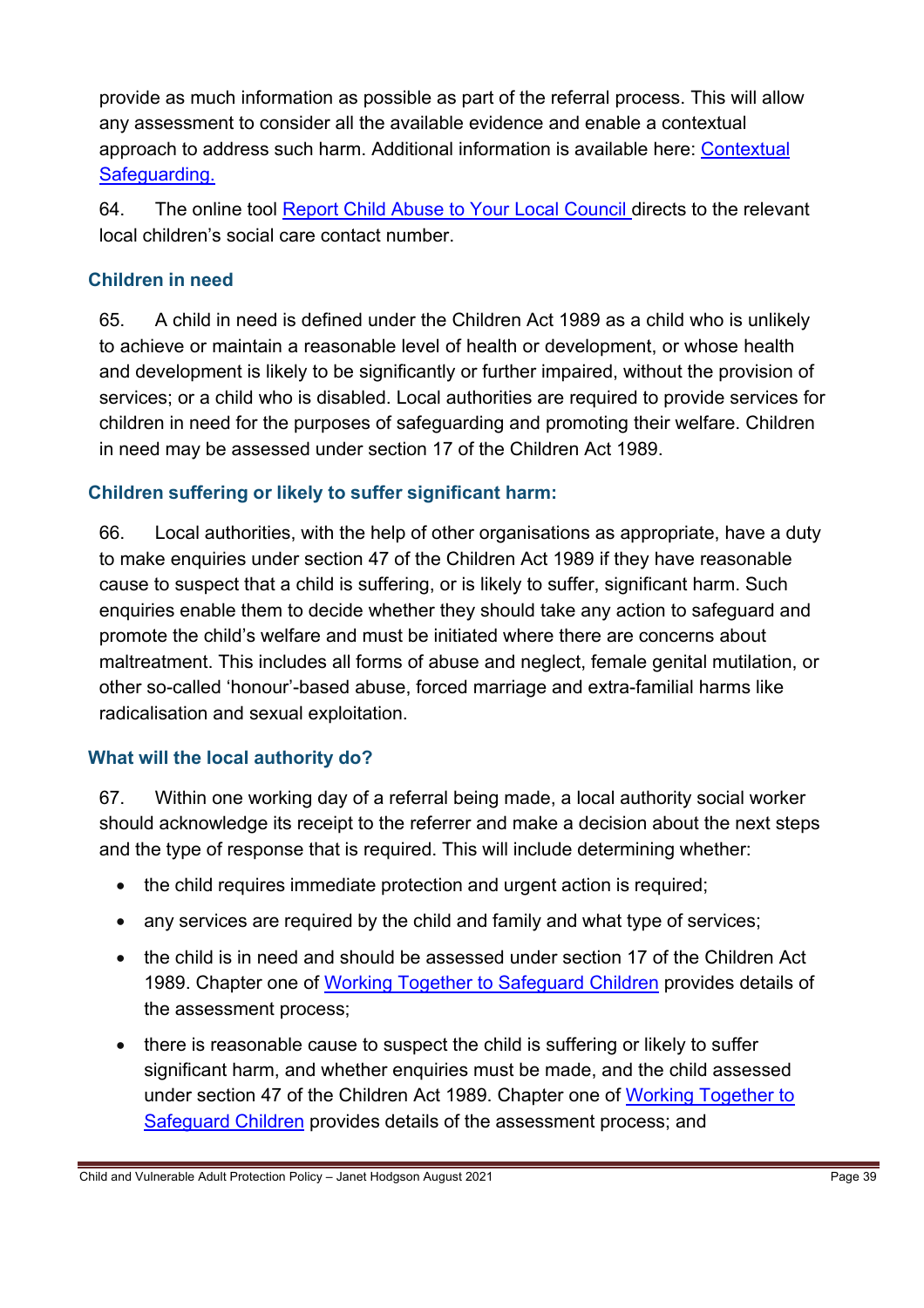- further specialist assessments are required to help the local authority to decide what further action to take.
- 68. The referrer should follow up if this information is not forthcoming.

69. If social workers decide to carry out a statutory assessment, staff should do everything they can to support that assessment (supported by the designated safeguarding lead (or deputy) as required).

70. If, after a referral, the child's situation does not appear to be improving, the referrer should consider following local escalation procedures to ensure their concerns have been addressed and, most importantly, that the child's situation improves.

# **Record keeping**

71. **All** concerns, discussions and decisions made, and the reasons for those decisions, should be recorded in writing. Information should be kept confidential and stored securely. It is good practice to keep concerns and referrals in a separate child protection file for each child.

Records should include:

- a clear and comprehensive summary of the concern;
- details of how the concern was followed up and resolved;
- a note of any action taken, decisions reached and the outcome.

72. If in doubt about recording requirements, staff should discuss with the designated safeguarding lead (or deputy).

# **Why is all of this important?**

73. It is important for children to receive the right help at the right time to address safeguarding risks, prevent issues escalating and to promote children's welfare. Research and serious case reviews have repeatedly shown the dangers of failing to take effective action.<sup>18</sup> Further information about serious case reviews can be found in Chapter four of Working Together to Safeguard Children. Examples of poor practice include:

- failing to act on and refer the early signs of abuse and neglect;
- poor record keeping;

Child and Vulnerable Adult Protection Policy – Janet Hodgson August 2021 Page 40

<sup>&</sup>lt;sup>18</sup>An analysis of serious case reviews can be found at gov.uk/government/publications/analysis-of-serious-case-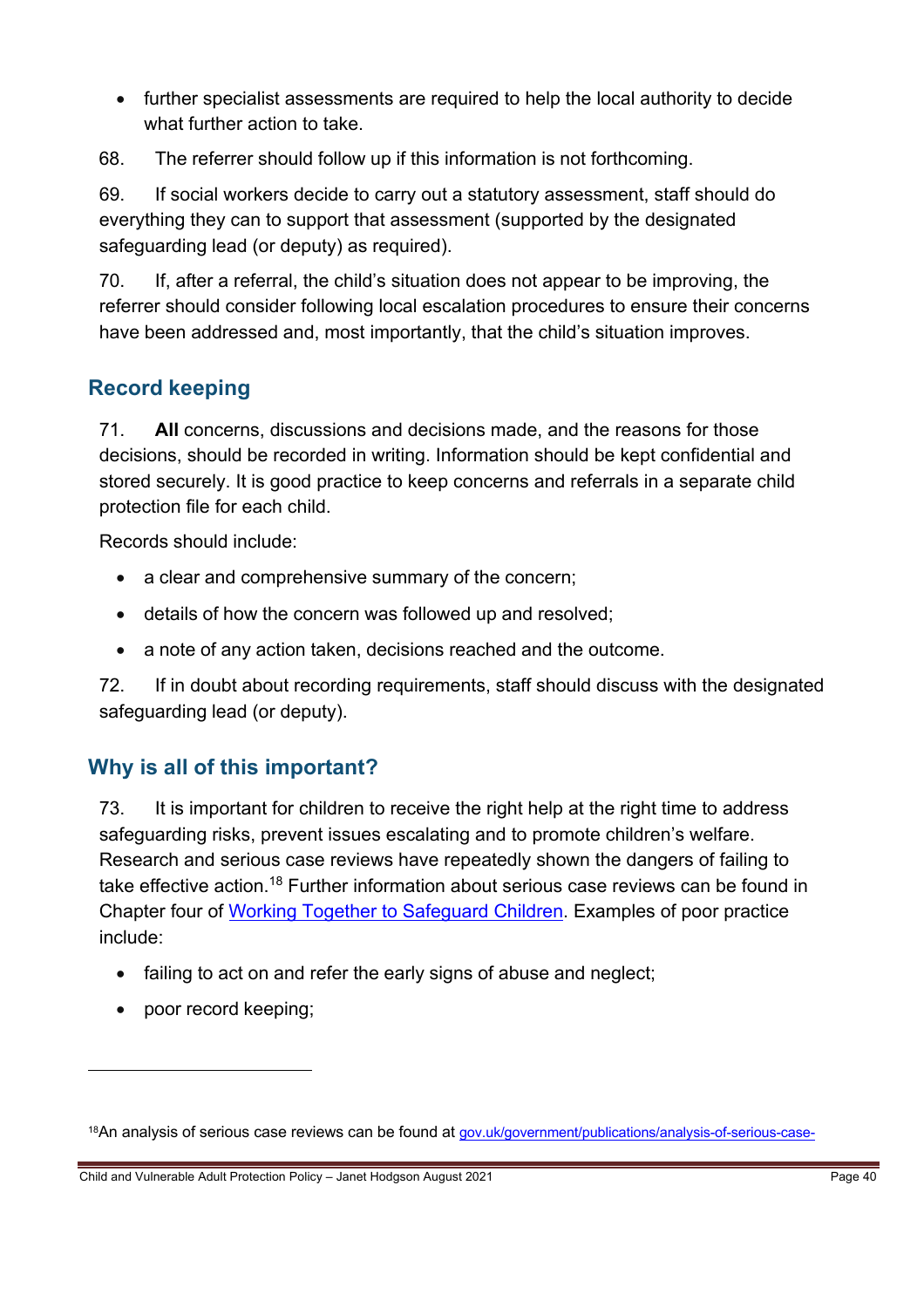reviews-2014-to-2017.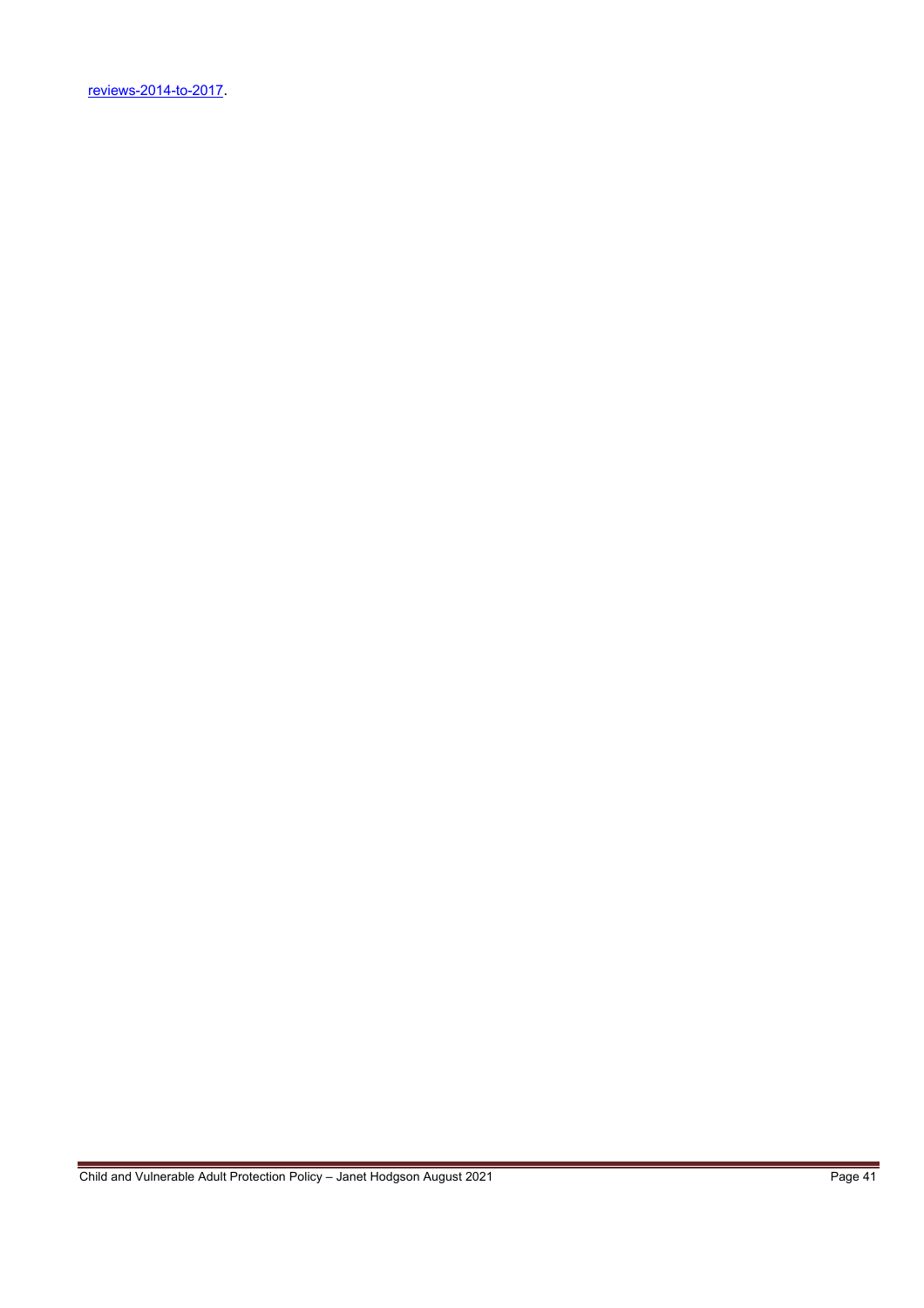- failing to listen to the views of the child:
- failing to re-assess concerns when situations do not improve;
- not sharing information with the right people within and between agencies;
- sharing information too slowly; and
- a lack of challenge to those who appear not to be taking action.

# **What school and college staff should do if they have safeguarding concerns about another staff member**

74. Schools and colleges should have processes and procedures in place to manage any safeguarding concerns about staff members (including supply staff, volunteers, and contractors). If staff have safeguarding concerns or an allegation is made about another member of staff (including supply staff, volunteers, and contractors) posing a risk of harm to children, then:

- this should be referred to the headteacher or principal;
- where there are concerns/allegations about the headteacher or principal, this should be referred to the chair of governors, chair of the management committee or proprietor of an independent school; and
- in the event of concerns/allegations about the headteacher, where the headteacher is also the sole proprietor of an independent school, or a situation where there is a conflict of interest in reporting the matter to the headteacher, this should be reported directly to the local authority designated officer(s) (LADOs). Details of your local LADO should be easily accessible on your local authority's website.

Further details can be found in Part four of this guidance.

# **What school or college staff should do if they have concerns about safeguarding practices within the school or college**

75. All staff and volunteers should feel able to raise concerns about poor or unsafe practice and potential failures in the school's or college's safeguarding regime and know that such concerns will be taken seriously by the senior leadership team.

76. Appropriate whistleblowing procedures should be put in place for such concerns to be raised with the school's or college's senior leadership team.

77. Where a staff member feels unable to raise an issue with their employer, or feels that their genuine concerns are not being addressed, other whistleblowing channels are open to them:

Child and Vulnerable Adult Protection Policy – Janet Hodgson August 2021 Page 42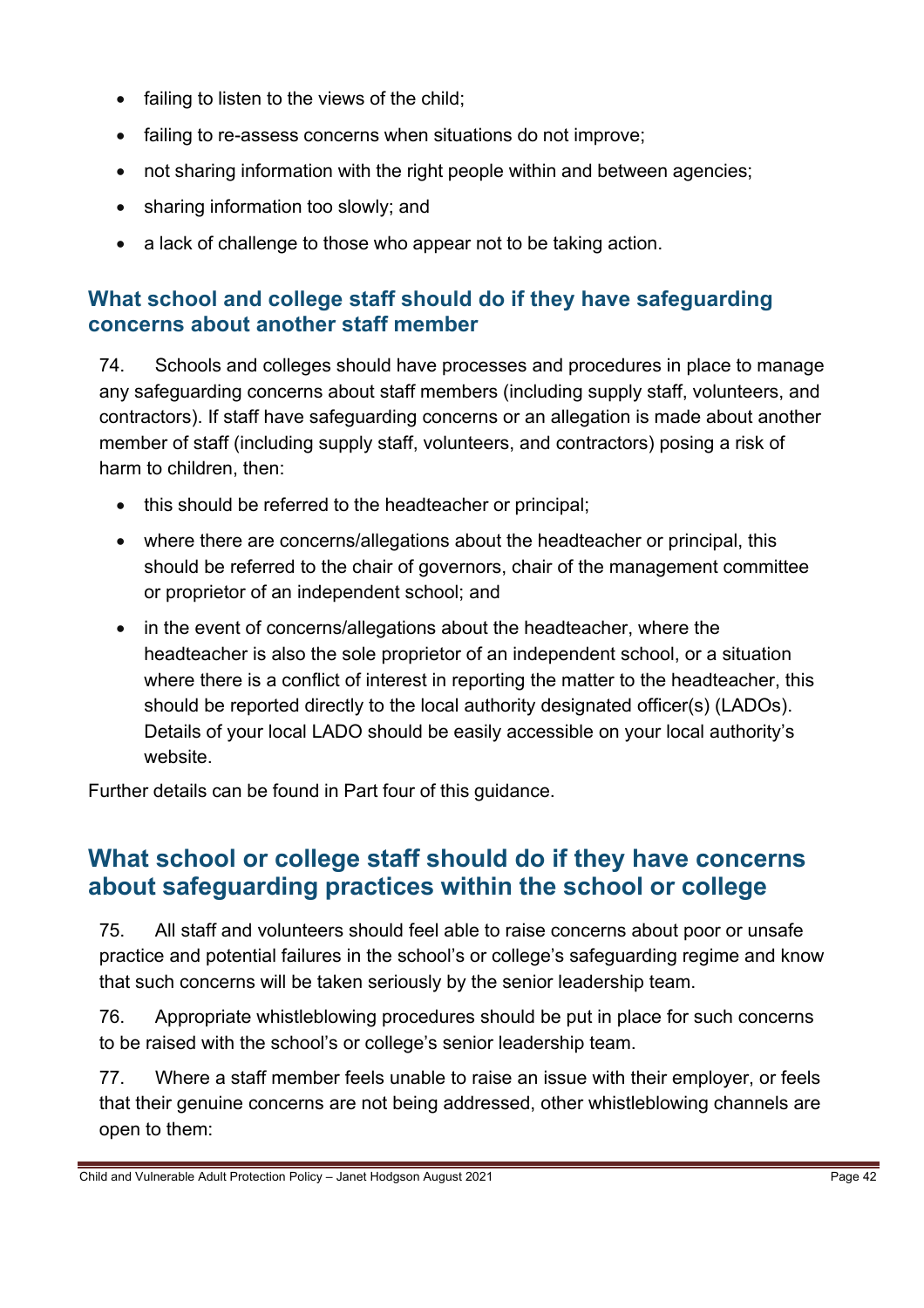- general guidance on whistleblowing can be found via: **Advice on Whistleblowing**
- the NSPCC's what you can do to report abuse dedicated helpline is available as an alternative route for staff who do not feel able to raise concerns regarding child protection failures internally, or have concerns about the way a concern is being handled by their school or college. Staff can call 0800 028 0285 – line is available from 8:00 AM to 8:00 PM, Monday to Friday and email: help@nspcc.org.uk.<sup>19</sup>

<sup>19</sup> Alternatively, staff can write to: National Society for the Prevention of Cruelty to Children (NSPCC),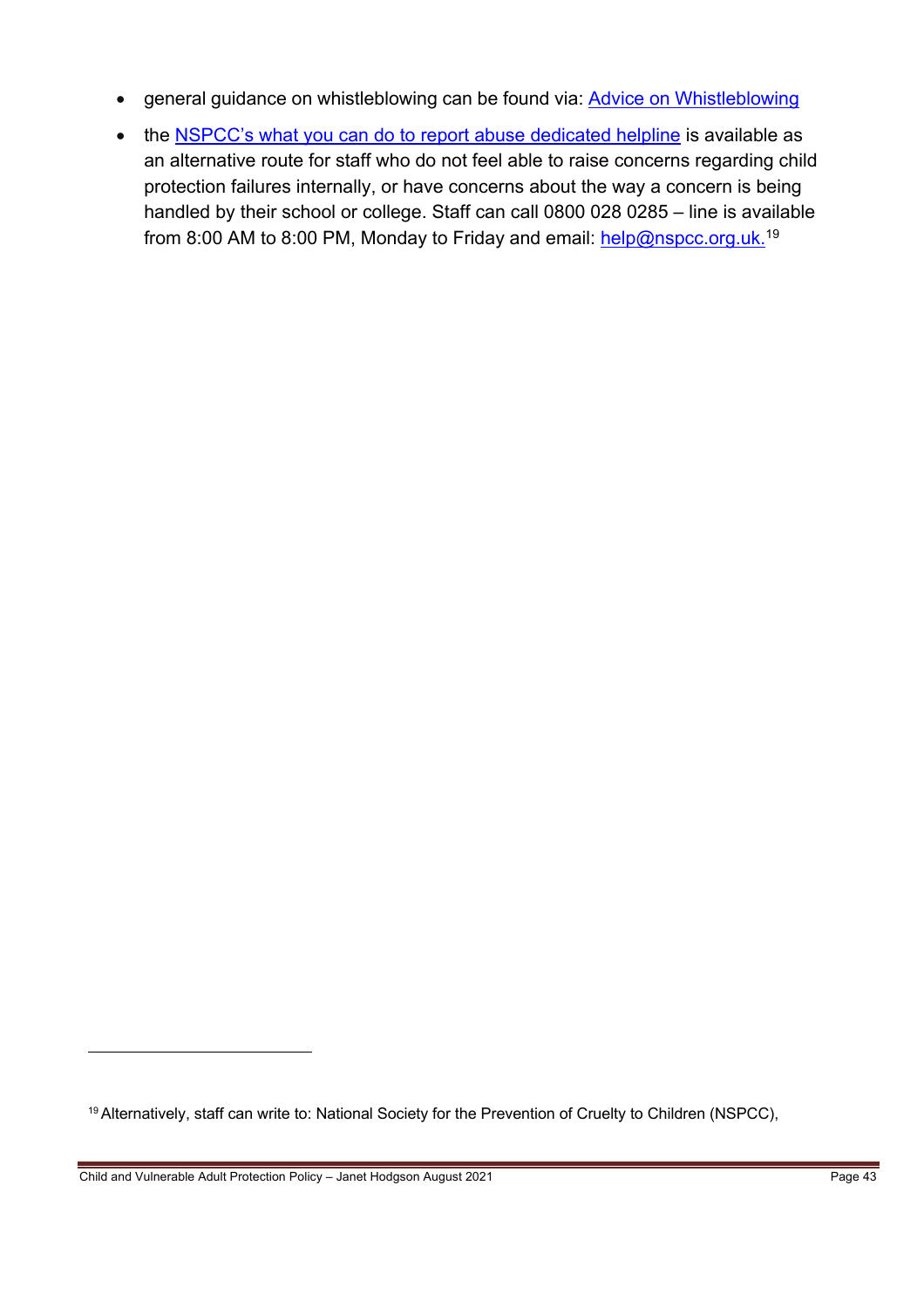Weston House, 42 Curtain, Road, London EC2A 3NH.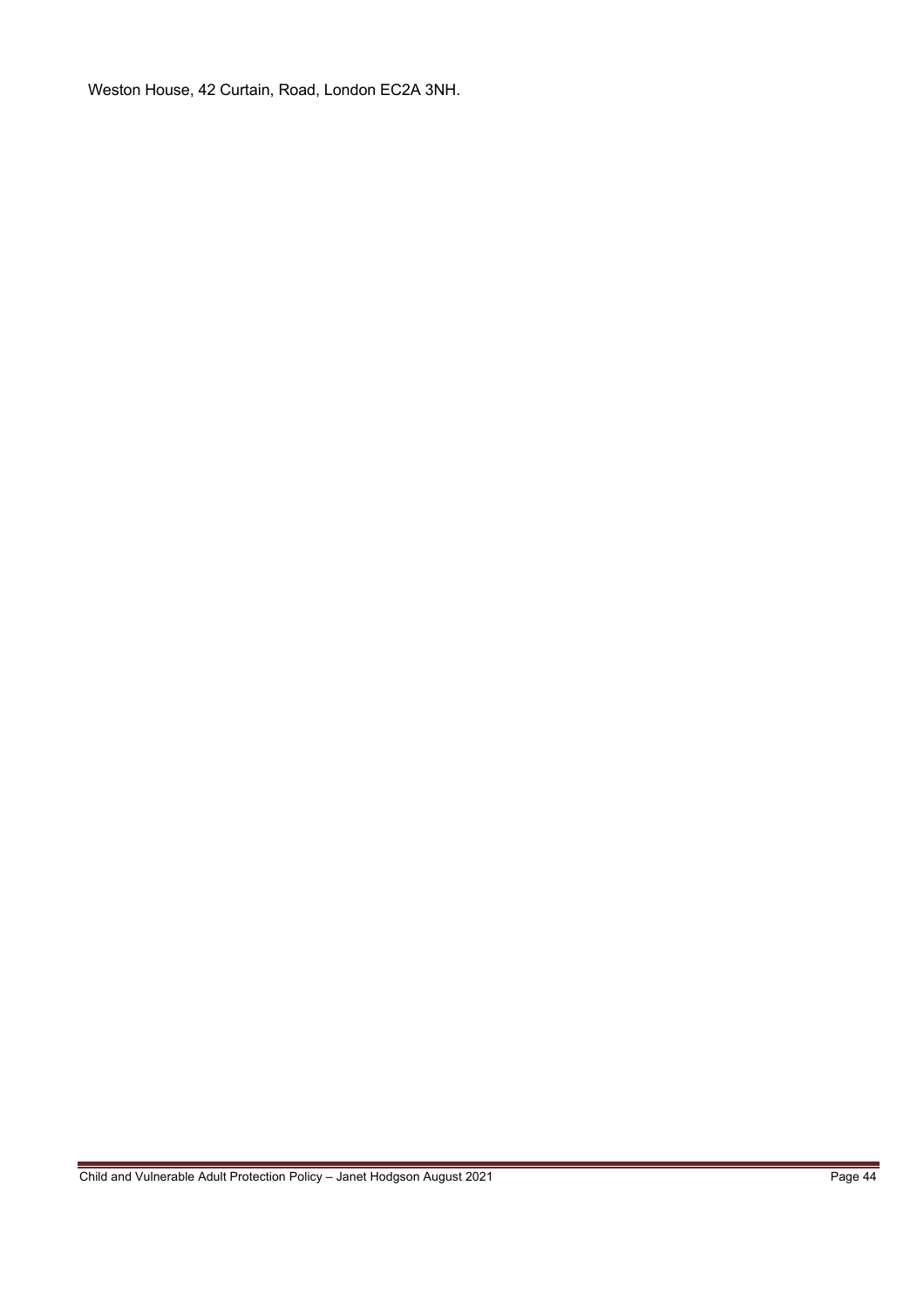# **Actions where there are concerns about a child**



<sup>1</sup> In cases which also involve a concern or an allegation of abuse against a staff member, see Part Four of this guidance.

 $2$  Early help means providing support as soon as a problem emerges at any point in a child's life. Where a child would benefit from co-ordinated early help, an early help inter-agency assessment should be arranged. Chapter one of Working Together to Safeguard Children provides detailed guidance on the early help process.

<sup>3</sup> Referrals should follow the process set out in the local threshold document and local protocol for assessment. Chapter one of Working Together to Safeguard Children.

4 Under the Children Act 1989, local authorities are required to provide services for children in need for the purposes of safeguarding and promoting their welfare. Children in need may be assessed under section 17 of the Children Act 1989. Under section 47 of the Children Act 1989, where a local authority has reasonable cause to suspect that a child is suffering or likely to suffer significant harm, it has a duty to make enquiries to decide whether to take action to safeguard or promote the child's welfare. Full details are in Chapter one of Working Together to Safeguard Children. <sup>5</sup> This could include applying for an Emergency Protection Order (EPO).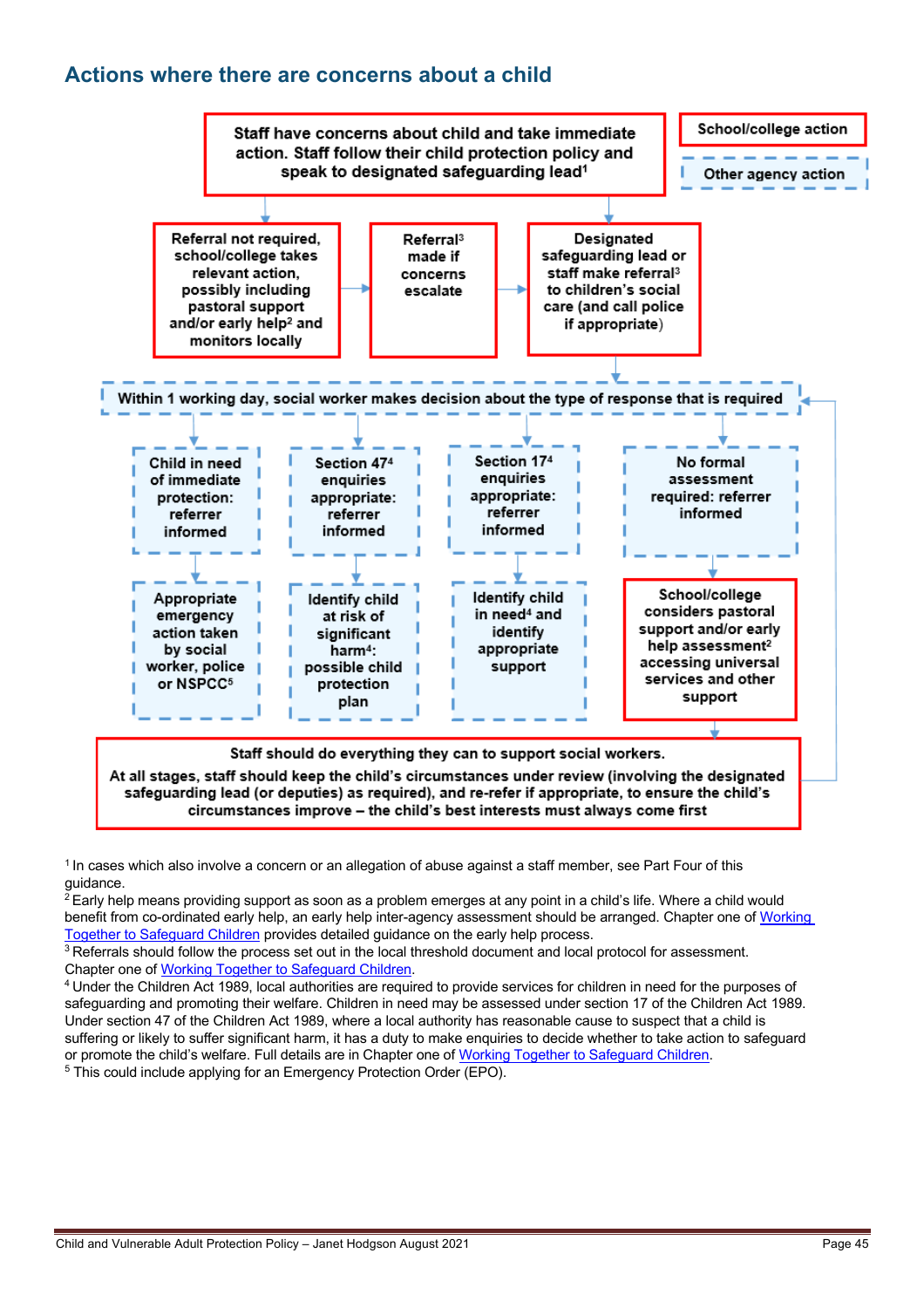# **Safeguarding Partners**

A *Safeguarding Partner* in relation to a local authority area in England is defined under the Children Act 2004 (as amended by the Children and Social Work Act, 2017) as:

- **a.** The Local Authority
- **b.** A Clinical Commissioning Group for an area any part of which falls within the Local Authority area
- **c.** The Chief Officer of Police for an area any part of which falls within the Local Authority area
- Partner organisations and agencies collaborate, share and co-own the vision for how to achieve improved outcomes for vulnerable children.
- Organisations and agencies challenge appropriately and hold one another to account effectively.
- There is early identification and analysis of new safeguarding issues and emerging threats.
- Learning is promoted and embedded in a way that local services for children and families can become more reflective and implement changes to practice.
- Information is shared effectively to facilitate more accurate and timely decision making for children and families.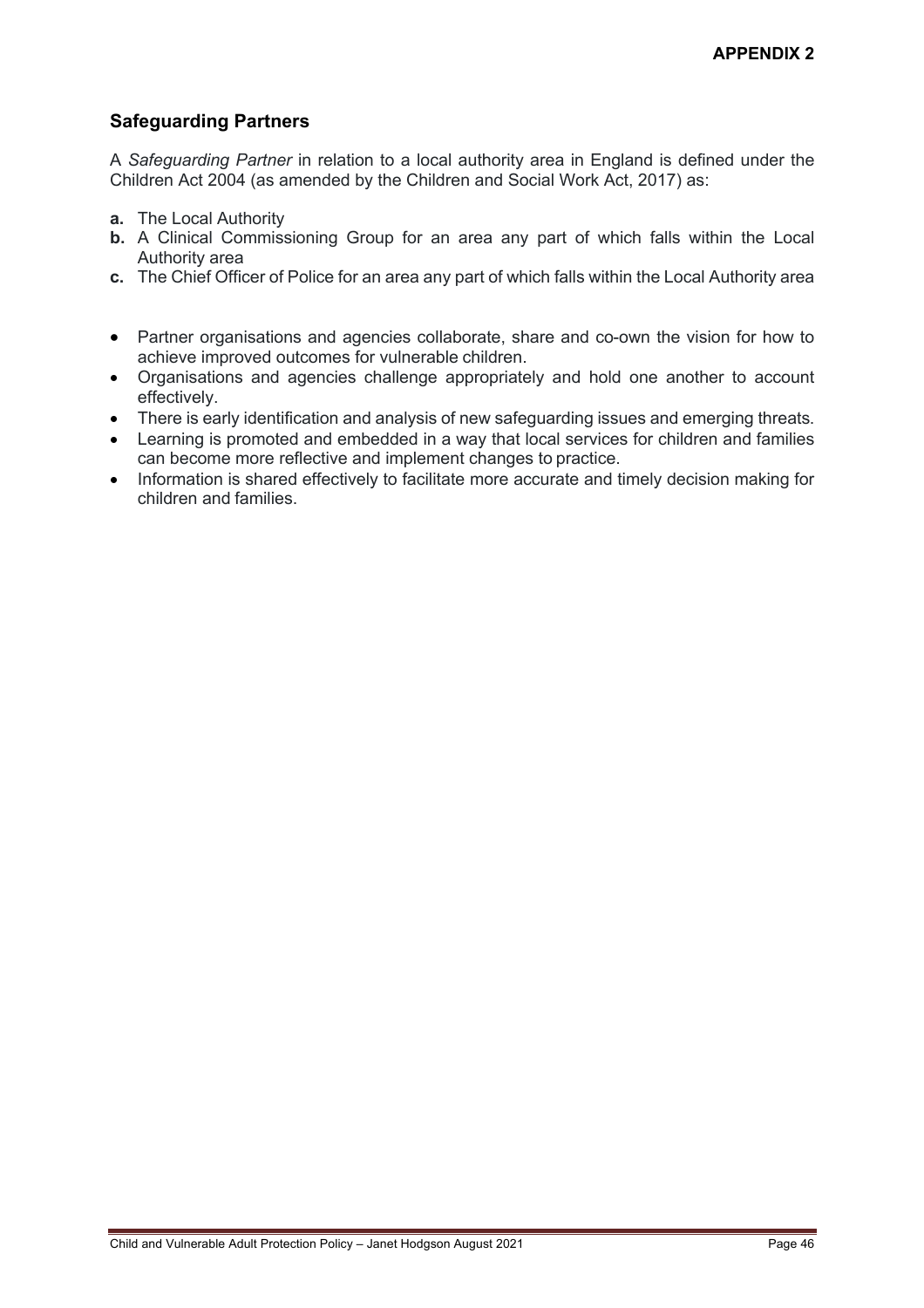# **The General Data Protection Regulation (GDPR) and Data Protection Act 2018**

The General Data Protection Regulation (GDPR) and the Data Protection Act 2018 introduce new elements to the data protection regime, superseding the Data Protection Act 1998. Practitioners must have due regard to the relevant data protection principles which allow them to share personal information.

The GDPR and Data Protection Act 2018 place greater significance on organisations being transparent and accountable in relation to their use of data. All organisations handling personal data need to have comprehensive and proportionate arrangements for collecting, storing, and sharing information.

#### **The GDPR and Data Protection Act 2018 do not prevent, or limit, the sharing of information for the purposes of keeping children and young people safe.**

To effectively share information:

- All practitioners should be confident of the processing conditions, which allow them to store, and share, the information that they need to carry out their safeguarding role. Information which is relevant to safeguarding will often be data which is considered 'special category personal data' meaning it is sensitive and personal.
- Where practitioners need to share special category personal data, they should be aware that the Data Protection Act 2018 includes 'Safeguarding of children and individuals at risk' as a condition that allows practitioners to share information **without consent.**
- Information **can be shared legally without consent**, if a practitioner is unable to, cannot be reasonably expected to gain consent from the individual, or if to gain consent could place a child at risk.
- Relevant personal information can be shared lawfully if it is to keep a child or individual at risk safe from neglect or physical, emotional or mental harm, or if it is protecting their physical, mental, or emotional well.

## **Seven Golden Rules of sharing information**

- **1** Remember that the General Data Protection Regulation (GDPR), Data Protection Act 2018 and human rights law are not barriers to justified information sharing, but provide a framework to ensure that personal information about living individuals is shared appropriately.
- **2** Be open and honest with the individual (and/or their family where appropriate) from the outset about why, what, how and with whom information will, or could be shared, and seek their agreement, unless it is unsafe or inappropriate to do so.
- **3** Seek advice from other practitioners, or your information governance lead, if you are in any doubt about sharing the information concerned, without disclosing the identity of the individual where possible.
- **4** Where possible, share information with consent, and where possible, respect the wishes of those who do not consent to having their information shared. Under the GDPR and Data Protection Act 2018 you may share information without consent if, in your judgement, there is a lawful basis to do so, such as where safety may be at risk. You will need to base your judgement on the facts of the case. When you are sharing or requesting personal information from someone, be clear of the basis upon which you are doing so. Where you do not have consent, be mindful that an individual might not expect information to be shared.
- **5** Consider safety and well-being: base your information sharing decisions on considerations of the safety and well-being of the individual and others who may be affected by their actions.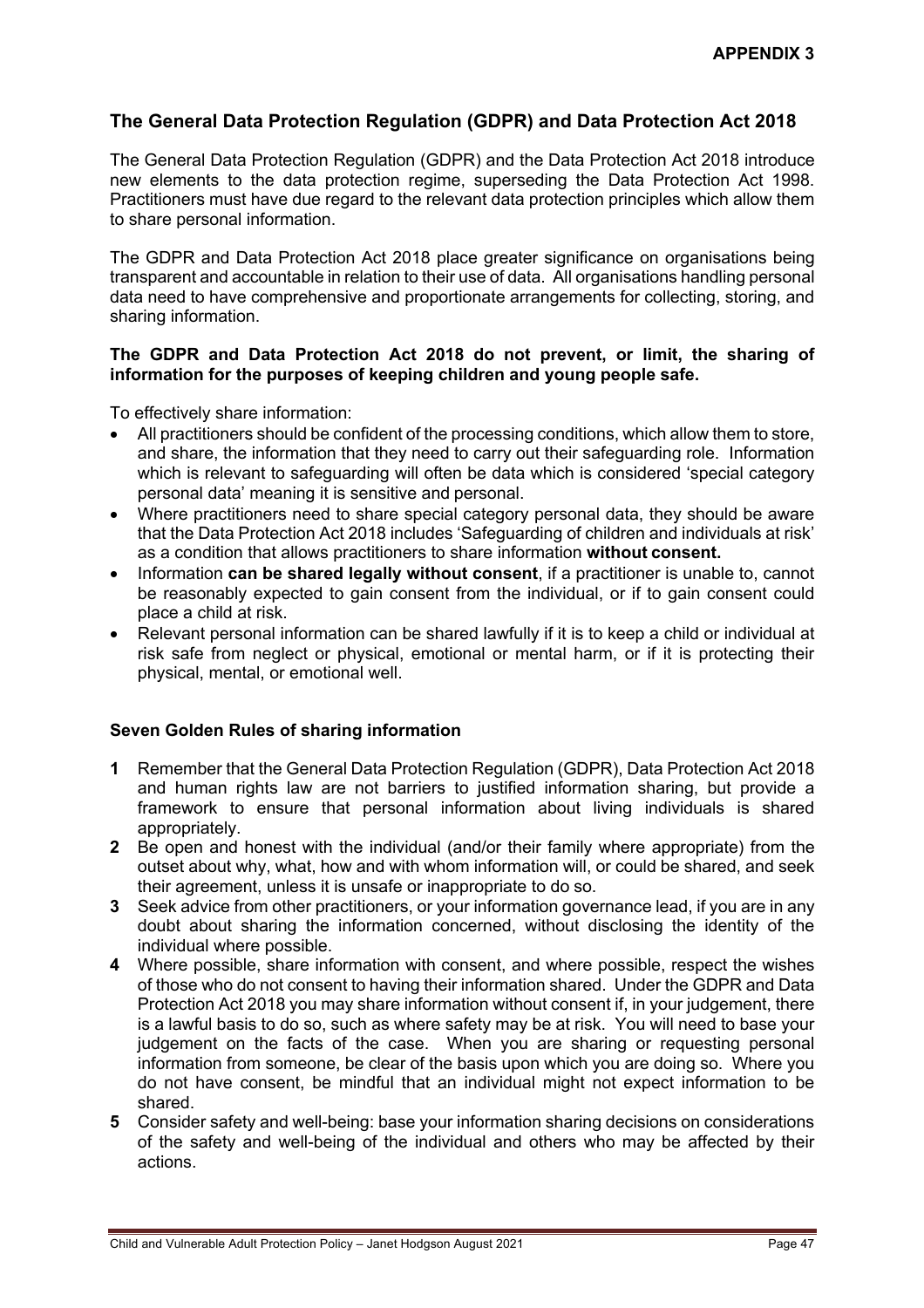- **6** Necessary, proportionate, relevant, adequate, accurate, timely and secure: ensure that the information you share is necessary for the purpose for which you are sharing it, isshared only with those individuals who need to have it, is accurate and up-to-date, is shared in a timely fashion, and is shared securely (see principles).
- **7** Keep a record of your decision and the reasons for it whether it is to share information or not. If you decide to share, then record what you have shared, with whom and for what purpose.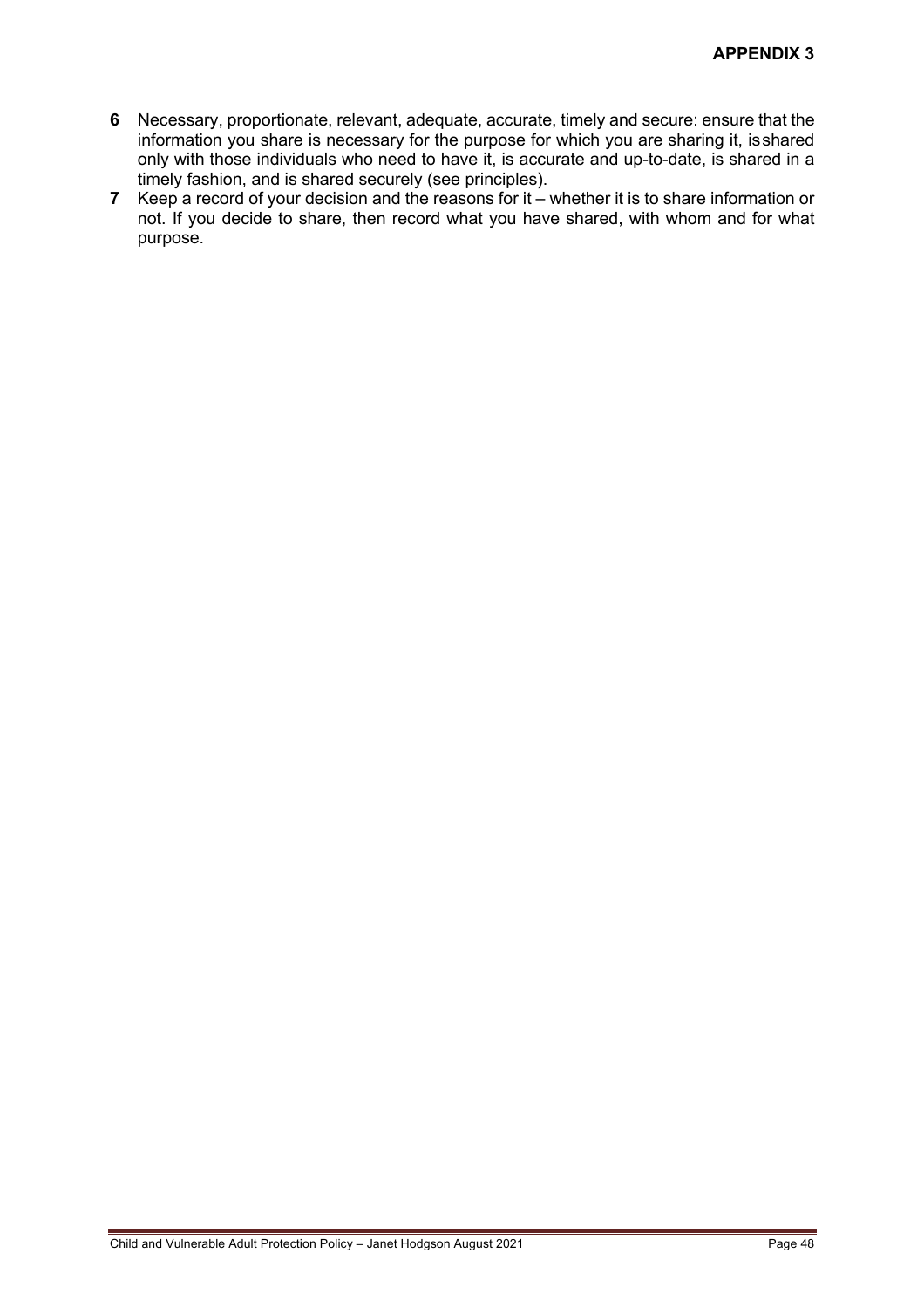# **Safeguarding Team**

## **1 Strategic**

The Designated Safeguarding Lead (DSL) with strategic responsibility for child and vulnerable adult protection issues:

#### **Assistant Principal** – Marie Fairhurst

#### **2 Operational**

The Designated Safeguarding Lead (DSL) with operational responsibility for Child and Vulnerable Adult Protection issues is the Head of Safeguarding and Wellbeing who is responsible for day to day co- coordination, action and liaision with other agencies:

**Student Safeguarding and Wellbeing Manager** –Jane Pearson

#### **Deputy DSL and Safeguarding Co-ordinator** – Anna Richards

There are also other members of the Senior Management Team (SMT) who are DSL trained and form, with the other DSL's, a College Counsellor and the Safeguarding Coordinator the College Safeguarding Team. These staff are referred to as Runshaw Safeguarding Leads (RSLs).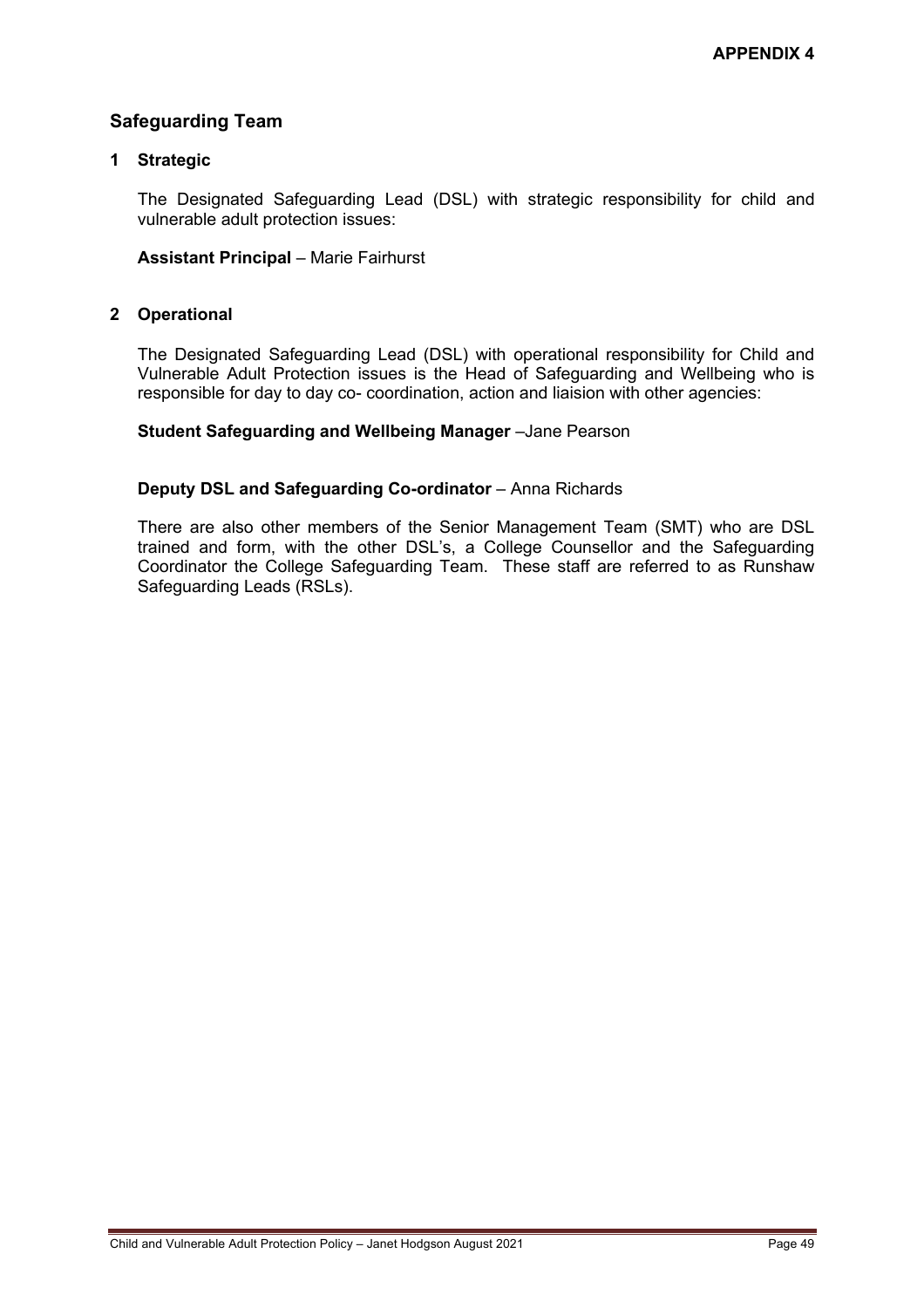#### SAFEGUARDING REFERRAL FORM

This form should be used to report a safequarding disclosure, incident or concern, where a student is at risk of suffering significant harm. Please email the completed form to safeguarding@runshaw.ac.uk or pass to the Safeguarding Team.

# $\overline{\mathbf{r}}$

| Safeguarding Incident, Concern or Disclosure Referral Form                                                                                                                                                                                                                                                                                                                                                                                                                                                                                                                                                                                                                           |     |    |
|--------------------------------------------------------------------------------------------------------------------------------------------------------------------------------------------------------------------------------------------------------------------------------------------------------------------------------------------------------------------------------------------------------------------------------------------------------------------------------------------------------------------------------------------------------------------------------------------------------------------------------------------------------------------------------------|-----|----|
| Preferred Name(s) of                                                                                                                                                                                                                                                                                                                                                                                                                                                                                                                                                                                                                                                                 |     |    |
| Learner:                                                                                                                                                                                                                                                                                                                                                                                                                                                                                                                                                                                                                                                                             |     |    |
| <b>Student ID:</b>                                                                                                                                                                                                                                                                                                                                                                                                                                                                                                                                                                                                                                                                   |     |    |
| What is the nature of your concern                                                                                                                                                                                                                                                                                                                                                                                                                                                                                                                                                                                                                                                   |     |    |
| What are you most concerned about? i.e. physical, sexual, emotional abuse or neglect, Self-harm,<br>٠<br>bullying, radicalisation, sexual exploitation, sexualised behaviour, honour-based violence / forced<br>marriage, e-safety issues, other<br>Any evidence of impairment of health or development?<br>Any evidence of ill-treatment?<br>Why are you reporting this concern now?<br>Have you had any previous concerns about this learner? If so, what, when, action ?<br>Record the nature of your concerns, include as much detail as possible, use the exact words used by the<br>student. Clearly distinguish between fact, observation, allegation and opinion.<br>Detail: |     |    |
| Detail any action already taken and by whom:                                                                                                                                                                                                                                                                                                                                                                                                                                                                                                                                                                                                                                         |     |    |
|                                                                                                                                                                                                                                                                                                                                                                                                                                                                                                                                                                                                                                                                                      |     |    |
| It is not advisable to try and complete this record whilst talking to the student but within 2 hours of<br>disclosure. The important thing is to listen actively and carefully and reassure the learner.                                                                                                                                                                                                                                                                                                                                                                                                                                                                             |     |    |
|                                                                                                                                                                                                                                                                                                                                                                                                                                                                                                                                                                                                                                                                                      |     |    |
| Did the Student give consent to share this information ?                                                                                                                                                                                                                                                                                                                                                                                                                                                                                                                                                                                                                             | Yes | No |

If not, did you explain that you would have to share this information with Yes No the College Safeguarding Team and why?

| Further Information / Comment (relevant to this referral): |  |
|------------------------------------------------------------|--|
|                                                            |  |

| Signed            |  |
|-------------------|--|
| Name:             |  |
| <b>Job Title:</b> |  |
| Time/Date:        |  |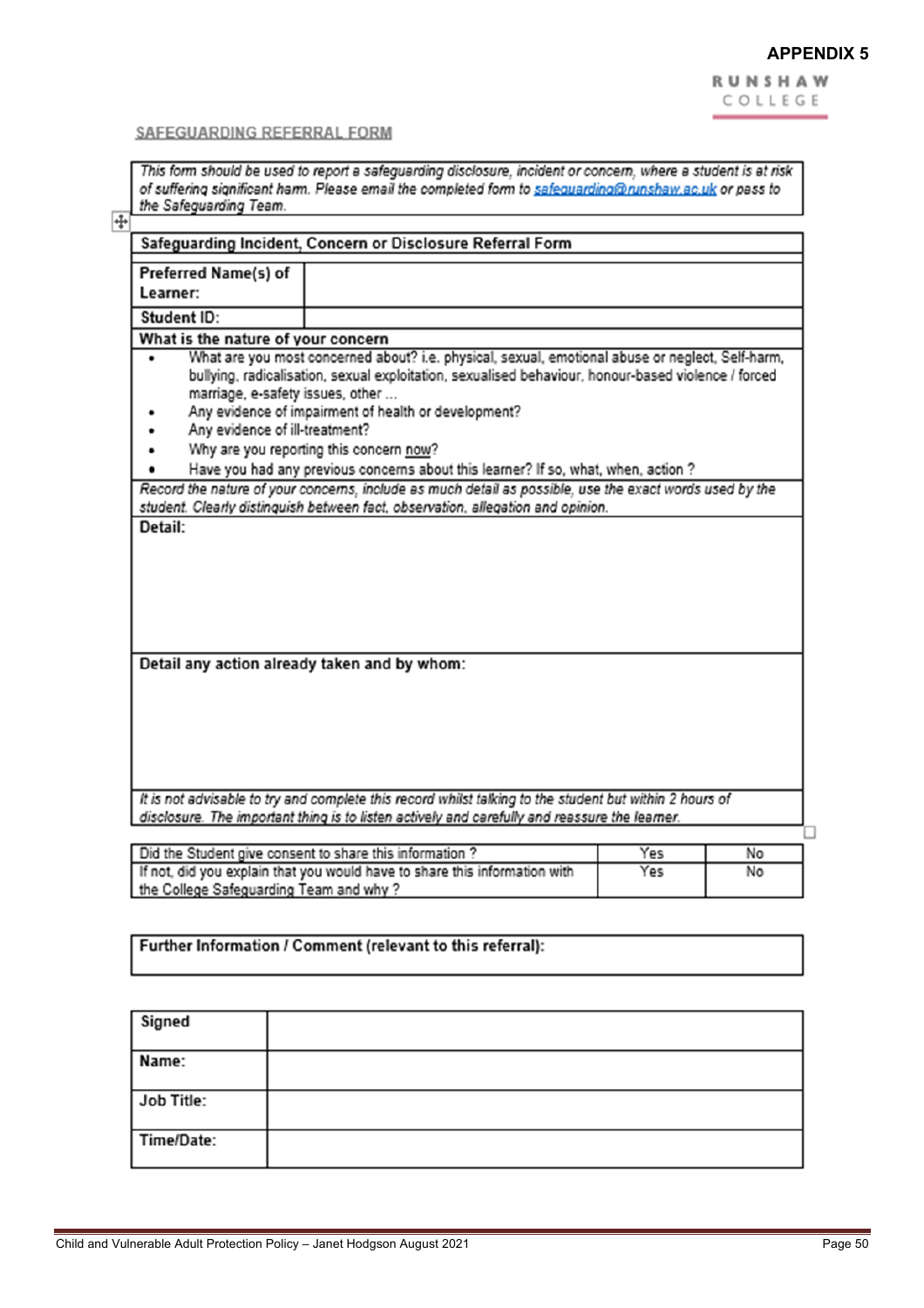# **Contact Information**

Lancashire's Children's Safeguarding Assurance Partnership (CSAP) http://panlancashirescb.proceduresonline.com/index.htm

# **Child/young person/young people's Social Care Referrals**

| <b>Local Authority</b>        | For Social Care Referrals 300 1236720                                                                                                                                                                                                                            |  |  |
|-------------------------------|------------------------------------------------------------------------------------------------------------------------------------------------------------------------------------------------------------------------------------------------------------------|--|--|
| Lancashire                    | If you are concerned about the safety or welfare of a child please phone:                                                                                                                                                                                        |  |  |
|                               | Tel: 0300 1236720<br>Out of Hours: 0300 123 6722                                                                                                                                                                                                                 |  |  |
| <b>Local Authority</b>        | <b>Local Authority Designated Officer</b>                                                                                                                                                                                                                        |  |  |
| Lancashire                    | Tel: 01772 536 694                                                                                                                                                                                                                                               |  |  |
| <b>Local Authority</b>        | <b>For Social Care Referrals</b>                                                                                                                                                                                                                                 |  |  |
| <b>Blackburn &amp; Darwen</b> | If you are concerned about the safety or welfare of a child please phone:                                                                                                                                                                                        |  |  |
|                               | Tel: 01254 666400<br>Out of Hours: 01254 587547                                                                                                                                                                                                                  |  |  |
| <b>Local Authority</b>        | <b>For Social Care Referrals</b>                                                                                                                                                                                                                                 |  |  |
| Blackpool                     | If you are concerned about the safety or welfare of a child please phone:                                                                                                                                                                                        |  |  |
|                               | <b>Out of Hours:</b><br>Tel: 01253 477299                                                                                                                                                                                                                        |  |  |
| <b>Local Authority</b>        | <b>For Social Care Referrals 300</b>                                                                                                                                                                                                                             |  |  |
| <b>Bolton</b>                 | If you are concerned about the safety or welfare of a child please phone:                                                                                                                                                                                        |  |  |
|                               | Out of Hours: 01204 337777.<br>Tel: 01204 331500 9am - 5pm.                                                                                                                                                                                                      |  |  |
| <b>Local Authority</b>        | <b>For Social Care Referrals 300</b>                                                                                                                                                                                                                             |  |  |
| Sefton                        | If you are concerned about the safety or welfare of a child please phone:                                                                                                                                                                                        |  |  |
|                               | Tel: 0345 140 0845 between 8am and 6pm<br>Out of Hours: 0151 934 3555 (from 5.30pm Mon to Thurs, and 4pm Friday<br>and weekends)                                                                                                                                 |  |  |
| <b>Local Authority</b>        | <b>For Social Care Referrals 300</b>                                                                                                                                                                                                                             |  |  |
| <b>St Helens</b>              | If you are concerned about the safety or welfare of a child please phone:                                                                                                                                                                                        |  |  |
|                               | Tel: 01744 676600<br>Out of Hours: 0345 0500 148                                                                                                                                                                                                                 |  |  |
| <b>Local Authority</b>        | <b>For Social Care Referrals 300</b>                                                                                                                                                                                                                             |  |  |
| Wigan                         | If you are concerned about the safety or welfare of a child please phone:                                                                                                                                                                                        |  |  |
|                               | Out of Hours: After 8pm: 0161 834 2436<br>Tel: 01942 828 300                                                                                                                                                                                                     |  |  |
| <b>NSPCC</b>                  |                                                                                                                                                                                                                                                                  |  |  |
| <b>NSPCC HELPLINE</b>         | Worried about a child?<br>Contact our trained helpline counsellors 24 hours a day by email or our online<br>reporting form.<br>You can also call the Helpline Monday to Friday 8am - 10pm or 9am - 6pm at<br>the weekends.<br>help@nspcc.org.uk<br>0808 800 5000 |  |  |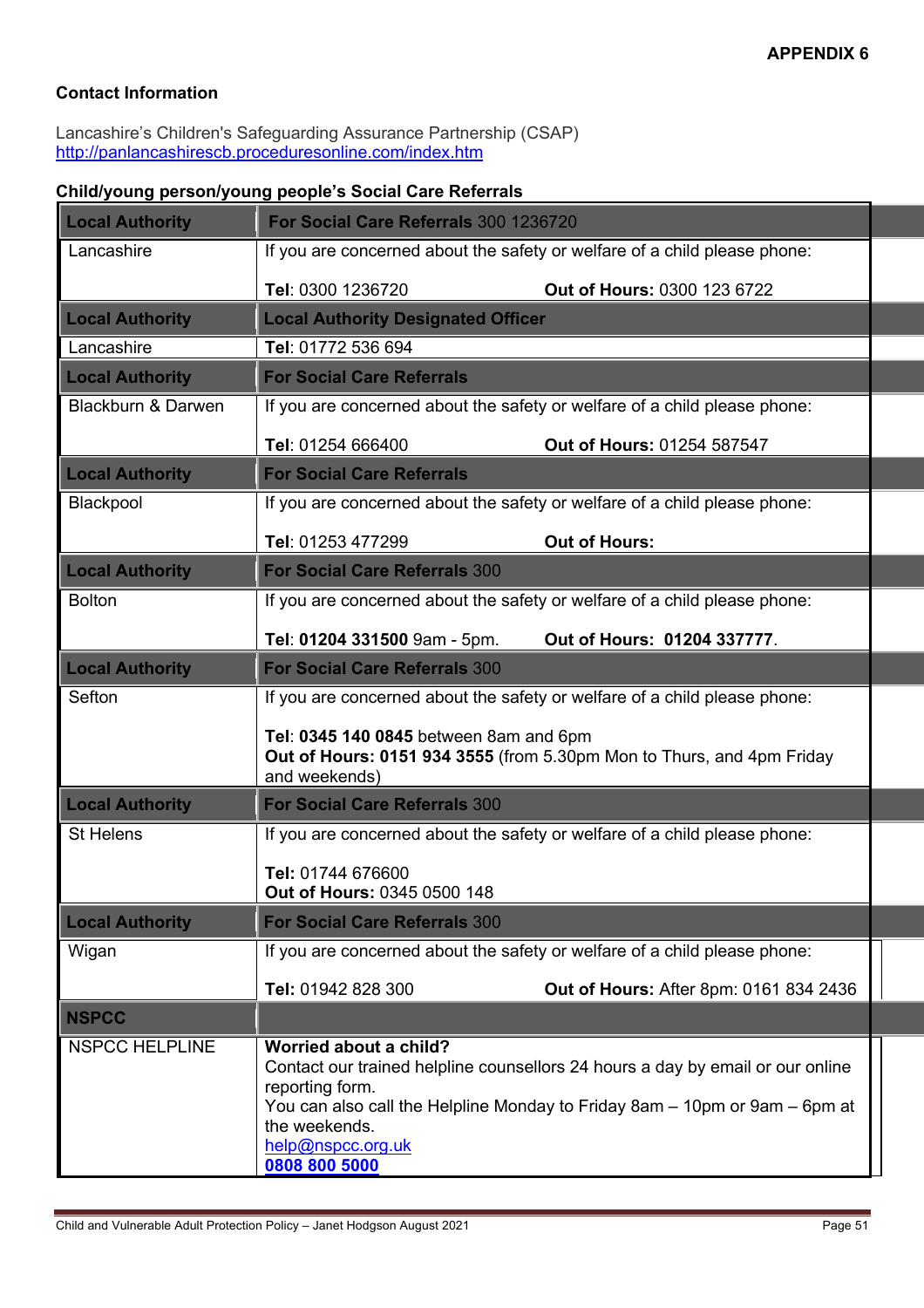# NHS Choices Home Page

# www.nhs.uk

NHS Choices homepage, Your Health Your Choices

#### **Samaritans**

www.samaritans.org

A UK charity offering support to people who are suicidal or despairing, and are on hand 24 hours a day, every day of the year.

# Childline | Childline

#### www.childline.org.uk

Childline 0800 1111: get info and advice about a wide range of issues, talk to a counsellor online, send Childline an email or post on the message boards.

#### Prevention of young suicide UK | PAPYRUS

# www.papyrus-uk.org

PAPYRUS is the national UK charity dedicated to the prevention of young suicide.

# About Big White Wall

#### www.bigwhitewall.com

About Big White Wall. A safe online community of people who are anxious, down or not coping who support and help each other by sharing what's troubling them,



Home | Mind, the mental health charity - help for mental ... www.mind.org.uk

Extensive collection of information about mental health and related topics. Mind is a national UK charity with many regional branches.

# Child & Adolescent Mental Health - YoungMinds

#### www.youngminds.org.uk

YoungMinds is the UK's leading charity committed to improving the emotional wellbeing and mental health of children and young people.

# Stop panic attacks with our free online course

#### www.panic-attacks.co.uk

Get help with panic attacks or panic disorder with our free online course. Panic attacks and panic disorder can be helped very quickly with the right approach

#### Grassroots Suicide Prevention

#### www.prevent-suicide.org.uk

Grassroots is a suicide prevention charity

## Getselfhelp.co.uk CBT self-help and therapy resources

www.getselfhelp.co.uk

CBT Self Help & Therapy Resources ... This mobile-friendly version of the website has replaced the old site.

#### Students Against Depression

A website offering advice, information, guidance and resources to those affected by low mood, depression and suicidal thinking. Alongside clinically-validated information and resources it presents the experiences, strategies and advice of students themselves – after all, who better to speak to their peers about how depression can be overcome?

www.studentsagainstdepression.org

#### The Mix

The Mix is the UK's leading support service for young people. We are here to help you take on any challenge you're facing - from mental health to money, from homelessness to finding a job, from break-ups to drugs. Talk to us via online, social or our free, confidential helpline https://www.themix.org.uk/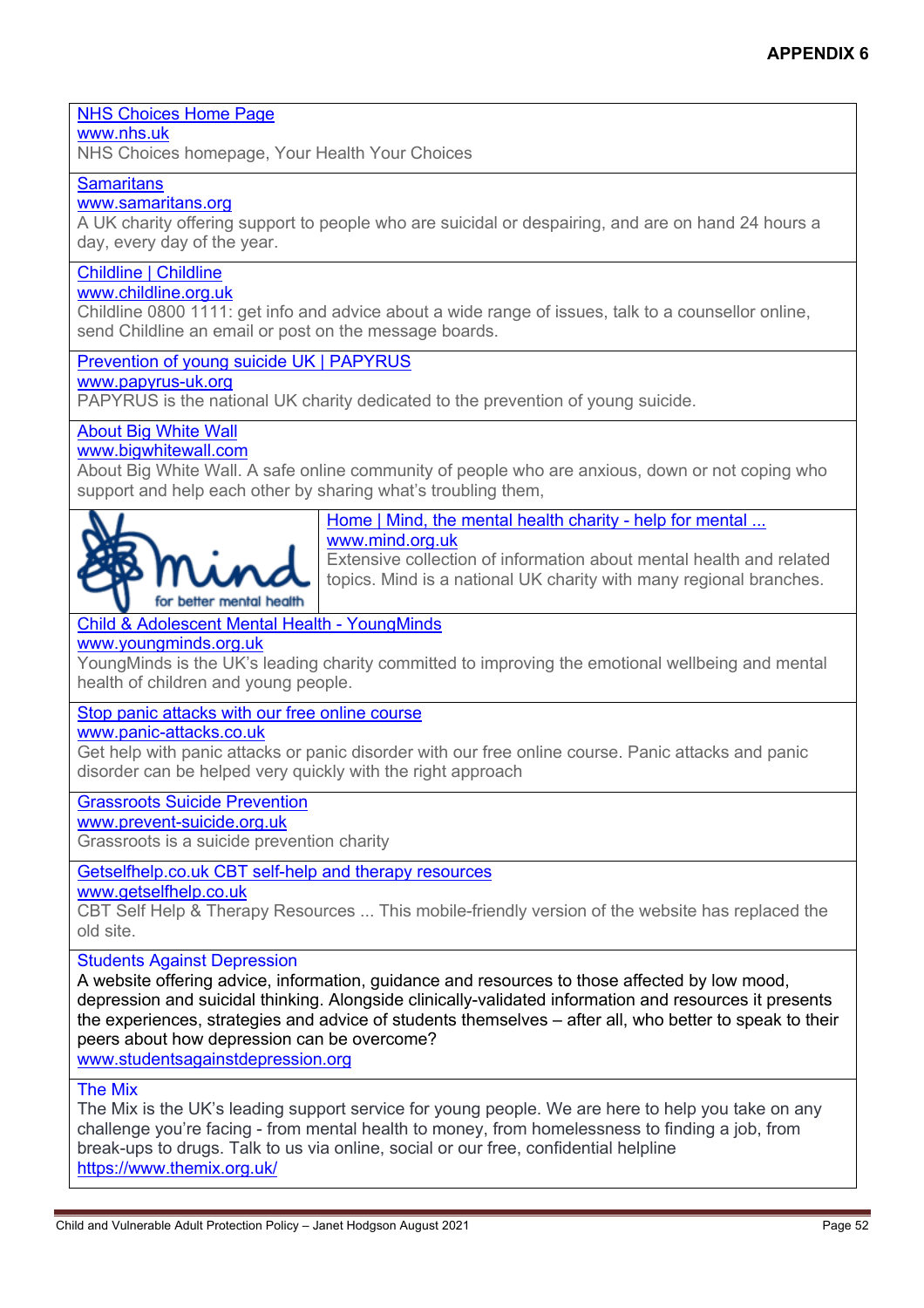# **Student Guidelines for Online Learning**

Our aim is to make sure you are happy, safe and successful. In order to achieve this aim, it is important that you work in partnership with us and meet our expectations. Our expectations during **online learning** are the same as when we are on campus. We expect you to:

- **Attend** all lessons on time.
- **Behave** appropriately at all times and adhere to the **Runshaw Respect** agenda.
- Meet all **deadlines** that are set as part of your Study Programme.
- Ensure that you are fully committed to, and engage with, all aspects of learning and college life.

The following guidelines will help you adhere to our **high expectations** during online learning:

- **1.** Arrive on time and be prepared learn. Where possible create a quiet workspace free from distractions. During live lessons do not use other devices.
- **2.** Position your computer / camera in an appropriate area, for example, not in bedrooms; and where possible against a neutral background (or use a background image/blurred background).
- **3.** Only access videoconferences and online platforms using your college email address.
- **4.** Set your video to off and audio to mute, only switch them on when instructed to do so.
- **5.** Wear appropriate clothing during online lessons.
- **6.** Follow the instructions of the staff member delivering the live lesson.
- **7.** Be respectful to others during live lessons. Communicate positively and constructively at all times. Any recording of an online session should only be used for educational purposes. Recordings should not be edited or shared, as this may result in disciplinary action.
- **8.** Only use the chat function when instructed to do so and "raise your hand" to ask questions.
- **9.** Follow the same expectations around eating and drinking during "live" online lessons as you would on site.
- **10.** If you experience any difficulties with online learning, please contact your teacher or Progress Mentor immediately.

For further information please refer to following Policies on Moodle

https://elearn.runshaw.ac.uk/:

- Student Disciplinary Policy
- **Attendance Policy**
- Student Harassment & Bullying Policy